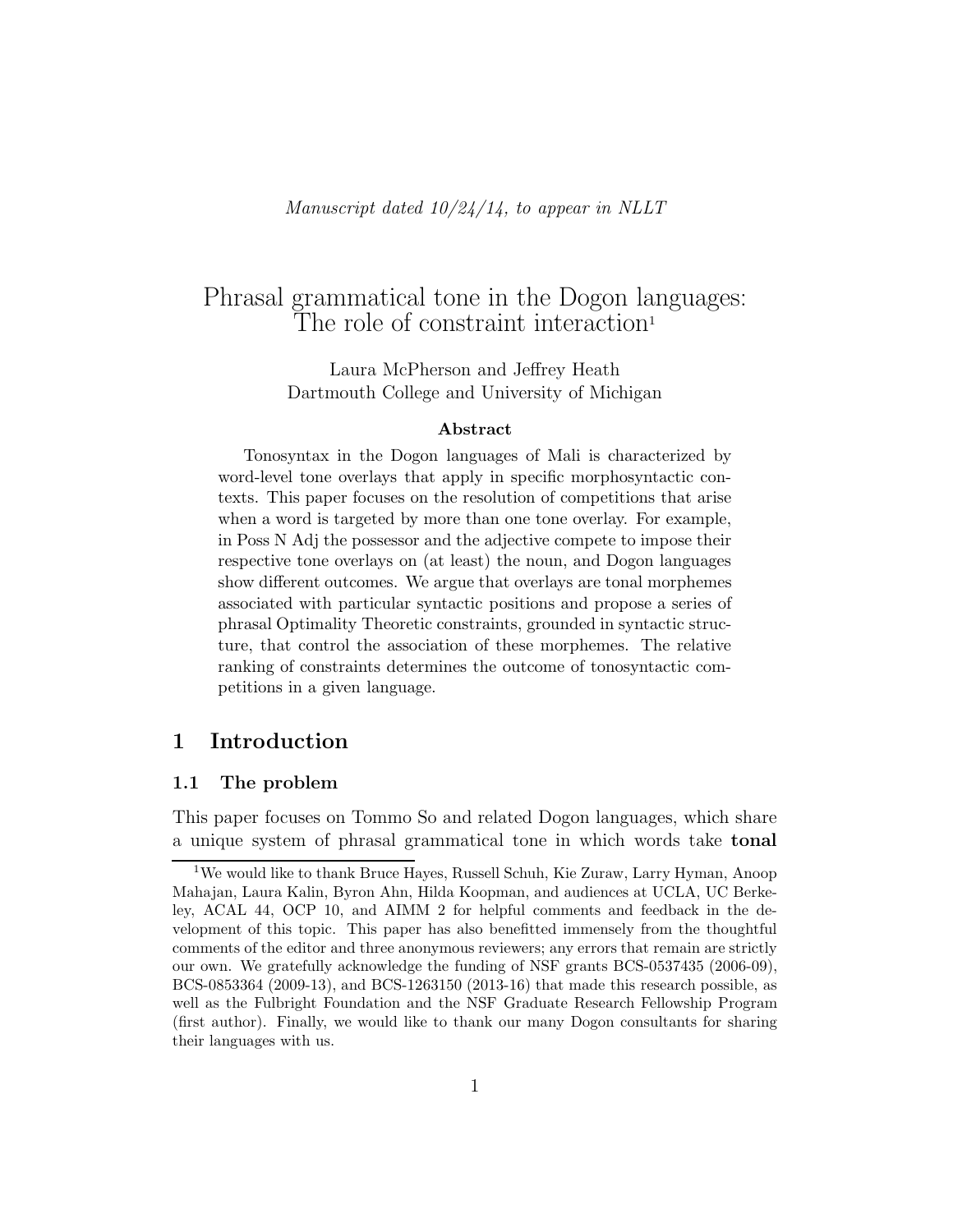overlays in particular syntactic configurations. Though phrasal, this system has little in common with traditional phrasal tone phenomena, such as Bantu spreading (e.g. Cassimjee and Kisseberth 1998) or Chinese sandhi (e.g. Chen 2000), and we will show in §7.1 that the data patterns are fundamentally incompatible with mainstream theories of phrasal phonology. Rather, the system resembles the more common phenomenon of replacive grammatical tone at the word level, with overlays triggered by an affix or a morphosyntactic feature (e.g. Hausa, Inkelas 1998; Newman 1986, 2000). In the Dogon languages, the triggers of tonal overlays are words of certain syntactic categories, which target words that they c-command. Due to the heavy involvement of syntax, following Cole-Beuchat (1961), Hetzron (1980), and Heath and McPherson (2013), we refer to the system as tonosyntax.

To illustrate, consider the following examples from Tommo So, using the lexically LH-toned noun bàbé 'uncle':<sup>2</sup>

- $(1)$  a. bàbé tààndú 'three uncles'
	- b. bàbè<sup>L</sup> kómmó 'skinny uncle'
	- c. Sáná <sup>L</sup>bàbè 'Sana's uncle'
	- d. mí <sup>H</sup>bábé 'my uncle'

In  $(1a)$ , the addition of the numeral tààndú 'three' triggers no tonal changes. When this numeral is replaced by an adjective, as in (1b), the noun surfaces with a  ${L}$  overlay; a  ${L}$  overlay is likewise triggered by a nonpronominal possessor as in (1c), which in this case precedes the noun. Finally, (1d) illustrates that not all overlays are  ${L}$ : a pronominal possessor imposes an all  ${H}$  overlay on the noun. It is crucial to note that all members of a syntactic category (i.e. all numerals, all adjectives) behave in the same

<sup>2</sup>Here and elsewhere, tonal overlays are indicated both by tone marking on the word (using acute accent for H and grave accent for L) and by a superscript of the melody, located on the right side of the target if it is controlled from the right and on the left side of the target if it is controlled from the left. For example, the superscript L in (b) indicates a {L} tone overlay from the adjective on the right. The segmental transcription system is roughly IPA, with the following differences:  $\langle j \rangle$  stands for IPA  $[\alpha_k]$ ,  $\langle y \rangle$  stands for IPA [j],  $\langle r \rangle$  stands for IPA [r]; nasalization is marked with a superscript *n* ( $v^n$ ); vowel and consonant length is marked by doubling the letter.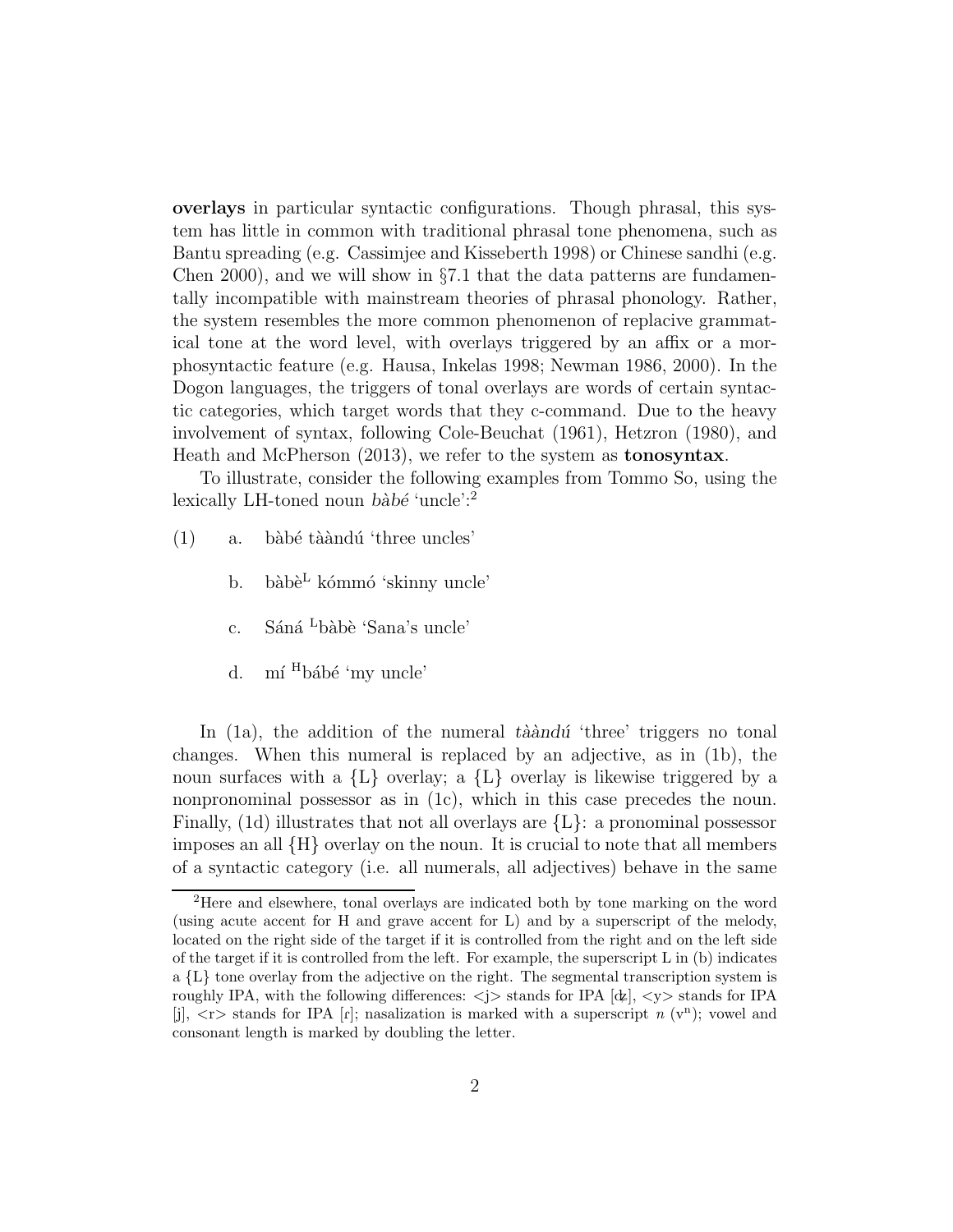way; tonal overlays are not lexically specific.

Further, tonosyntactic overlays neutralize lexical tone. Tommo So has three lexical tone patterns for non-verbal stems,<sup>3</sup> /H/, /LH/, and /HL/, all of which are replaced by  ${L}$  when preceding an adjective, as shown in  $(2a)$ with a  ${L}$  overlay and in (2b) with a  ${H}$  overlay:

(2)

| a.             | Ή<br>/LH/<br>/HL/   | gámmá<br>$\sin \! \hat{\epsilon}$<br>pállà | 'cat'<br>'goat'<br>'cloth strip' pàlla <sup>L</sup> gém | $q\text{àmmà}^L$ gém<br>$\hat{\epsilon}$ n $\hat{\epsilon}^L$ gém | 'black cat'<br>'black goat'<br>'black cloth strip' |
|----------------|---------------------|--------------------------------------------|---------------------------------------------------------|-------------------------------------------------------------------|----------------------------------------------------|
| $\mathbf{b}$ . | /H/<br>/LH/<br>/HL/ | náá<br>bàbé<br>(unattested)                | 'mother'<br>'uncle'                                     | mí <sup>H</sup> náá<br>mí <sup>H</sup> bábé                       | 'my mother'<br>'my uncle'                          |

The {H} overlay applies only to inalienable nouns (kinship terms in Tommo So); since /HL/ is a very uncommon tonal melody, largely confined to loanwords, it is unsurprising that we do not find an example amongst closed-class (typically) native vocabulary. Notice that overlay application can be vacuous, as in the  ${H}$  overlay on lexically  $/H/$  náa 'mother'.

Of particular interest are cases where two or more triggers target the same word(s). For example, if we combine the triggers of  $(1b)$  and  $(1d)$  in a phrase like 'my skinny uncle', we find that the adjective's {L} overlay takes precedence:

 $(3)$  mí 1sg.pro uncle skinny  $b$ à $b$ è $^L$  kómmó 'my skinny uncle' (cf. bàbé)

Here and subsequently, citation tones are given in parentheses after the gloss. Different Dogon languages resolve this conflict differently, which, as we will show, can be captured by constraint interaction.

 $3$ Verbal tone patterns in Tommo So, as in most Dogon languages, display only a  ${H}$ vs. {LH} contrast, which is largely predictable based on the initial segment.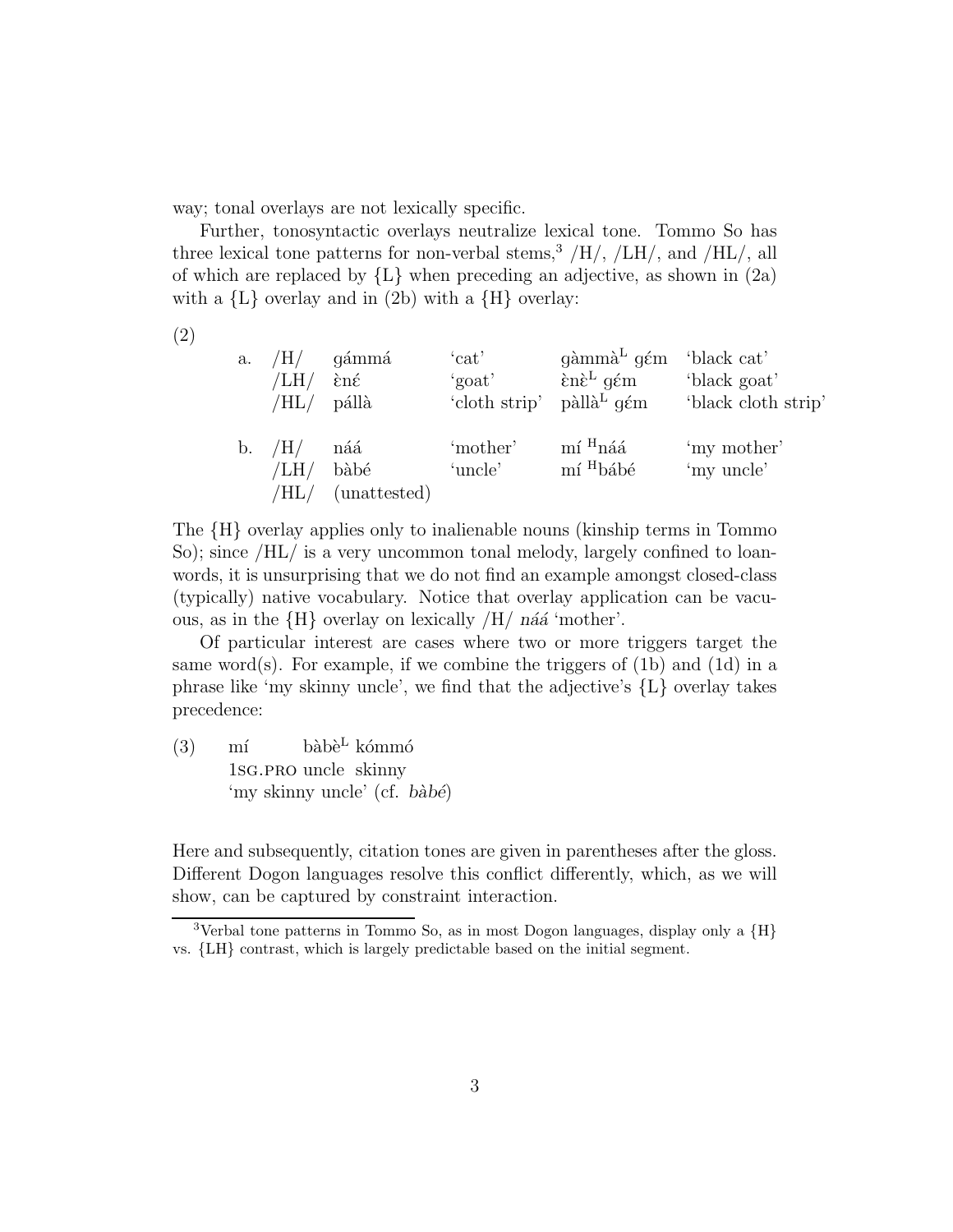#### 1.2 The proposal

Heath and McPherson (2013) described the principles unifying the classes of words that trigger tonal overlays ("controllers") and those that do not ("noncontrollers"); for a brief summary, see §3. In this paper, we offer a formal analysis of Dogon replacive tone, seeking to account not only for cases with a single controller but also cases like (3) of tonosyntactic conflicts.

Our main claims can be summarized as follows: Dogon grammatical tone consists of replacive overlays, imposed by particular syntactic categories on words that they c-command. Due to the involvement of specific syntactic information, we suggest that these effects belong in the morphology rather than the phonology proper and propose a series of morphological constraints on tonal realization. The evaluation of overlays must be global, i.e. all overlays must be present and evaluated in one step; word-by-word cyclic build-up of the phrase (Chomsky, Halle, and Lukoff 1956, McHugh 1990), akin to cyclic build-up of the word in cophonology theory (Anttila 2002, Orgun and Inkelas 2002, Inkelas and Zoll 2005, etc.), predicts the wrong results (see §7.2). We show that the Dogon system upholds the basic premise of Optimality Theory (Prince and Smolensky 1993), i.e. that complexity arises naturally from constraint interaction. The data further support the tenet of constraint-based frameworks that crosslinguistic variation arises from re-ranking the same set of constraints; we show that nearly identical constraint sets, suitably ranked, capture the tonosyntactic grammars of (at least) five Dogon languages.

#### 1.3 Outline of the paper

In §2, we provide background information on the Dogon language family and our data. §3 introduces the main tonosyntactic data patterns in Tommo So, the Dogon language which will serve as our illustrative case for the bulk of the paper. In §4, we highlight the essential generalizations about the data: 1. That tonosyntax is category-sensitive; 2. That the domain of tonal overlays is determined by c-command; and 3. That competitions between controllers are resolved by constraint ranking. The formal analysis of Tommo So is given in §5. There we introduce the morphological constraints, which compete with each other as well as with faithfulness constraints. An innovation is that the cyclic spellout of syntactic material in phases may give rise to transcyclic  $phase-phase$  faithfulness, captured in the constraint IDENT-PHASE $(T)$ . We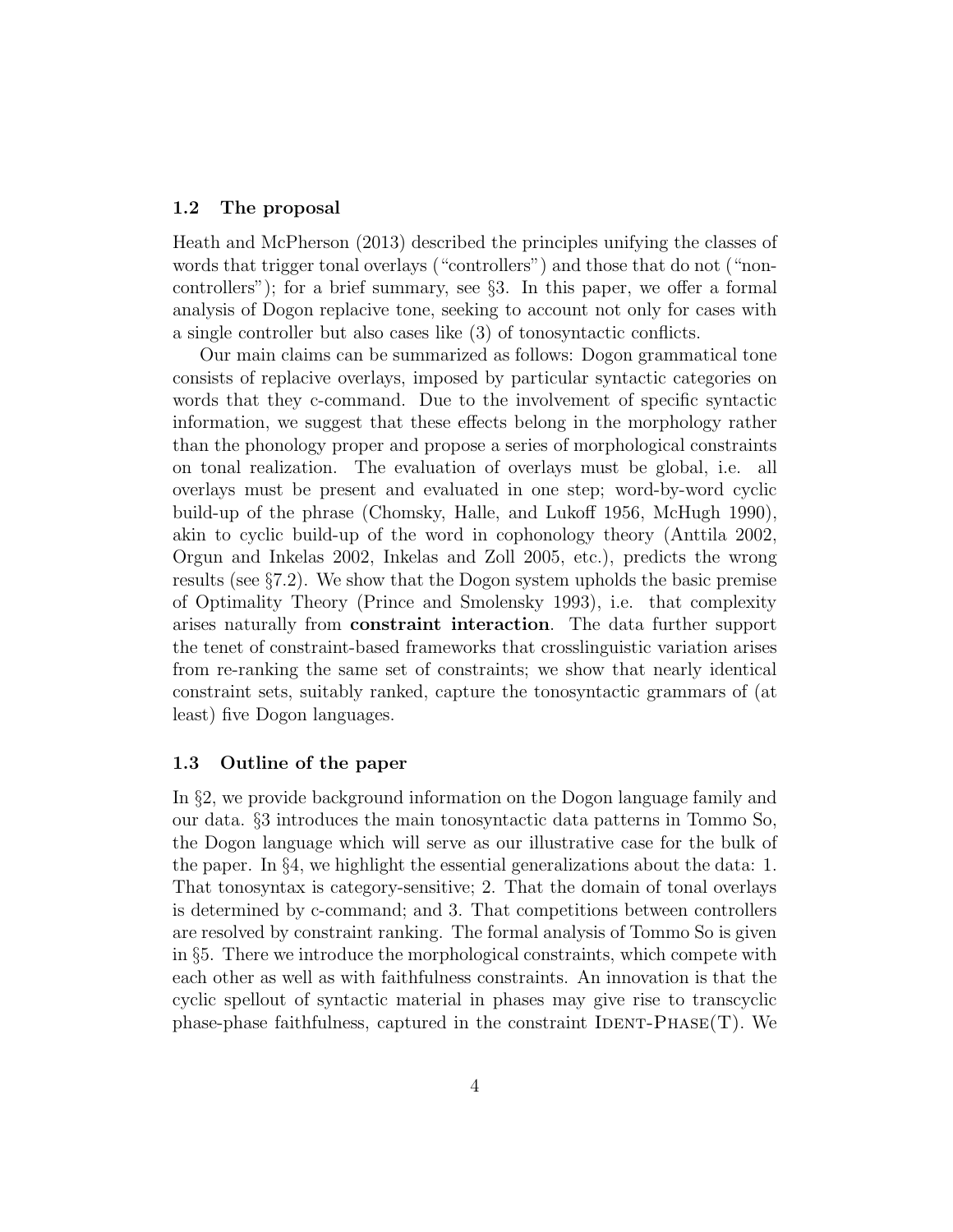show how the combination of these ingredients can account for the full range of Tommo So tonosyntax. In  $\S6$ , we provide further evidence for the constraint set, bringing in data from other Dogon languages to illustrate cases of re-ranking. §7 discusses alternative analyses while §8 concludes.

# 2 Dogon languages

Dogon is a family of around twenty languages spoken in east central Mali in West Africa. The exact genetic affiliation is unclear, but one hypothesis is that it forms its own branch of Niger-Congo (Blench 2005). This paper focuses on Tommo So, using data from McPherson (2013a) and the first author's field notes (gathered in Mali from 2008-2012); generalizations are based on both elicited and textual data. Tommo So is spoken by about 60,000 people along the northern plateau of the Bandiagara Escarpment. Like all Dogon languages, it has a phonemic distinction between L and H tone, though it additionally shows surface underspecified syllables  $(\emptyset)$ , which receive F0 through interpolation (McPherson 2011). Importantly, almost all Dogon languages have a ban on lexically  $\langle L / \text{words}$ ; this means that the most common overlay,  ${L}$ , is always audibly distinct from lexical tone.

Additional data are drawn from Ben Tey (Heath 2013a), Jamsay (Heath 2008), Najamba (Heath 2011a), and Yorno So (Heath 2011b). Tommo So, Ben Tey, Jamsay, and Yorno So are all tentatively grouped in "eastern Dogon", while Najamba belongs to "western Dogon". For more information on the Dogon languages and their sub-groupings, see http://www.dogonlanguages.org.

# 3 A brief sketch of the data patterns

In this section, we briefly lay out the basic data patterns for Tommo So tonosyntax involving a noun with one other DP element. More complex data patterns involving three or more words will be addressed in §4.2 and beyond.

As indicated in (1), not all syntactic categories in Tommo So trigger tonal overlays. Heath and McPherson (2013) show that the distinction between tonosyntactic controllers and non-controllers across the Dogon languages is based on reference restriction. In particular, controllers (adjectives, demonstratives, possessors, relative clauses) restrict the reference of the words they modify, while non-controllers (numerals 2+, plural, uni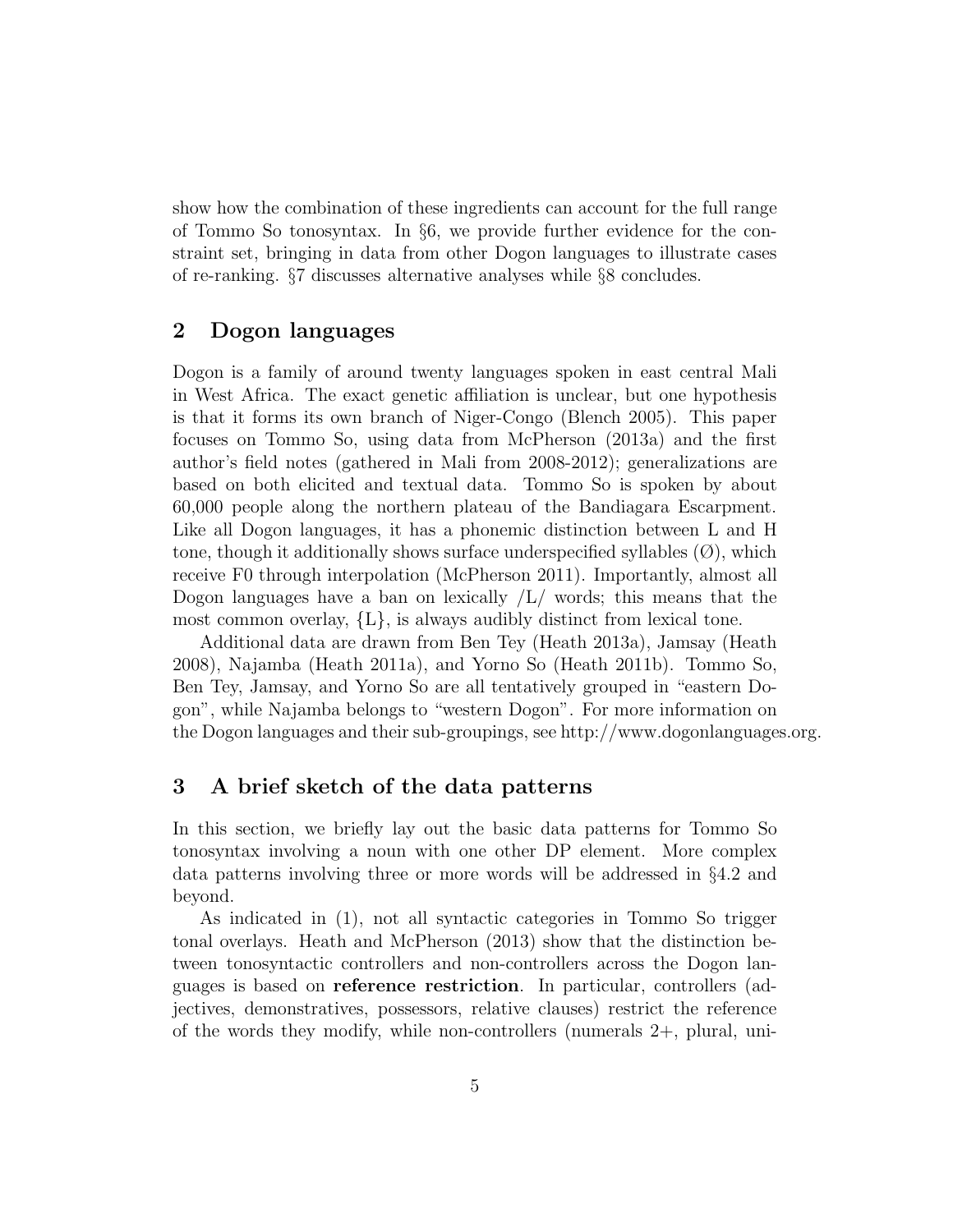versal quantifier) do not. Categories with borderline semantics (the numeral 'one', the definite determiner) behave differently in different Dogon languages, sometimes patterning with controllers and sometimes with noncontrollers. In Tommo So, the numeral 'one' is a controller while the definite is not.

The distinction between controllers and non-controllers at the phrase level is similar to the distinction between dominant and recessive suffixes for wordlevel tone and accent (Kiparsky 1984, Steriade 1988, Golston 1990, Inkelas 1998, Alderete 2001, etc.). For example, in Hausa, dominant suffixes cause tonal overwriting on the stem, while recessive ones do not. Thus, we can think of controllers as being "dominant modifiers" and non-controllers as "recessive modifiers" with regards to phrasal tonology.

Controllers are given in (4). Relative clauses, though controllers, are not discussed here due to their complicated nature. For a description of Tommo So relative clauses, see McPherson (2013a); for syntactic analyses of relative clauses in other Dogon languages, see Culy (1990) and Cinque (2011):<sup>4</sup>

- $(4)$  a. N<sup>L</sup> gàmmà $^{\rm L}$  gém Adj 'black cat' (cf.  $qámmá$ )
	- $b. N^L$  $\mathrm{g\`amm\`a}^{\mathrm{L}}$  túm $\mathrm{f\`a}$ 'one' 'one cat'
	- c.  $N^L$  $\mathrm{g\grave{a}mm\grave{a}^L}$  nó Dem 'this cat'
	- d. PossNonP <sup>L</sup>N Sáná  $L$ gàmmà 'Sana's cat'
	- e. PossIP <sup>H(L)</sup>N m´ı  $H<sub>bá</sub>$ bé

<sup>&</sup>lt;sup>4</sup>The following abbreviations pertain to possessors: Poss = possessor,  $P =$  pronominal,  $I =$  inalienable,  $A =$  alienable. Thus, PossIP is an inalienable pronominal possessor, while PossNonP is a nonpronominal possessor (with undetermined alienability).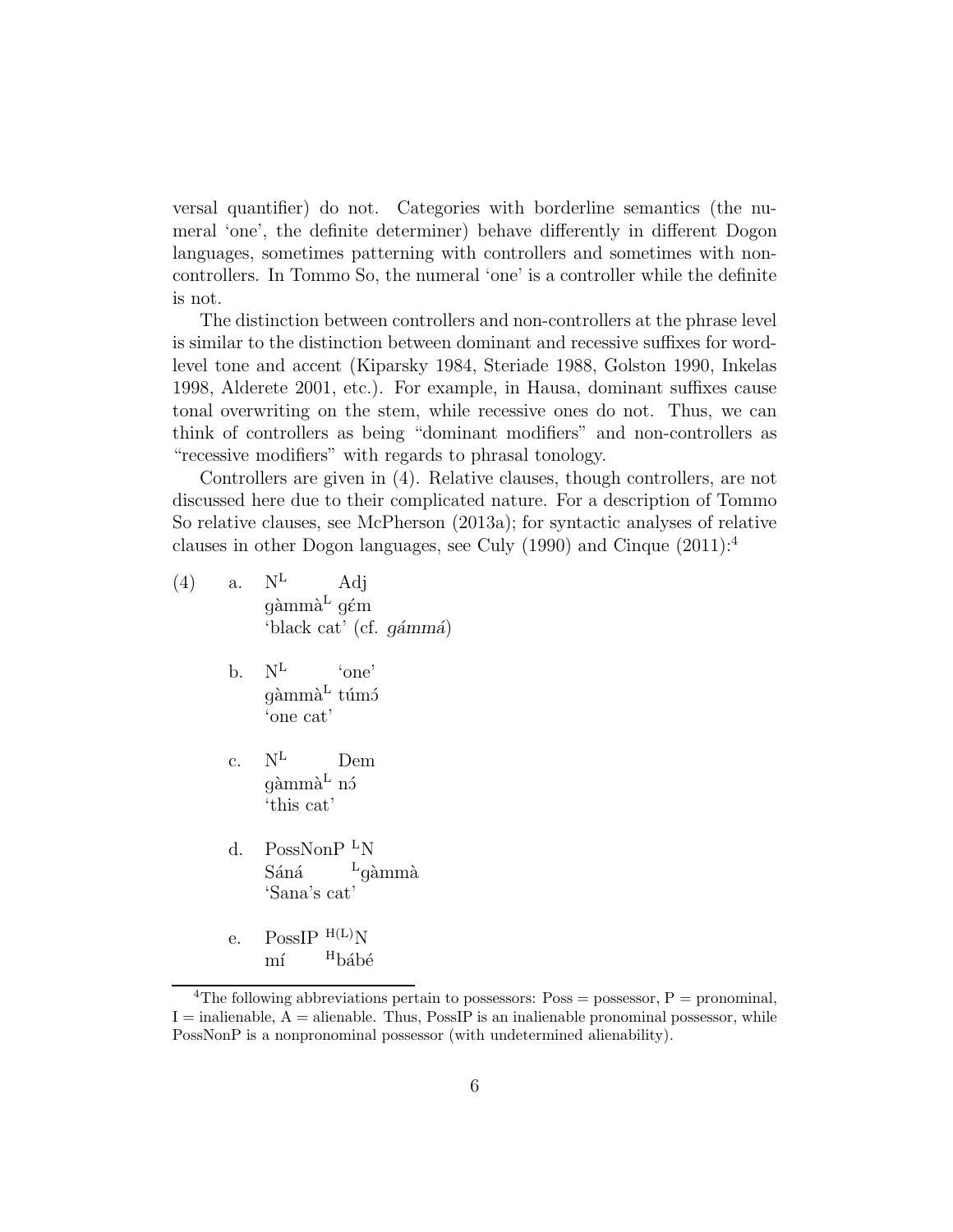'my uncle' (cf.  $b\grave{a}b\acute{e}$ )

The data in (4) contrast with those in (5), which illustrate the non-controller status of a numeral  $(2+)$ , definite determiner, plural, and universal quantifier, respectively:

- (5) a. N gámmá tààndú Num 'three cats'
	- b. N=Def  $gamma = g\epsilon$ 'the cat'
	- c. N=PL gámmá=mbe 'cats'
	- d. N gámmá kém 'all' 'all/any cat(s)'

The plural and the definite are toneless enclitics in Tommo So, receiving surface pitch via interpolation.<sup>5</sup>

All postnominal controllers (adjectives, the numeral 'one', demonstratives, and relative clauses) impose  ${L}$ . Nonpronominal possessors (both alienable and inalienable) impose  ${L}$  as well, while pronominal inalienable possessors impose  ${H}$  or  ${H L}$ . The choice between the two overlays is determined by the mora count of the possessed noun; nouns with 1-2 moras

<sup>5</sup> In phrase-final position, toneless elements interpolate between the preceding specified tone and a phrase-final L boundary tone, producing a linearly falling F0. While this phonetic realization on a single syllable resembles a specified L tone (which is subject to some carryover from a preceding H), the difference emerges with two or more syllables: underspecified syllables show linear interpolation across the whole sequence, while L-toned syllables reach the L target (typically) by the end of the first syllable. See McPherson  $(2011)$  for further discussion. We know that  ${L}$  overlays are specified for L tone since the word carrying the overlay is realized as a stretch of level L rather than displaying the interpolation characteristic of underspecification.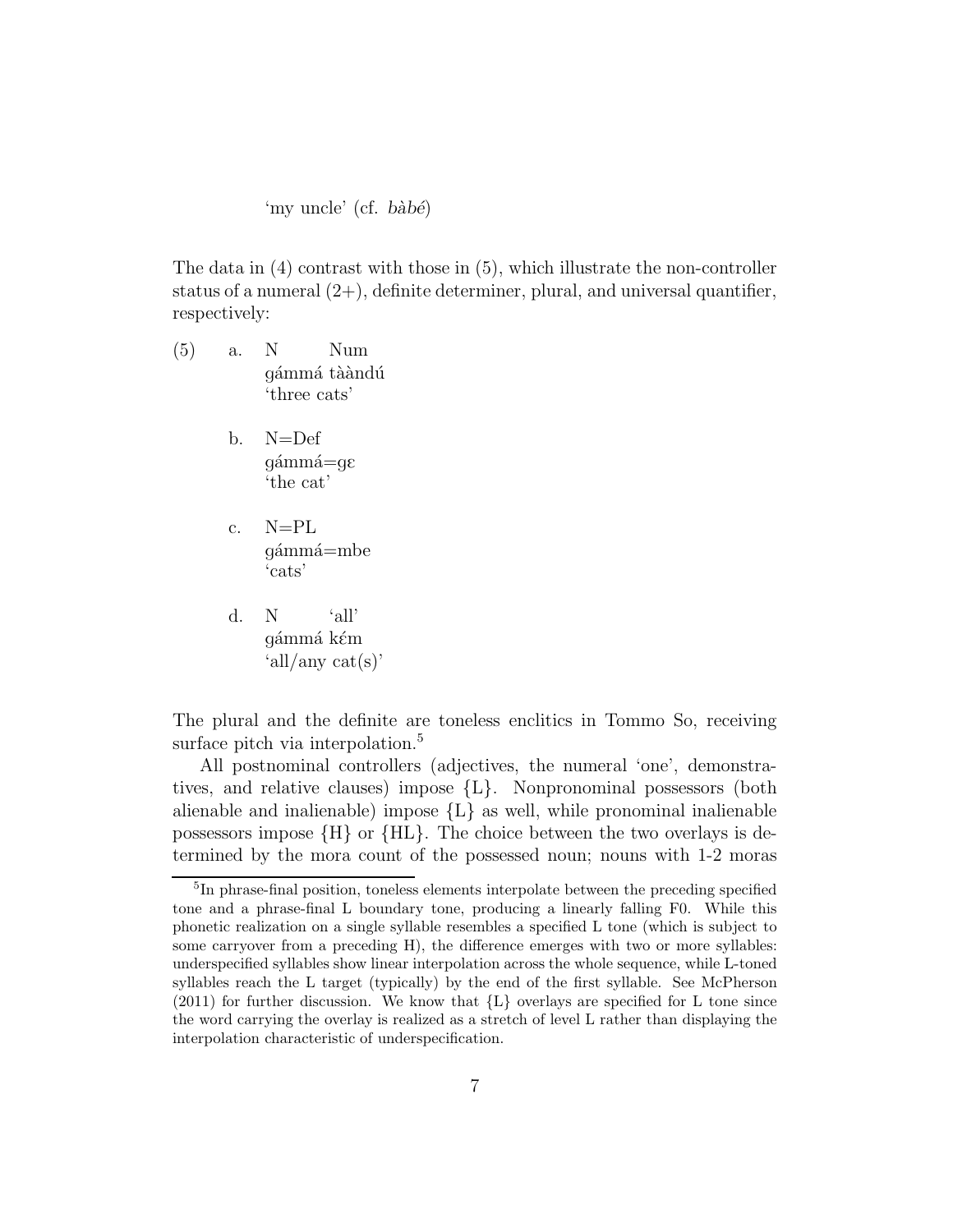take  ${H}$  while nouns with three or more moras take  ${H}$ :

(6)

| $\mathbf{a}$ . | wó <sup>H</sup> náá              | 'his mother'            | $/\mathrm{n}\acute{\rm{a}}\acute{\rm{a}}/$ |
|----------------|----------------------------------|-------------------------|--------------------------------------------|
|                | mí <sup>H</sup> bábé             | 'my uncle'              | $/b\grave{a}\acute{b}\acute{e}/$           |
|                | $b\acute{e}$ $H$ nín $\acute{e}$ | 'their (paternal) aunt' | $/$ nin $\acute{\epsilon}/$                |
|                | b. wó <sup>HL</sup> ánìqè        | 'his friend'            | $/\ n\ $                                   |
|                | mí <sup>HL</sup> tírè-àn-nà      | 'my grandfather'        | /tìrè-àn-ná/                               |
|                | bé <sup>HL</sup> náà-dìyè        | 'their (maternal) aunt' | $/$ nàà-díyè $/$                           |

Thus, we see that while reference restriction characterizes the binary distinction  $[+/$ - Controller], semantics, lexical status (pronominal vs. nonpronominal), and even phonological information about the target can affect the tonal content of the overlay.

Alienable pronominal possessors in most Dogon languages do not behave like the other possessors (nonpronominal or inalienable): they appear after the possessed noun, they are morphologically complex (consisting of an amalgamation of the pronoun and a possessive clitic or classifier), and they trigger no tonal overlays:

(7) a. gámmá rímo 'my cat' (< 
$$
mí=mo
$$
)

b. jàndúlu wómo 'his donkey' ( $\lt$  wó=mo)

We remain agnostic as to the best syntactic analysis of these post-nominal possessors. In the following analysis, we will set aside data from alienable pronominal possessors unless required to illustrate the behavior of another element in the DP.

Note that possessive constructions (Poss N) are formally distinct from nominal compounds (N N). In the latter, all non-final words are replaced with L tone (e.g.  $g\text{àmmà}^L$  ii 'kitten', lit. cat child). McPherson (2013b) argues for a phonological rather than tonosyntactic origin of compound noun tonology, motivated by lexical tonotactics for noun stems; we will not discuss compound nouns any further in this paper.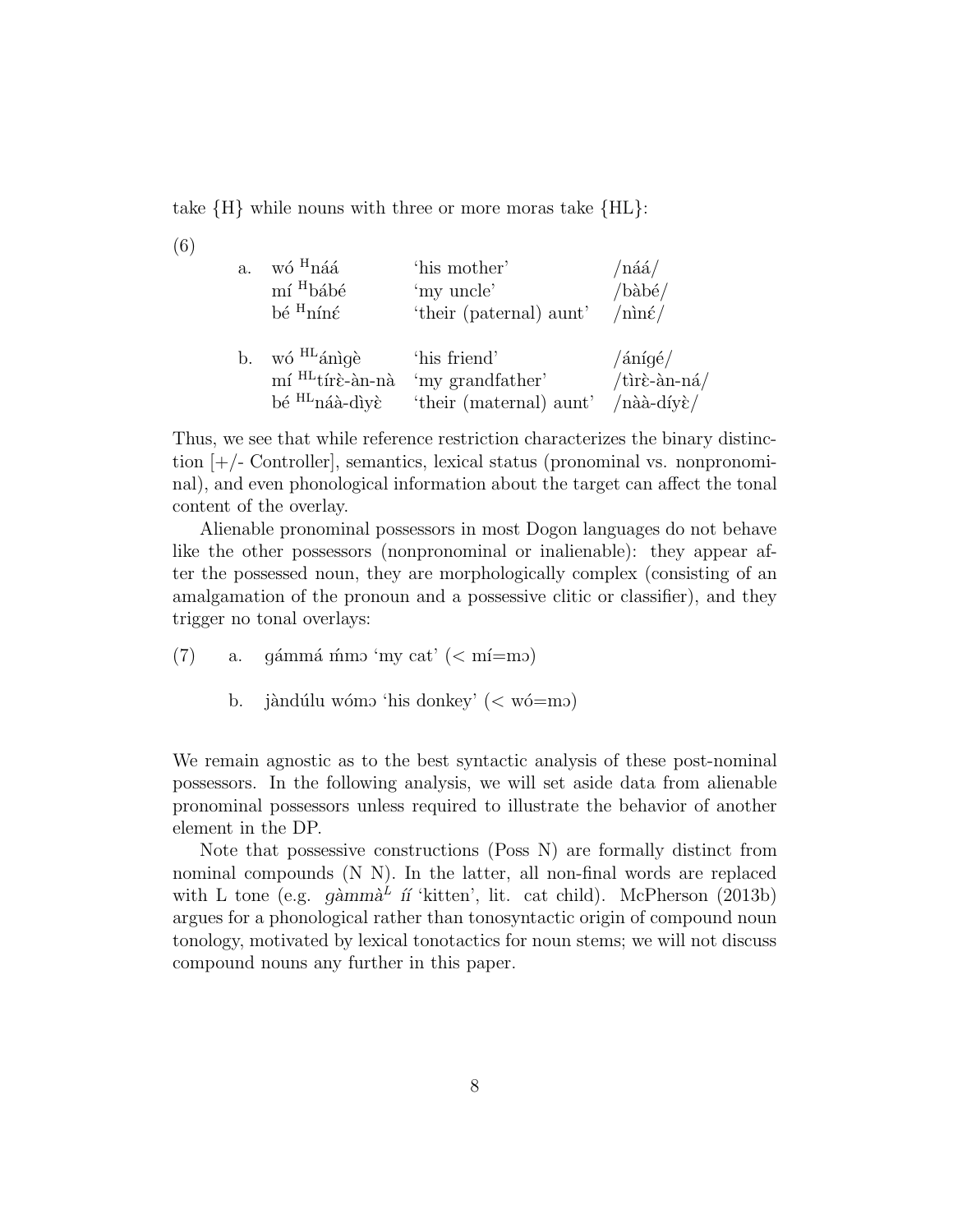# 4 Essential generalizations about the data

Now that we have illustrated the basic system of tonosyntax, we can turn to three essential generalizations about the data that motivate the analysis given in this paper. First, in §4.1, we motivate the claim that the status of a word as a controller depends on its syntactic category. In §4.2, we show that the domain of a controller's overlay is determined by syntactic structure. Finally, in §4.3, we argue that competitions between controllers are resolved by constraint interaction.

### 4.1 Tonosyntax is category-sensitive

Our first point is summarized in (8):

(8) The status of a word as a tonosyntactic controller is entirely determined by its syntactic category.

What this means is that there are no effects of lexical item or phonological shape in determining the controller status of a word; only syntactic category matters. This point emerges from the discussion in the preceding section and can be observed to be adhered to in all of the data in the paper.

One puzzle is the numeral 'one', which is a controller while other numerals are not. This might seem to indicate that something more than syntactic category is required. However, at least in Tommo So, 'one' is unusual not just in its tonosyntactic behavior but also its morphology. While other numerals often (though not obligatorily) take the suffix *-go*, described below in fn.7,  $\tilde{t}$  túm's 'one' does not; if it is added, the meaning changes to the adverb 'together' ( $túm5-go$ ). The numeral 'one' also can take an intensifier, rek, lending the meaning 'one and only one'. Such intensifiers are common with adjectives but otherwise unattested on numerals. Both of these facts suggest that the numeral 'one' is syntactically an adjective rather than a numeral, thus showing that syntactic category alone is sufficient to determine controller status. Alternatively, following Heath and McPherson (2013), we could say that its controller status follows directly from the semantics of the modifier, but since the semantics correlate with syntactic category, these explanations are largely equivalent.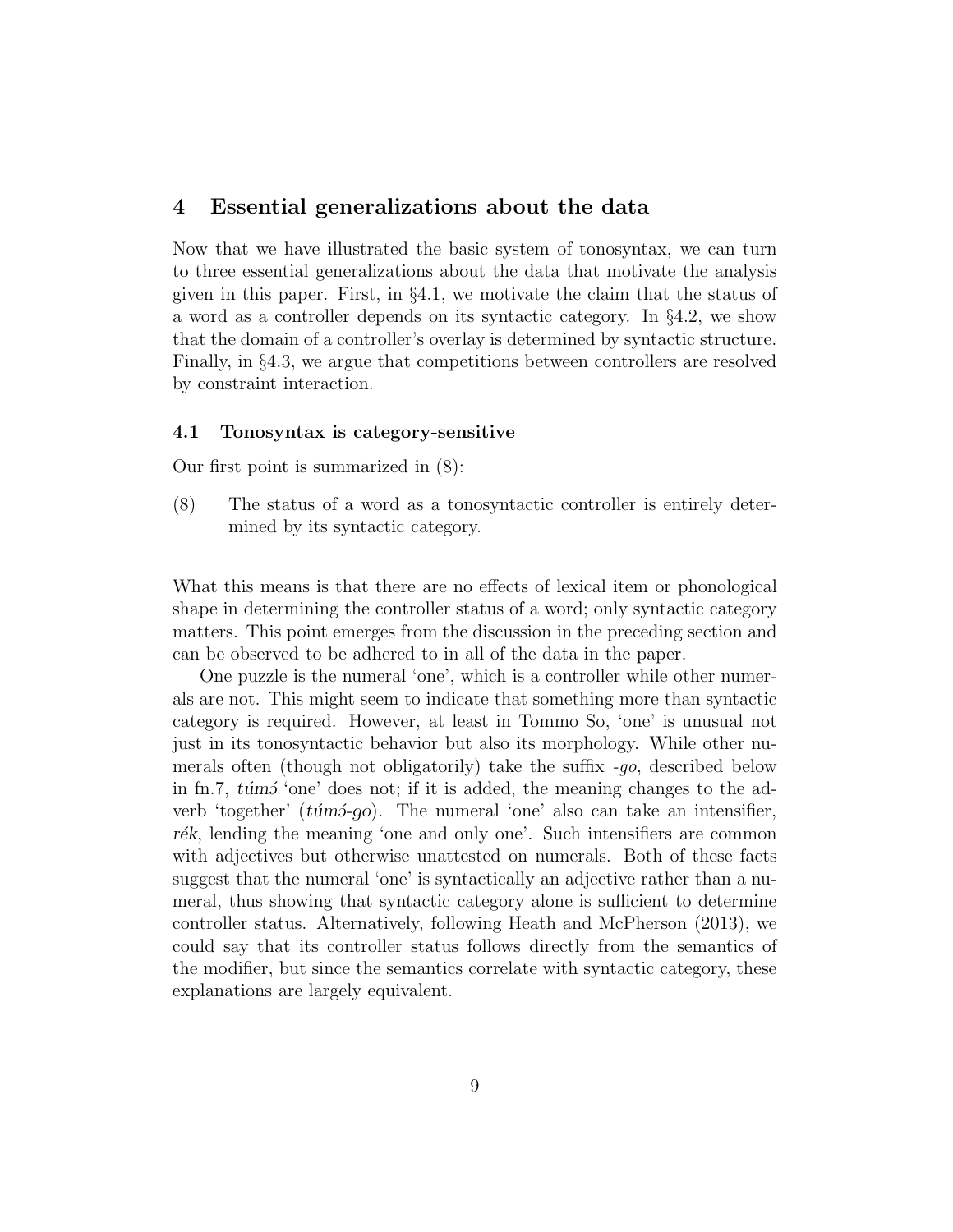#### 4.2 Controllers, targets, and c-command

We assert the following generalization:

(9) The domain of a controller's overlay is determined by syntactic structure: a controller can only target words that it **c-commands**, or itself.

Most commonly, controllers target c-commanded words; we will leave a discussion of "self-control" to  $\S6.2$ <sup>6</sup>

The clearest argument for the role of c-command in tonosyntax comes from possession. If we compare alienable and inalienable possessors on nouns with a numeral modifier (which is not itself a controller), we find differences in the domains of overlays:<sup>7</sup>

| (10) | a. | PossANonP ${}^L\{N$ Num                                                                                     |     |                                       |
|------|----|-------------------------------------------------------------------------------------------------------------|-----|---------------------------------------|
|      |    | Sáná                                                                                                        |     | $L$ {gàmmà nèè-gò}                    |
|      |    | Sana                                                                                                        | cat | two-ADV                               |
|      |    |                                                                                                             |     | 'Sana's two cats' (cf. gámmá, néé-go) |
|      | b. | $PossINonP KN$ Num<br>Sáná <sup>L</sup> bàbè néé-go<br>Sana uncle two-ADV<br>'Sana's two uncles' (cf. bàbé) |     |                                       |

The alienable possessor in (10a) has a large tonal domain, encompassing both the noun and the numeral; here and elsewhere, multi-word tonal domains are enclosed in curly brackets. The inalienable possessor in (10b), in contrast, controls only the noun; the numeral retains its lexical tone.

The same difference in domains arises with an adjective modifying the possessed noun. The alienable possessor's {L} overlay encompasses both the noun and the adjective, while the adjective retains lexical tone with the

 ${}^{6}$ Again, domains could be defined in terms of the semantic scope of reference restricters rather than syntactic structure. Assuming that semantics is compositional, these arguments are equivalent. We present a syntactic analysis in this paper for the sake of concreteness.

<sup>7</sup>Tommo So has an optional suffix *-go* on numerals that we gloss here as an adverbial suffix, since it is found in pairs like dive 'big' vs. divelge' a lot'. Consultants report no difference when it is added to a numeral.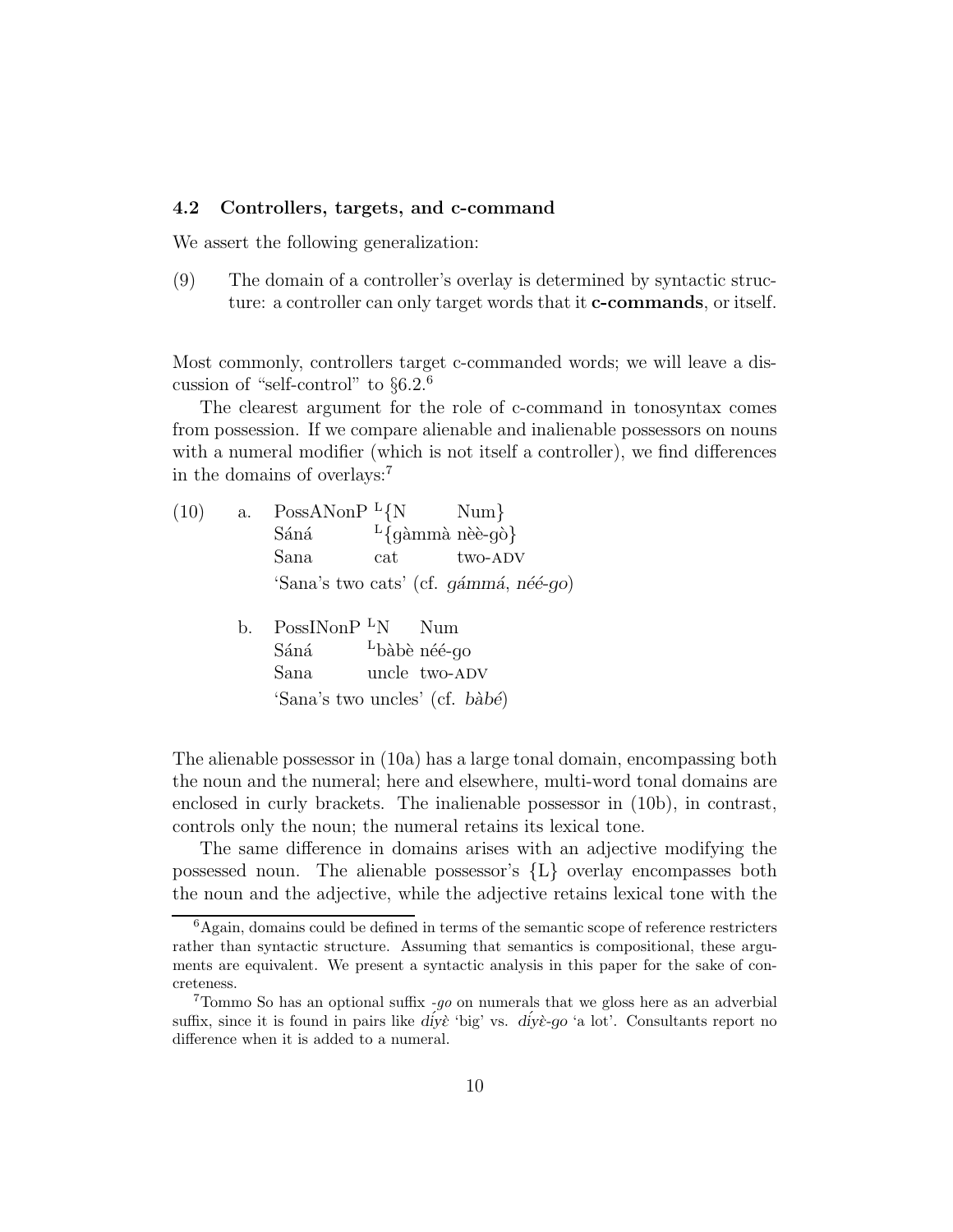inalienable possessor:

 $(11)$  a. PossANonP<sup>L</sup>{N Sáná Sana  $\rm ^L\{g\`amm\`a\ k\`omm\`o\}$ cat Adj} skinny 'Sana's skinny cat' (cf. gámmá, kómmó) b. PossINonP N<sup>L</sup> Sáná Sana  $b$ à $b$ è $^L$  kómmó uncle skinny Adj 'Sana's skinny uncle' (cf. bàbé)

In (11b), the  ${L}$  overlay on the possessor could be attributed to either the adjective or the possessor (or both). The analysis presented in this paper gives control to the adjective in this case; see §5.2.2 below for more details.

We argue that these differences arise from differences in syntactic structure and hence c-command relations for alienable and inalienable possessors. The trees in (12) illustrate the syntactic structures assumed for alienable possessors and inalienable possessors, respectively (empty projections left in place for the sake of illustration); glossed examples are given above each for easy comparison. Concerning the structure of trees, we assume current views in the Chomskian research tradition (e.g. Chomsky 1981, Kayne 1994, Chomsky 1995, Cinque 2005), in particular that trees are binary-branching and that DP modifiers are contained in their own projections (rather than being adjuncts to the noun); this is essential in defining the c-command relations on which the analysis depends.<sup>8</sup>

 ${}^{8}$ The placement of adjectives and numerals in functional projections (ModP and  $#P$ , respectively), rather than adjoining them to the NP or placing them on the spine is meant to capture their potentially phrasal nature ("very skinny", "only three", etc.). This move is not crucial, and the same results would hold in a model with spinal AdjP and NumP.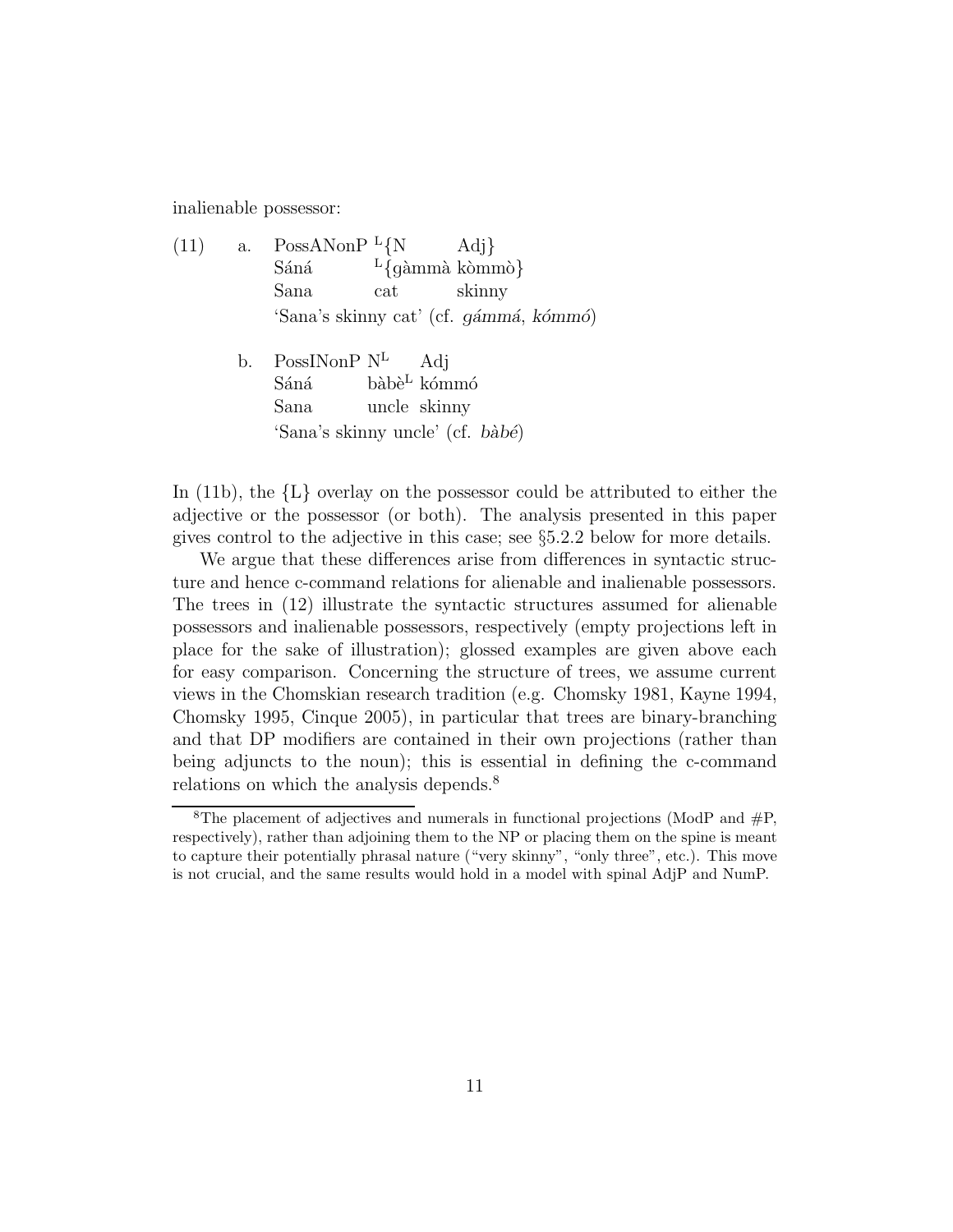(12) a. PossANonP Sáná Sana  $\mathrm{^{L} \{N}}$  $\rm{^{L}q\hat{a}mm\hat{a}}$ cat Adj  $k\grave{\text{om}}$ m $\grave{\text{o}}$ skinny two Num} nèè-gò} 'Sana's two skinny cats' (cf. gámmá, kómmó, néé-go)

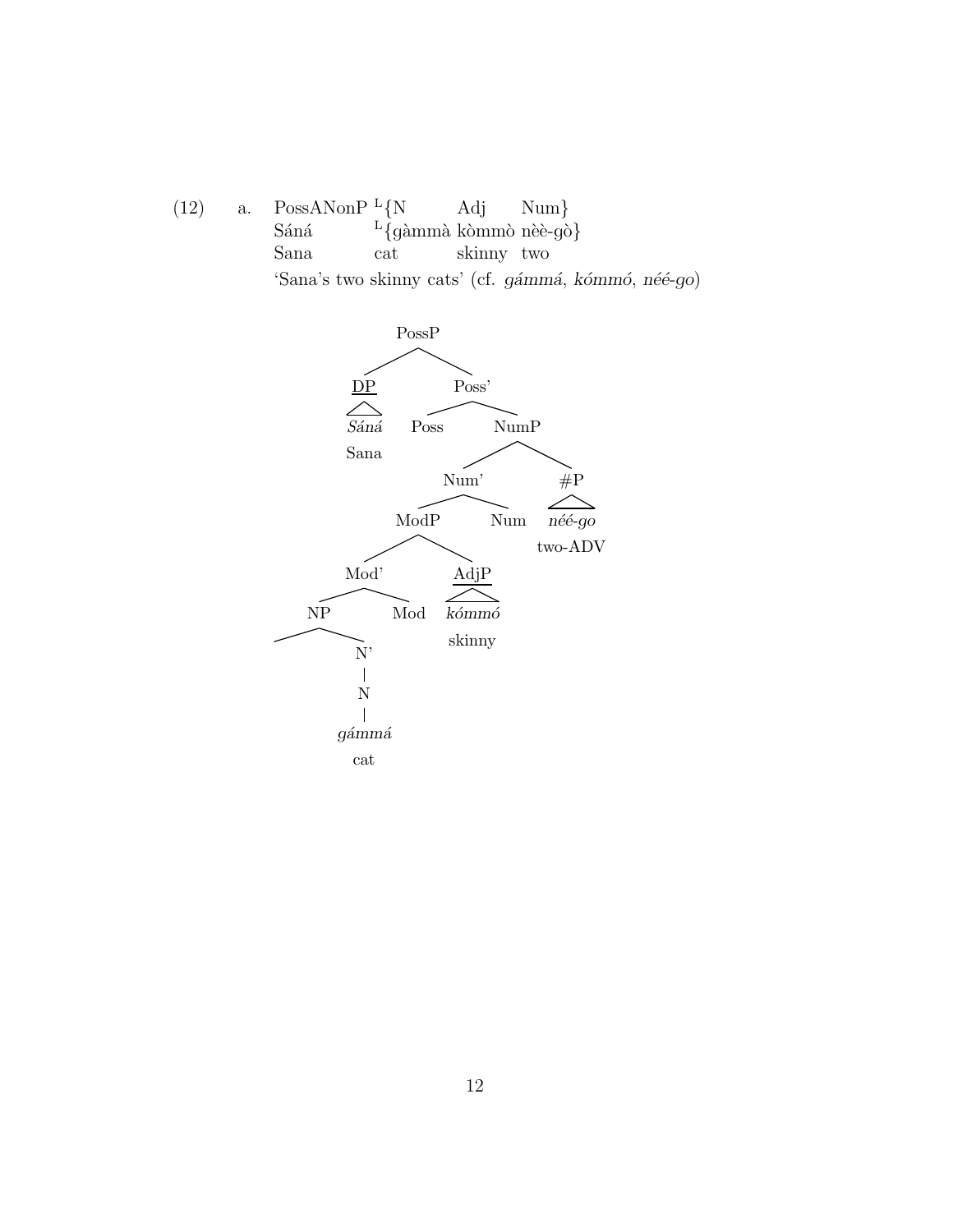| $\mathbf{b}$ . | PossINonP $N^L$                       | Adj Num                               |                      |
|----------------|---------------------------------------|---------------------------------------|----------------------|
|                | Sáná                                  | $b\grave{a}b\grave{b}^L$ kómmó néé-go |                      |
|                | Sana                                  |                                       | uncle skinny two-ADV |
|                | 'Sana's two skinny uncles' (cf. bàbé) |                                       |                      |



Following proposals by Español-Echevarría (1997), Suzuki (1997), Alexiadou (2003), Dobler (2008) and others, we place the inalienable possessor in the specifier of NP, which gives it a close syntactic relationship with its possessed noun, while the specifier of a PossP projection hosts the alienable possessor. This syntactic distinction between alienable and inalienable possessors is further supported by the fact that in a number of Dogon languages, including Jamsay (Heath 2008) and variably Yorno So (Heath 2011b) and Tommo So (McPherson 2013), a possessive particle is possible with the alienable possessor (perhaps the realization of the Poss head) but not with an inalienable possessor. Compare the following examples from Jamsay: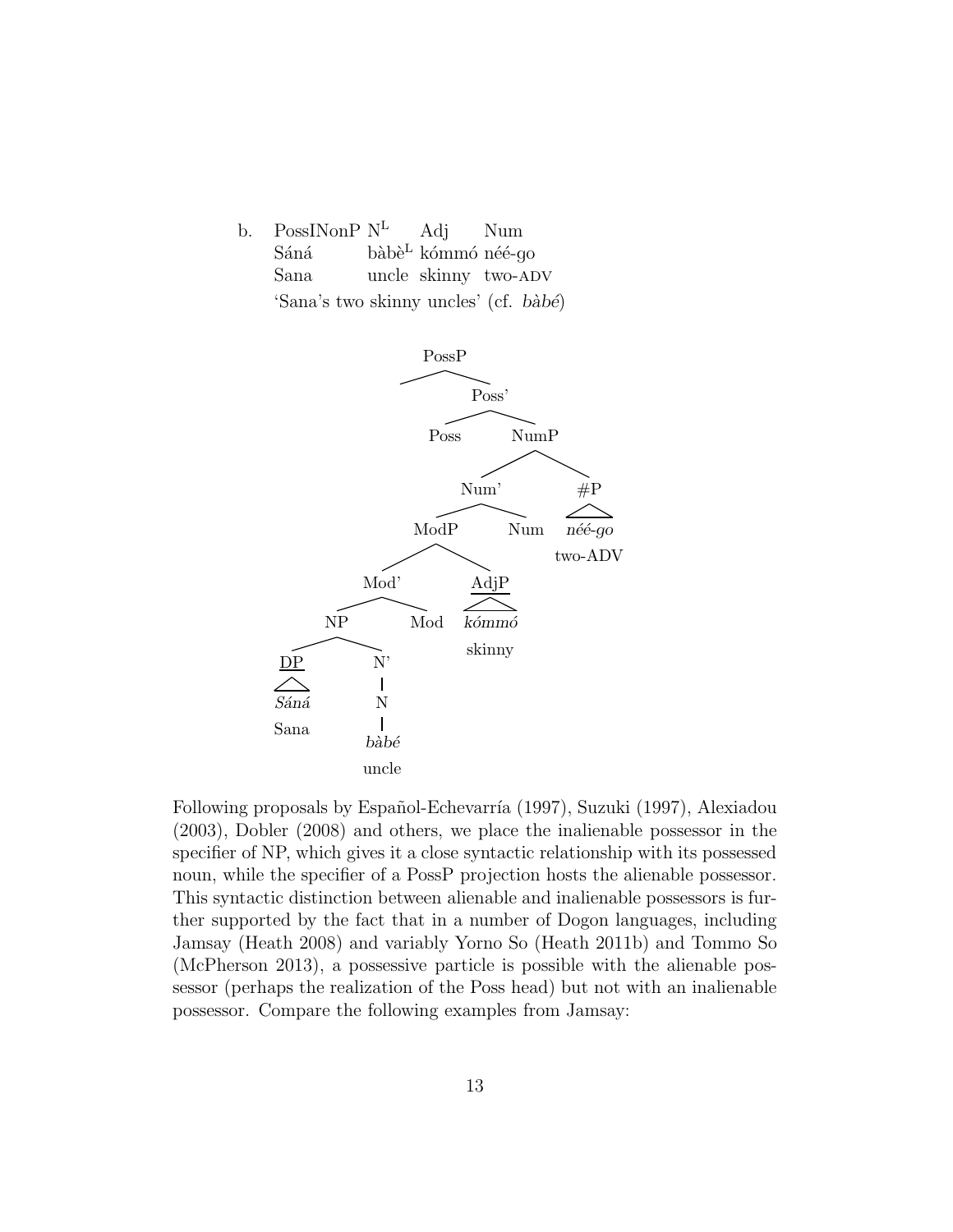- (13) a. Sáydù mà Seydou poss house úró (Jamsay, alienable) 'Seydou's house'
	- b. Sáydù <sup>HL</sup>déè (Jamsay, inalienable) Seydou father 'Seydou's father' (cf.  $d\grave{e}\acute{e}$ )
	- c. \*Sáydù mà dèé

The possessive particle  $m\dot{a}$  appears after an alienable possessor (13a) but is ungrammatical with an inalienable possessor (13c). There are likewise two different series of pronouns used, with the alienable series more morphologically complex than the inalienable one (see  $(7)$ ).<sup>9</sup>

The alienable possessor (PossANonP), in the specifier of PossP, c-commands the adjective and numeral as well as the possessed noun. Hence, all three words are included in the target domain. The inalienable possessor (PossI-NonP), from its position in the specifier of NP, c-commands only the possessed noun, making this the only target for the possessor's {L} overlay. The two examples have the same linear order and yet the tonosyntactic patterns differ. We take this as clear evidence that tonal domains are determined by c-command and not simply word order.<sup>10</sup>

<sup>&</sup>lt;sup>9</sup>A reviewer asks whether any purely syntactic arguments support the proposed structural positions. The most common syntactic argument stems from word order; unfortunately, the DP structure of Dogon languages is such that no differences can be found: possessors are the only modifiers to precede the noun, so both are noun-adjacent. Given the consistent parallel between syntactic structure and domains of tonal overlays across the languages, we take the domains of tone control in the case of possessors to be strong evidence for the positions proposed.

 $10$  For further evidence of this structural account, we might look to cases of coordination, for example [[N and N] Adj] or [[[N] Adj and Adj] Dem], to see if a controller is capable of imposing its overlay on all words in a c-commanded constituent. Unfortunately, Dogon languages avoid these structures, coordinating DPs rather than NPs (e.g. '[N Adj] and [N Adj]') and stacking rather than coordinating adjectives. To pursue this issue, it will be necessary to consider relative clauses with conjoined subject NPs that cannot be separated, as in 'the men and women who quarreled', but this would take us too far afield to consider here.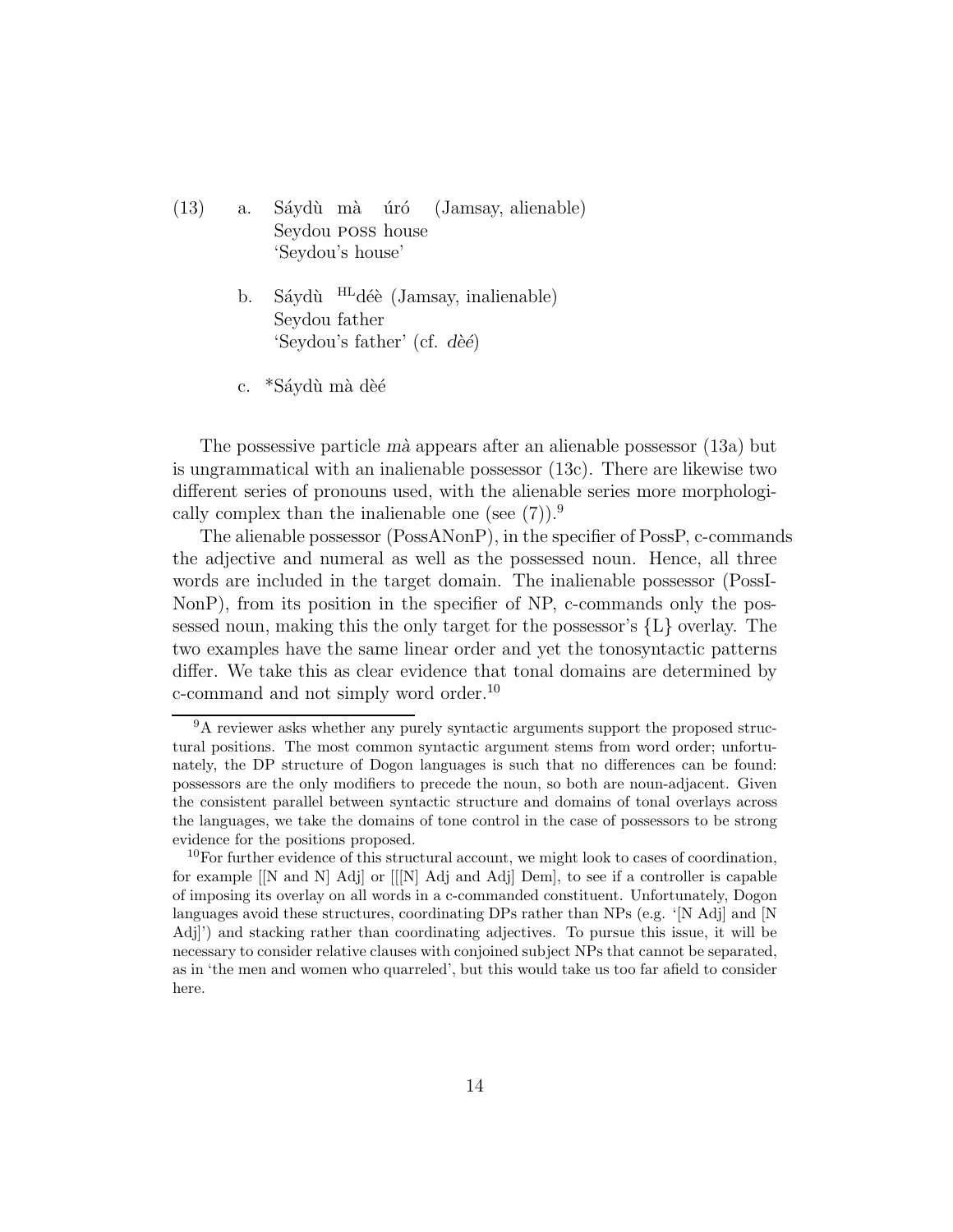In (12), we see that an adjective has both the noun and the inalienable possessor in its c-command domain.<sup>11</sup> Example (11b) shows that the  ${L}$ overlay on the noun could be the result of either the possessor or the adjective. In §5.3, we will propose faithfulness constraints tied to the notion of phases (Uriagereka 1999, Chomsky 2000, etc.) to explain why the possessor does not succumb to the adjective's  $\{L\}$  overlay, despite being in its c-command domain. We will also show that this is a language-specific parameter; in a language like Jamsay, the possessor too would be overwritten with  ${L}$ .

The full tree structure assumed for the Dogon DP is given in (14b), where controllers are underlined, as they will be throughout the rest of the paper; the resulting linear order of this tree is given first in (14a):

 $11$  Here, it is clear why binary branching is crucial: if modifiers like adjectives and numerals were sisters to the noun and ternary branching were allowed, then the adjective would symmetrically c-command the noun, but also symmetrically c-command the numeral, yet a following numeral is never subject to adjectival tone overlays in any Dogon language.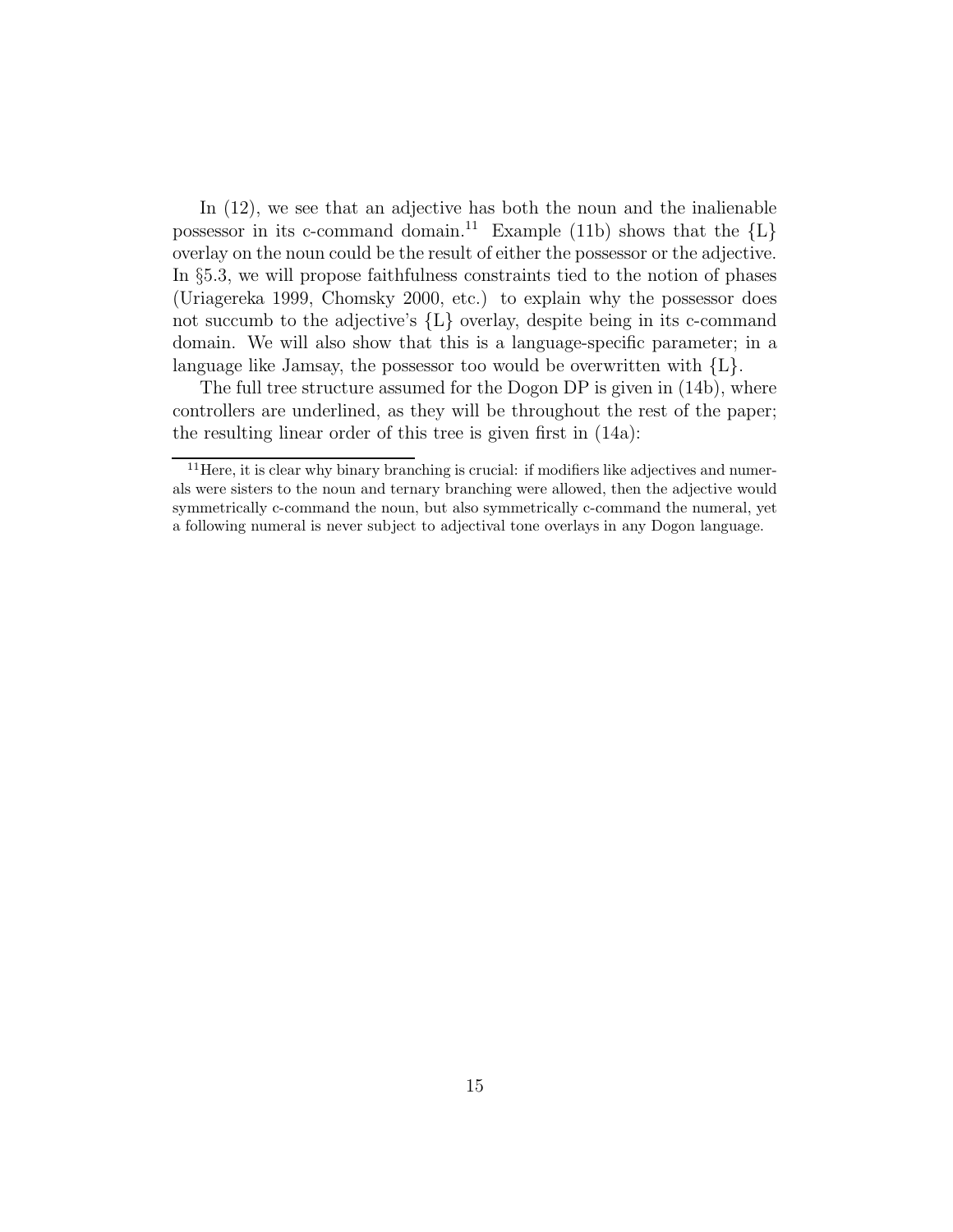### (14) a. Poss N Adj Num Dem Def Quant



The alienable possessor carries an asterisk, since it is a controller when non-pronominal but not when pronominal.<sup>12</sup> This tree structure also shows that controllers and non-controllers are interleaved; it is not the case that elements closer to the head noun control overlays while outer ones do not. Without reference to syntactic category, it would be impossible to predict the tonosyntactic behavior of a word. This fact in and of itself makes Dogon tonosyntax difficult to analyze in standard models of phonology-syntax interface, such as Prosodic Phonology (Nespor and Vogel 1986, Selkirk 1978,

 $12$ In all likelihood, this syntactic position (DP in the specifier of PossP) is always associated with tone control and the alienable pronominal possessor falls in a different projection like an appositive phrase (AppP). We do not explore the syntax of alienable pronominal possessors further here.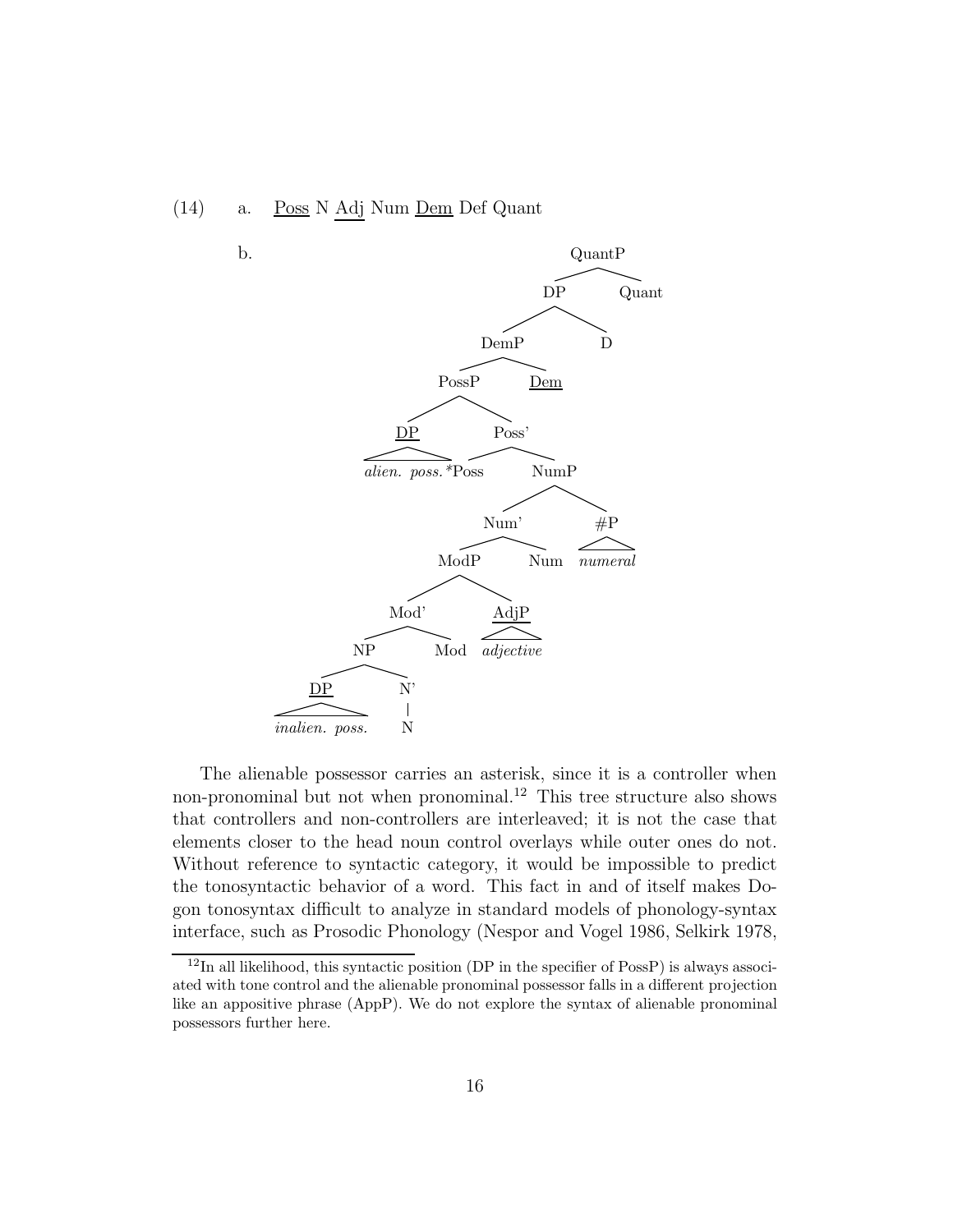Selkirk 2011), where phrasing is purported to be category-insensitive; if such theories were augmented to allow reference to syntactic category, they would be highly applicable to the Dogon data, where overlays do apply to phrasal domains.

### 4.3 Tonosyntactic conflicts are resolved by constraint interaction

Here, we give the final essential generalization about tonosyntactic grammars: The presence of multiple controllers leads to conflicts, which can be suitably resolved in a constraint-based theory. We will propose an analysis in which the tonal effects of each controller are encapsulated in a morphological constraint (i.e. a constraint demanding the realization of a tonal morpheme across syntactic phrases). The main analytical claim following from this generalization is given in (15):

(15) When more than one controller targets the same word(s), it is the relative strength of the constraints involved that determines the surface form.

In this formulation, we use the general term "strength" to encompass either constraint ranking (as in Optimality Theory, Prince and Smolensky 1993) or constraint weighting (as in Harmonic Grammar, Legendre et al. 1990). In this paper, we will give all analyses with constraint ranking, but see McPherson (2014) for data supporting a weighted constraint analysis for Tommo So and other Dogon languages.

The need for constraint interaction is evident in that fact that a) it is not always the highest c-commanding controller that wins a competition (unlike in Lai, Kathol 2003, or Hawrami, Holmberg and Odden 2008, where the highest element controls morphophonological form) and, relatedly, b) different Dogon languages resolve tonosyntactic conflicts differently. Consider the following syntactic configuration with an inalienable pronominal possessor and an adjective: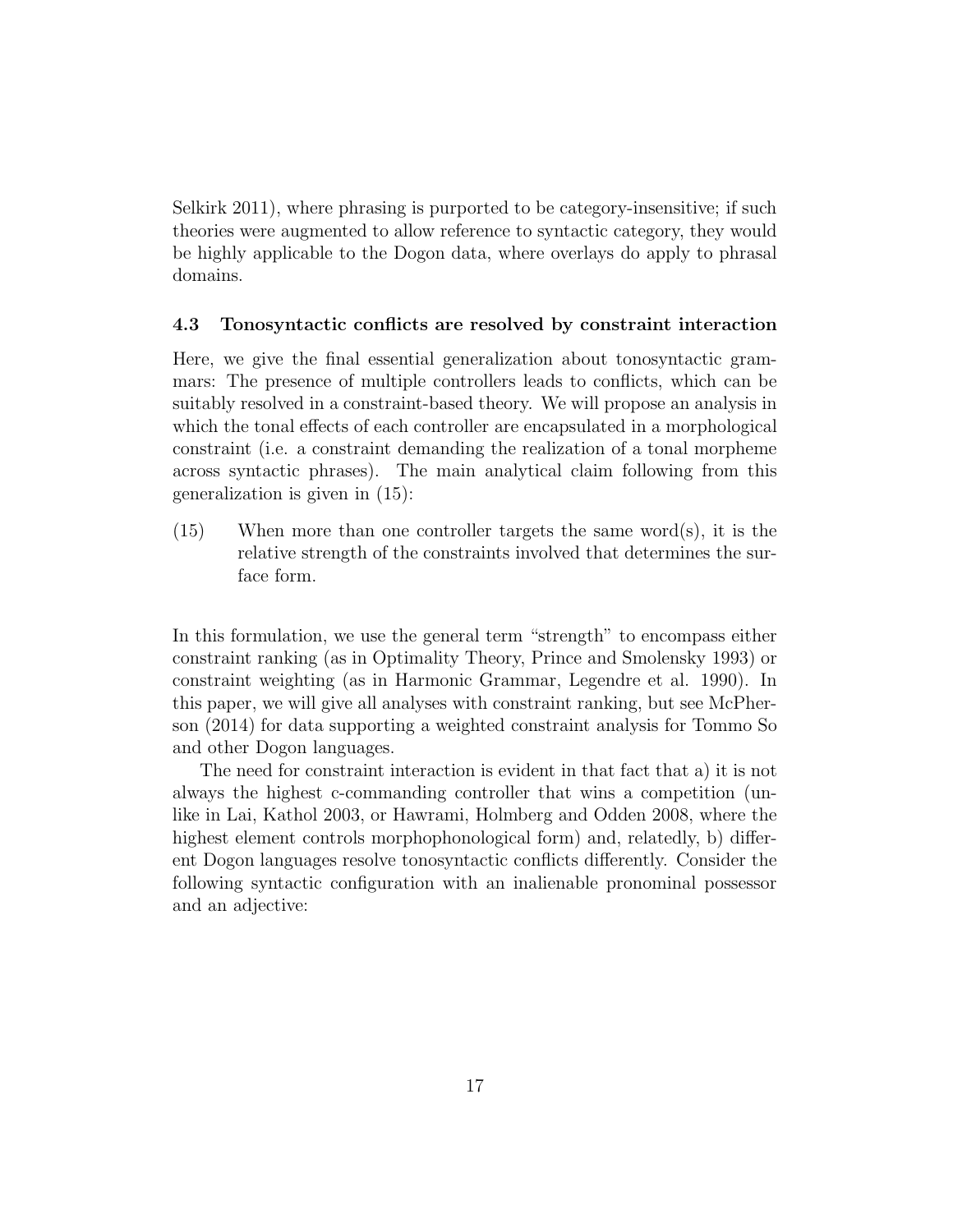

Both the possessor and the adjective c-command the noun. The adjective also c-commands the possessor. Hence, the possessor has a potential oneword target domain and the adjective has a potential two-word target domain. The outcomes of this competition for Tommo So, Jamsay, and Nanga, respectively, are given in  $(17):^{13}$ 

|    | $(17)$ a. $PossIP$ $N^L$ Adj (Tommo So)                                                                |
|----|--------------------------------------------------------------------------------------------------------|
|    | $\underline{\textbf{\textit{i}}}$ bàbè <sup>L</sup> mòniú                                              |
|    | 2sg. PRO uncle ugly                                                                                    |
|    | 'your ugly uncle' (cf. bàbé)                                                                           |
|    | b. $\{PossIP\ N\}^L$ Adj (Jamsay)<br>$\{\hat{u} \qquad \qquad$ lèjù $\}^L$ mònú<br>2sg. PRO uncle ugly |
|    | 'your ugly uncle' (cf. ú, lèjé)                                                                        |
| C. | PossIP <sup>HL</sup> N Adj (Nanga)<br>$^{HL}$ lésî $\overline{m}$ sí<br>ú<br>2sg.PRO uncle ugly        |
|    | 'your ugly uncle' (cf. <i>lèsi</i> )                                                                   |

<sup>13</sup>The Jamsay example in (17b) contains an idiosyncratic segmental change on the possessed noun, with final  $/e/$  changing to  $/u/$  when possessed. A construction-based account, along the lines of that proposed in McPherson (2014), is able to handle cases of lexical idiosyncrasies by using sub-schemas that specify a particular lexical item instead of a syntactic category like N. Note that bàbé in Tommo So refers to a paternal uncle (younger than the father), while lèsî and lèjé refer to a maternal uncle (cf. Tommo So cognate  $n$ inju).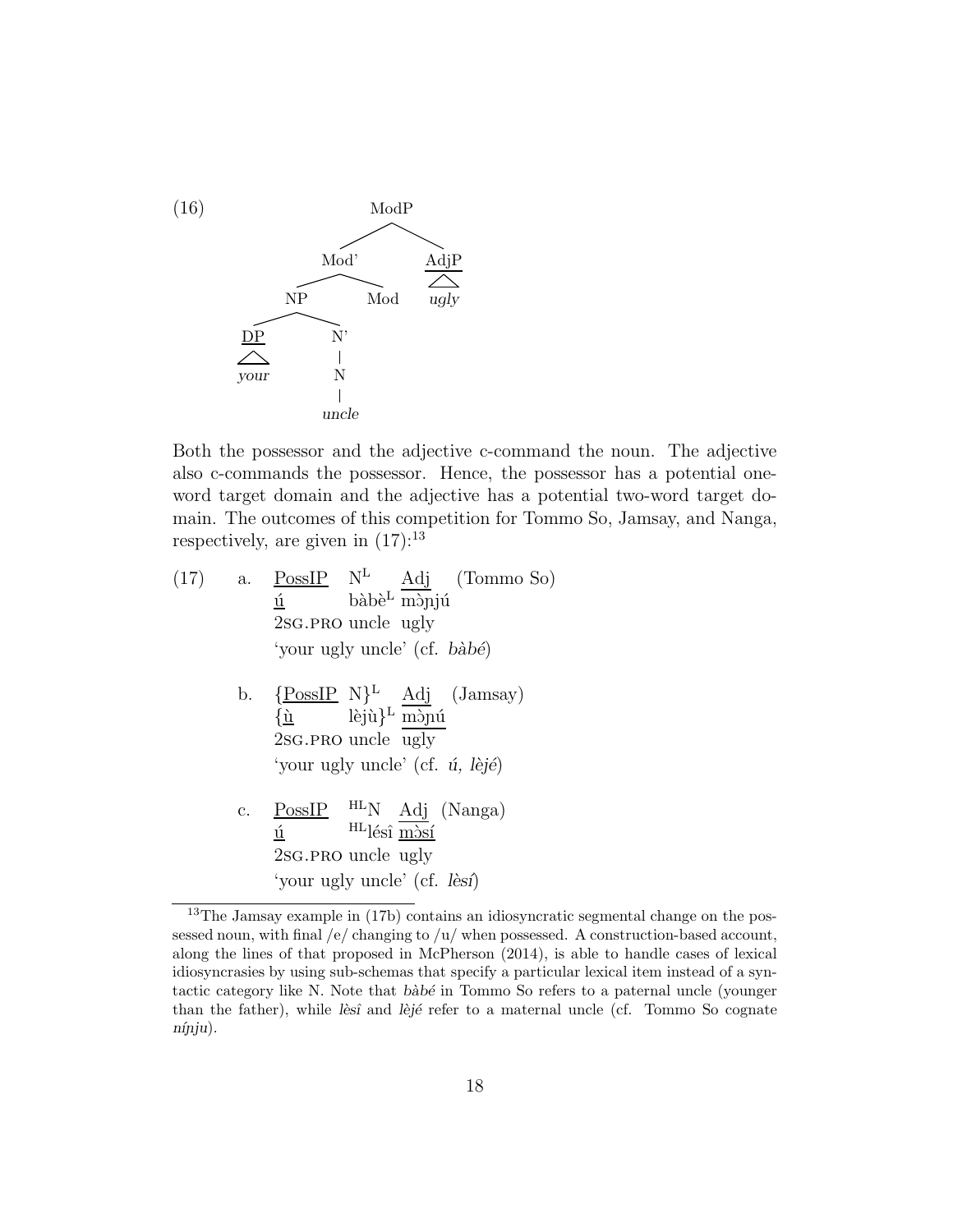In Tommo So, the adjective's {L} overlay takes precedence, but does not control the tone of the possessor (i.e. it does not control its entire c-command domain). In Jamsay, the adjective imposes  ${L}$  on the entire c-command domain. In Nanga, the lower controller, i.e. the possessor, takes precedence and imposes  $\{HL\}$  on the possessed noun; the adjective's  $\{L\}$  overlay goes unrealized. As a first approximation, we can say that in Tommo So and Jamsay, a constraint motivating the adjective's tonal overlay outranks the possessor's (ADJECTIVE  $\gg$  POSSESSOR), while in Nanga, the reverse is true  $(PossESSOR \gg ADJECTIVE)$ ; additional constraints (given in §5.3) account for the difference between Tommo So and Jamsay. For evidence in favor of the specificity of the constraint set (i.e. "adjective" rather than "non-possessive modifier"), see §6.2.

The next section fleshes out this constraint-based theory and gives a full analysis of Tommo So tonosyntax.

# 5 Analysis

With these basic generalizations in place, we can now turn to the necessary ingredients for a constraint-based analysis. The analysis could be adapted for a variety of morphophonological frameworks, such as Construction Morphology (Riehemann 2001, Booij 2010, among others) or Realization Optimality Theory (Aronoff and Xu 2010, Xu 2011), provided they allow global constraint-based evaluation of the DP. We will remain largely neutral on the topic here, but for an implementation using elements of Construction Morphology, see McPherson (2014). In §7.2, we consider how other models might account for Dogon tonosyntax, with varying degrees of success.

### 5.1 The status of the overlay

Given the heavy involvement of syntactic category and structure, we assume tonal overlays arise as the result of the morphology rather than as purely phonological effects. In this paper, we put forth the view that surface overlays are the phonological instantiation of two tonal morphemes.<sup>14</sup> Possessive DPs

<sup>14</sup>While we analyze the overlays as tonal morphemes, with the phenomenon under the heading of morphology, the analysis does not hinge crucially on these definitions. An alternative approach would be to treat the overlays as only tones whose distribution is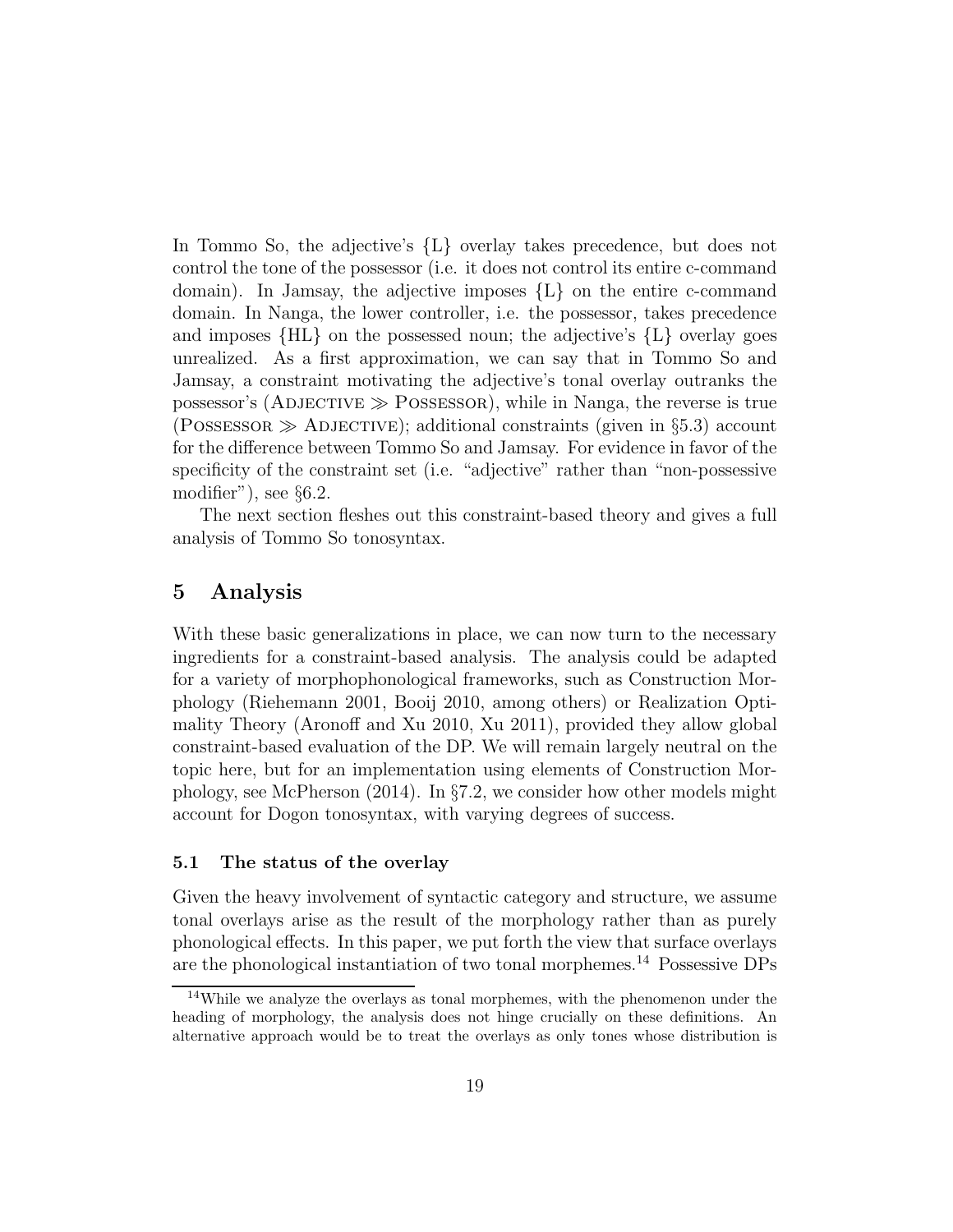introduce a tonal morpheme,  $\{T\}$ , with the morphological feature  $[+Poss]$ . This feature can be seen as akin to the Finnish "possessed case" (Pierrehumbert 1980), realized on the possessed NP, rather than as genitive case, realized on the possessor. The tonal morpheme {T} has different allomorphs, triggered by aspects of the possessor, the possessed noun, or both. For example, in Tommo So, the [+Poss] allomorph with nonpronominal possessors is  ${L}$ , while with inalienable pronominal possessors, it is  ${H}$  or  ${H}L$ ; words with 1-2 moras subcategorize for the  ${H}$  allomorph, while words with 3 or more moras subcategorize for  ${HL}$ . In §6, we will see different allomorphic patterns in other Dogon languages.

The other controllers introduce a tonal morpheme {L}, with something like the morphological feature [+Mod] for "modified". Crucially, non-controllers like numerals do not trigger this feature. Though tonal allomorphy is possible in principle for this morpheme as well, all of the Dogon languages considered in this paper display just a single realization,  ${L}$ .<sup>15</sup>

Though we describe [+Poss] and [+Mod] as essentially tonal morphemes, they differ in their phonological behavior from traditional floating tones described in the literature. Most importantly, they completely replace the tone of their target rather than concatenating with it, as we have seen in the data thus far. In this way, Dogon tonal overlays could be viewed as akin to Semitic templatic morphology under the overwriting analysis of Trommer and Zimmerman (2011), rather than concatenating prefixes or suffixes. The interesting aspect of the system is that these tonal morphemes can potentially overwrite the tone of multiple words; they are phrasal rather than word-level in their scope.

The second difference from traditional floating tones is that Dogon tonal morphemes can sometimes dock on non-adjacent words, with an intervening H-toned pronominal:

determined by syntactic information, i.e. tonosyntax proper. This is a larger debate about how to characterize phrasal phonological alternations with little perceived meaning that goes beyond the scope of this paper.

<sup>15</sup>An alternative analysis, following Heath and McPherson (2013), would be to propose a unifying feature [RR] for "reference restriction". Different syntactic categories would trigger different allomorphs of this feature  $({L} \$  from an adjective,  ${H}$  from a pronominal possessor, etc.). Such a morphosemantic feature has not, to our knowledge, been proposed in the literature, but Dogon could give evidence for it. The problem with using a single feature like [RR] is that there would be no competitions; while different controllers may impose different allomorphs of the [RR] morpheme, any allomorph would satisfy the need to realize the morpheme. This is not what we find.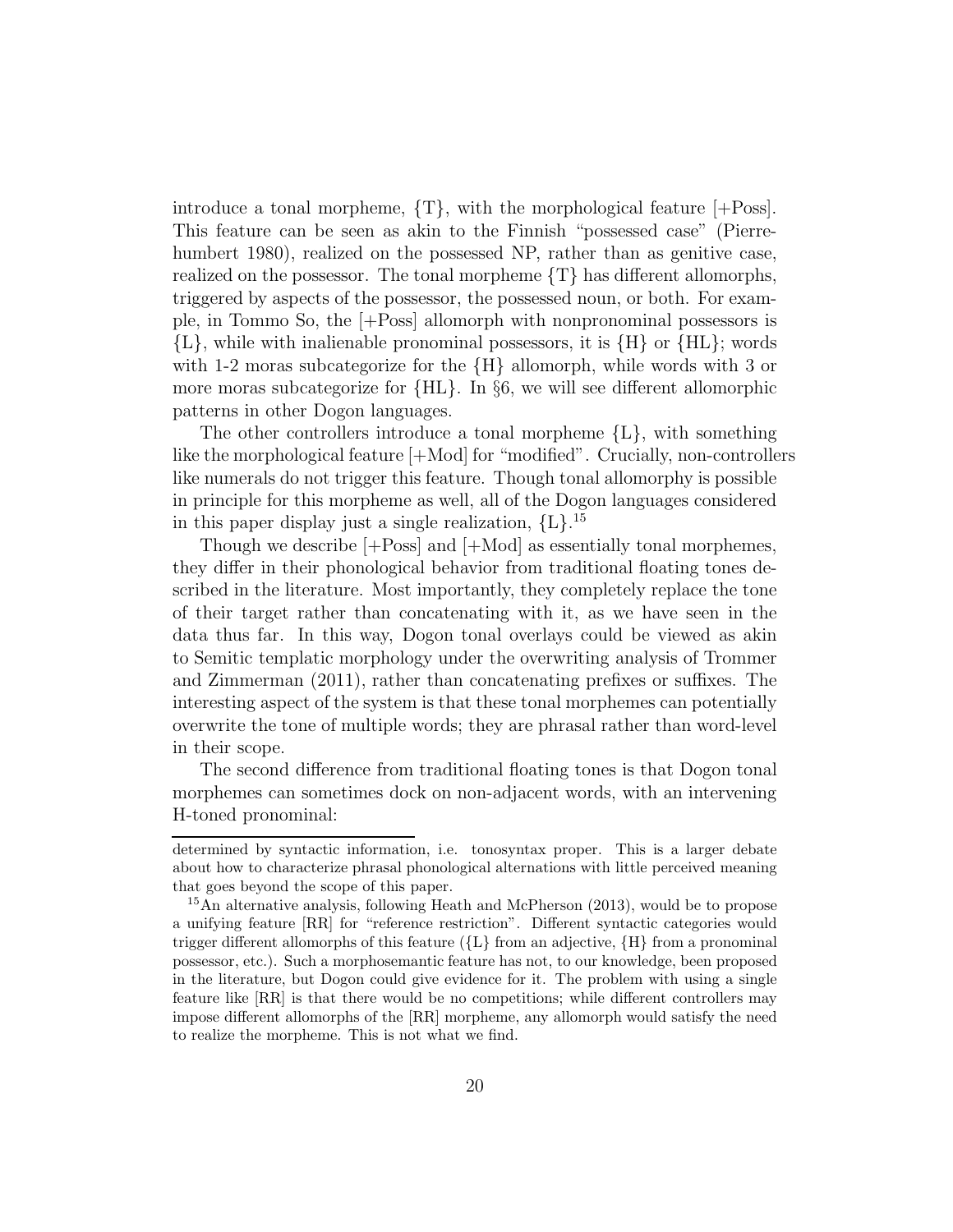$(18)$  gàmmà<sup>L</sup> mmo cat 1sg.poss this n5 'this cat of mine' (cf. gámmá)

The demonstrative's {L} overlay skips over the possessor and applies to the noun; for discussion and analysis, see  $\S 5.3$  and example (32).

The behavior of the proposed tonal morphemes is similar to that described for Kalabari Ijo (Harry and Hyman 2014), where certain syntactic categories trigger tone reduction followed by the reassociation of their floating tones on other words in the DP. As we will show in the next section, we formulate our morphological constraints to apply the replacive overlay in a single step (i.e. without a separate step for reduction).

Another curious aspect of Dogon tonal overlays is that they appear to overwrite not just the lexical tone of a target but also any tonal morphemes associated with controllers in the target domain. This assertion arises from following surface-true generalization about Dogon tonosyntax: Controllers that have taken an overlay themselves never impose their own tonal overlay on other words. This generalization means that configurations like the following are never attested:

- $(19)$  a.  $[[Poss<sup>L</sup>] <sup>HL</sup>N Adj]$ 
	- b.  $[\underline{Poss} [N^L H L \underline{Adj}]]$

In  $(19a)$ , a possessor that has taken  ${L}$  from a c-commanding adjective still applies its {HL} tonal morpheme on the noun. In (19b), the possessor c-commands the adjective and imposes {HL} on it, but the adjective also imposes {L} on the noun. Never do we find these outcomes in the Dogon languages.<sup>16</sup>

This systematic absence leads us to a model where candidates like those in  $(19)$  are not just penalized by a violable constraint (e.g. FREECONTROLLER, a controller must be free of overlays itself) but are simply not generated. From the standpoint of constraints on overlay application, if a controller no longer has an overlay to apply, it cannot incur any violations; see §5.2-5.4.

<sup>&</sup>lt;sup>16</sup>Importantly, the same is true even if a controller has taken its own overlay in a process we call "self-control"; see §6.2 for discussion.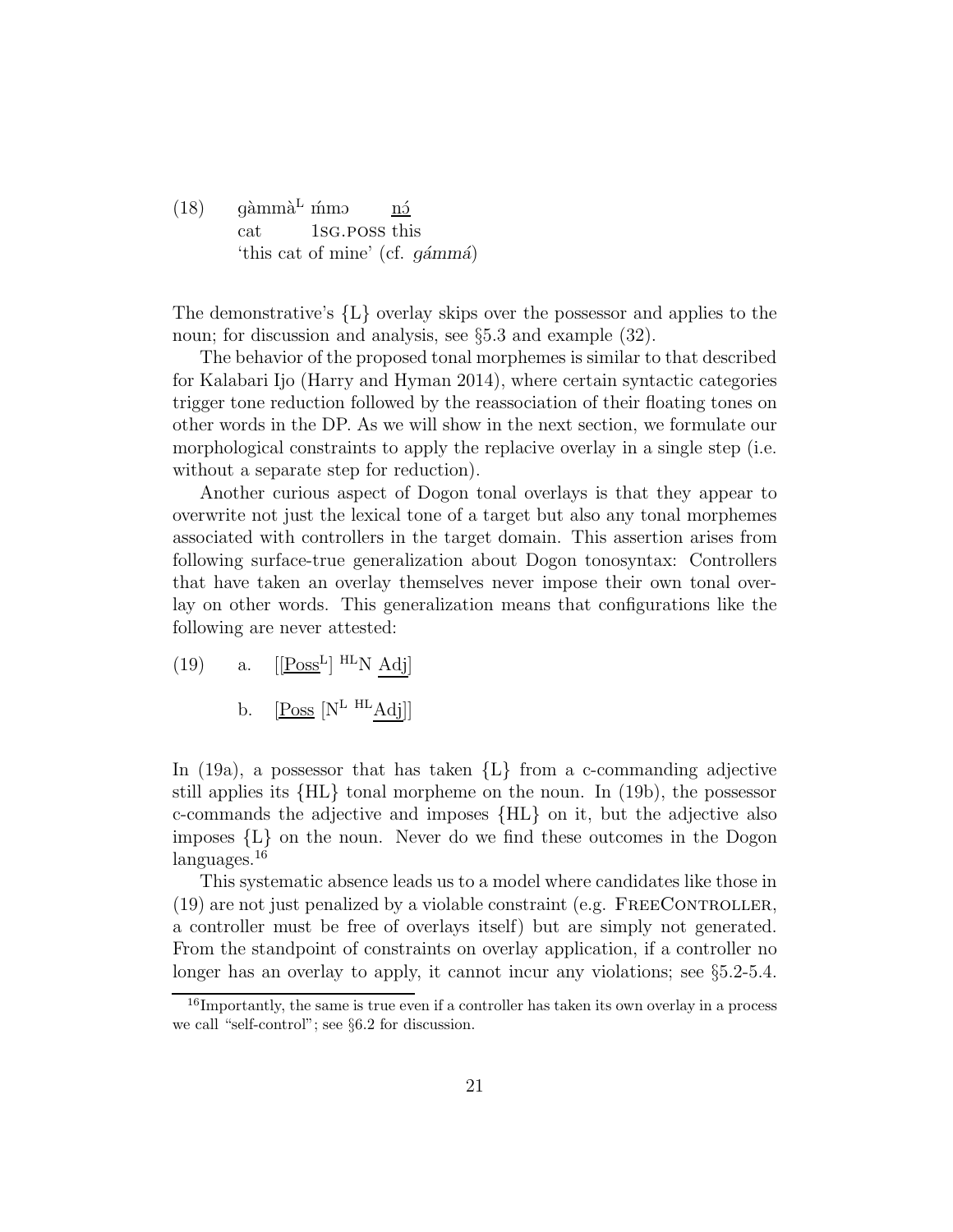Consider a case like (19a), where an adjective c-commands both the noun and the possessor. In Jamsay, the output for this configuration is  $\{Poss\ N\}^L$ Adj, with the {L} applied to all c-commanded words. By virtue of taking the {L} overlay, the possessor loses both its lexical tone and its {HL} overlay, rendering its c-command constraint Poss  $^{HL}X$  moot (since there is no longer a {HL} to dock to c-commanded words). From a morphological perspective, if a syntactic category has an associated floating morphological feature (here [+Poss] from the possessor), that feature is lost if the word has a feature dock to it (here [+Mod] from the adjective). This overlay application for Jamsay can be schematized with the following diagram:

(20) Schematic of overlay application



The top tier indicates words in their linear order. If a word has a tonal morpheme (represented here as its morphological feature) feature, it is listed underneath. In the application of overlays, the adjective's  $[+Mod]$  encompasses both the possessor and the noun, wiping out any associated tonal morphemes. For a tableau illustrating the Tommo So outcome of this competition (Poss  $N^L$  Adj), see (30); for a tableau illustrating the Jamsay outcome  $({\text{Poss N}}^L \text{Adj})$ , see (53).

Though we have stipulated the behavior of overlays based on the empirical data, it is possible that further study could derive this behavior from the architecture of the grammar. One suggestion from a reviewer for *NLLT* is that this situation arises as the result of cyclicity: on the first cycle, the possessor imposes {HL} on the noun, then on the next cycle the adjective overwrites the results with {L}. While we are sympathetic to the idea, we believe that a cyclic approach to the data is ultimately untenable; see §7.2. Our best guess is that these data patterns are a historical residue from a time when tonal changes were the result of something akin to phrasal stress: a word could not be simultaneously prominent (deemphasizing others in the phrase) and deemphasized itself. For further discussion of the relation between Dogon tonosyntax and a phrasal reduction system, see §7.1.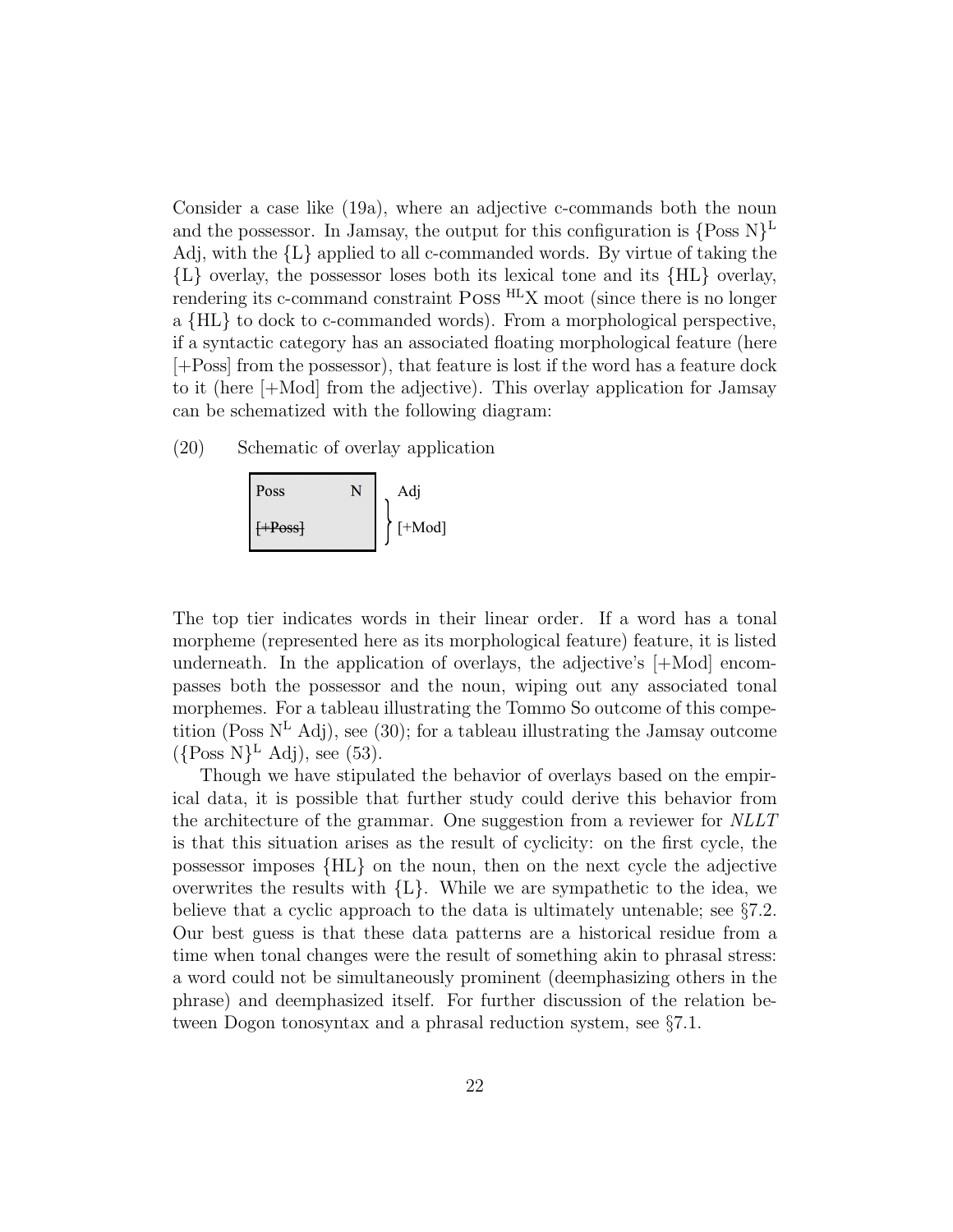#### 5.2 Constraint formulation

Our constraint formulation has three components: the controller (Poss, Adj, Dem, etc.), the tonal overlay  $({L} \$  for  $[+Mod]$ , variable  ${T}$  for  $[+Poss]$ , and the target of the tonal morpheme (overlaid on c-commanded words). Following McCarthy and Prince (1993), Pater (2007), and others, we propose a universal constraint template that can take language-specific syntactic categories as its argument. The constraint format used here is given in (21):

(21)  $X<sup>T</sup>$  CAT: Words (X) c-commanded by a particular syntactic category (CAT) take a tonal overlay {T}.

For example, the constraint for adjectives in Tommo So would be  $X<sup>L</sup>$  ADJ, which favors outputs in which words c-commanded by an adjective  $(=X)$ take a  ${L}$  overlay, representing  $[+Mod]$ . In our implementation, a violation is assessed for every word in such a configuration that does not take the {L} overlay, since we never find cases of overlays applying to only one or two syllables, which would suggest that evaluation should be carried out at a syllabic or moraic level; there is simply no strong faithfulness to lexical tone at all.

In all likelihood, the Universal Grammar template for this constraint is even more general, with a tonal overlay {T} replaced by a placeholder representing any morphophonological change. The effects of c-command have been reported many times in the literature on phrasal phonology and morphology (Selkirk 1986, Odden 1990, Borsley and Tallerman 1996 et seq., Green 2006, Holmberg and Odden 2008, among many others), so with such a general constraint template, these phenomena could be accounted for using the same toolset. For example, in Hawrami (Holmberg and Odden 2008), we could propose constraints like X-i ADJ or X-æ DEF to represent that all words c-commanded by an adjective take an *izafe* suffix -i, and all words c-commanded by the definite take the *izafe* suffix *-*æ.

We assume that the specifics of the c-command constraint are acquired during the learning process and are language-specific. In other words, we do not expect a language like Tommo So to have a constraint for a numeral, since nowhere in the learning data did speakers experience tonal overlays associated with a numeral. For Tommo So, we adopt the following set of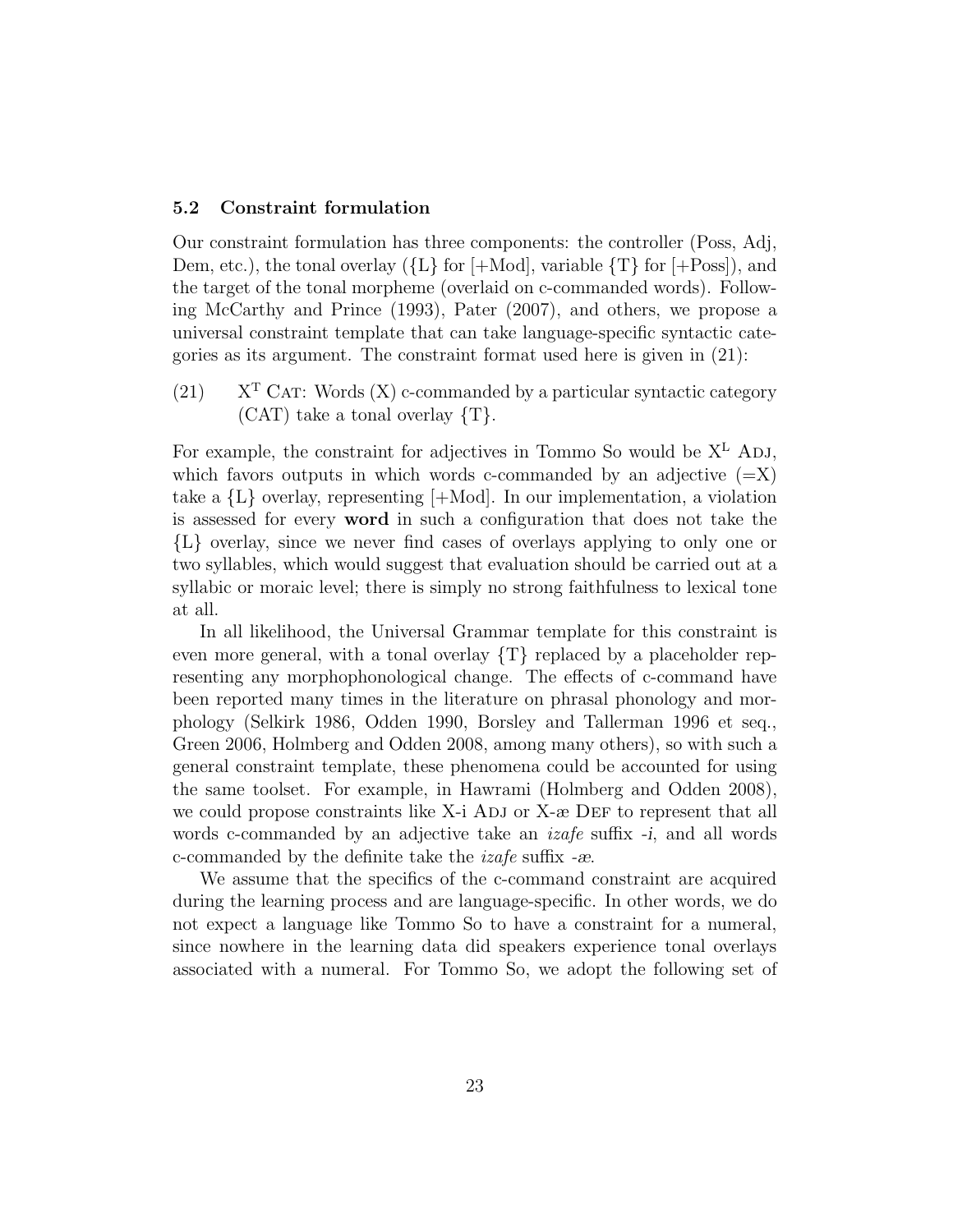c-command constraints, corresponding to the examples in  $(4)$ :<sup>17</sup>

- (22) Tommo So c-command constraints
	- a.  $X^L$  Adj: Assess a violation for every word c-commanded by the adjective that is not included in its {L} domain.
	- b.  $X^L$  DEM: Assess a violation for every word c-commanded by the demonstrative that is not included in its {L} domain.
	- c. Poss <sup>T</sup>X:

Assess a violation for every word c-command by the possessor that is not included in its {T} domain.

The phonological realization of  $\{T\}$  is filled in by principles of allomorph selection. The wording of the constraints is such that a) if a controller has lost its tonal morpheme by overlay application from another controller, it no longer has an overlay domain and no violations can be assessed, and b) the overlay is one single domain, not a repetition of the feature on each ccommanded word. This will be clear in languages like Ben Tey, discussed in §6, where a possessive {HL} overlay is realized on the whole c-commanded word string as  $\{HL....L\}$  and not as  $\{HL\}...\{HL\}$ .<sup>18</sup>

As can be seen in (22), constraints exist for each controller, not for each tonal morpheme. The reason for this is that in some cases, controllers pattern differently with respect to one another and to other constraints. An analysis with only two constraints (e.g.  $\text{REALIZE}$ + $\text{Poss}$ ),  $\text{REALIZE}$ + $\text{Mod}$ ) would not be able to account for these differences. For one such case in Ben Tey, see §6.2. Given this category specificity, the c-command constraints can be viewed as akin to morpheme-indexed constraints (Pater 2000, 2010, Gouskova

<sup>&</sup>lt;sup>17</sup>Additionally, the grammar would contain a c-command constraint for a relative clause, X<sup>L</sup> Rel, but in the interest of space, we do not consider such forms in this paper.

<sup>18</sup>It may be that these constraints can be decomposed into a constraint defining the domain of application and another phonological constraint like Align determining how the tonal morpheme is mapped to TBUs. As the issue of mapping is somewhat orthogonal to our main point (application of and competition between overlays), we do not address it further here.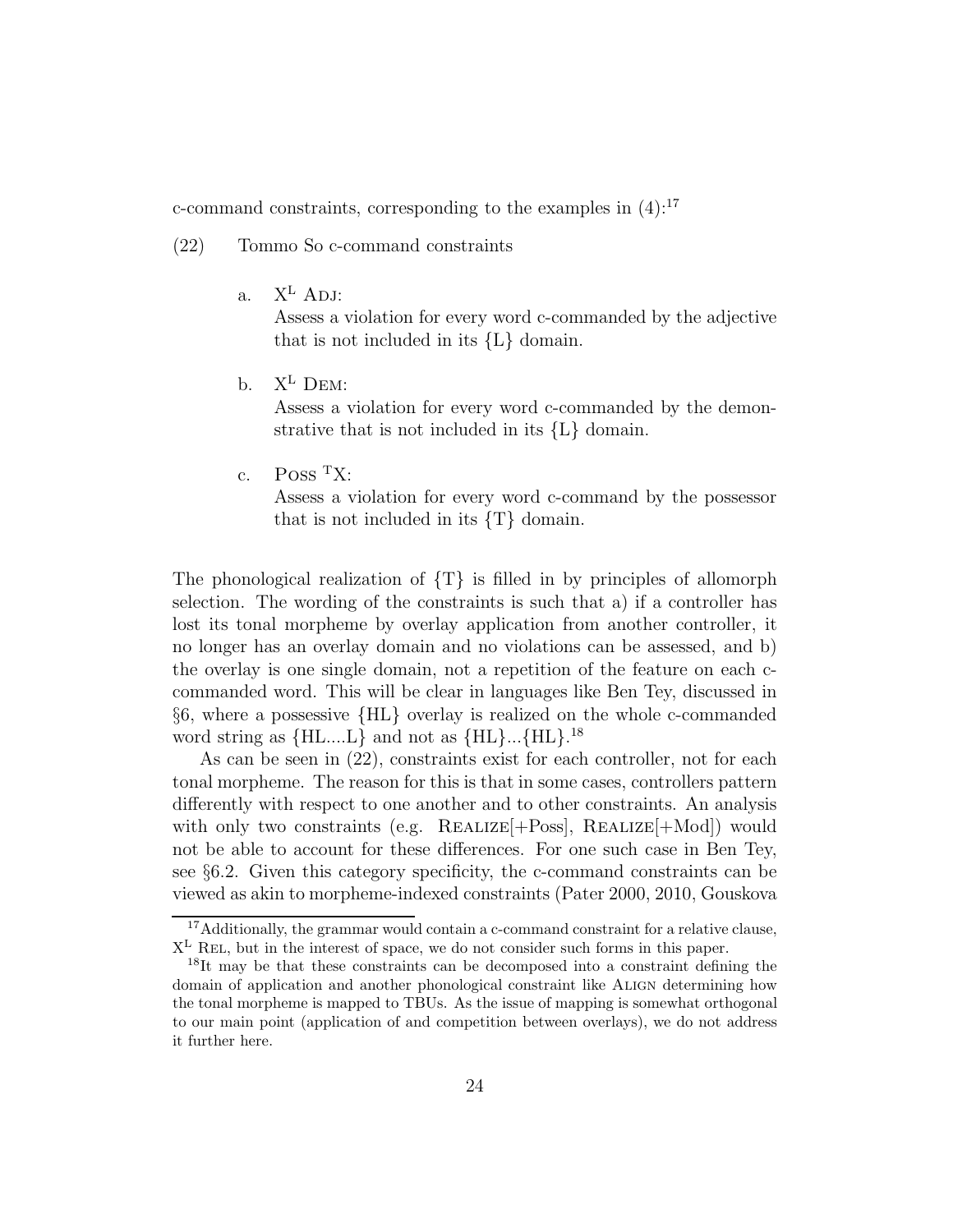2007, Jurgec 2010, among others); while indexed constraints tie phonological requirements (either markedness or faithfulness) to particular morphemes, the c-command constraints tie tonal morphemes and their target domains (the c-command domain) to particular syntactic categories.

# 5.2.1 Competition between a c-command constraint and faithfulness

A simple tableau is given below showing the interaction between  $X<sup>L</sup>$  Apj and the faithfulness constraint IDENT(T) for  $\phi$ amma<sup>L</sup>  $\phi$ *Em* 'black cat' in Tommo So.

| (23) | $\hat{\mathcal{R}}^{\mathcal{Z}}$   |        |  |  |  |  |
|------|-------------------------------------|--------|--|--|--|--|
|      | Input: /gámmá gém/                  |        |  |  |  |  |
|      | gámmá gém<br>а.                     | $\ast$ |  |  |  |  |
|      | $\gamma$ ammà <sup>L</sup> gém<br>哸 |        |  |  |  |  |

Fully faithful candidate (a) incurs one violation of  $X<sup>L</sup>$  ADJ, since the noun  $g\acute{a}mm\acute{a}$  'cat', c-commanded by the adjective, does not take a  ${L}$  overlay. Candidate (b) wins, where the adjective's constraint is satisfied at the cost of one faithfulness violation.

### 5.2.2 Competition between two c-command constraints

Competition between different controllers' constraints is crucial for our analysis of Dogon tonosyntax. In the last mini tableau, we saw an adjective impose  ${L}$  on a noun, violating FAITH. In the following mini tableau, we see that when an adjective and a pronominal possessor come into conflict, the adjective's  ${L}$  [+Mod] overlay trumps the possessor's  ${H}$  [+Poss] overlay because  $X<sup>L</sup>$  ADJ outranks POSS <sup>T</sup>X. The example in (24a) is provided to show the behavior of the possessor in the absence of an adjective:

(24) a. PossIP m´ı 1sg.pro uncle  $H(L)N$  $^{\rm H}$ bábé 'my uncle' (cf.  $b\grave{a}b\acute{e}$ )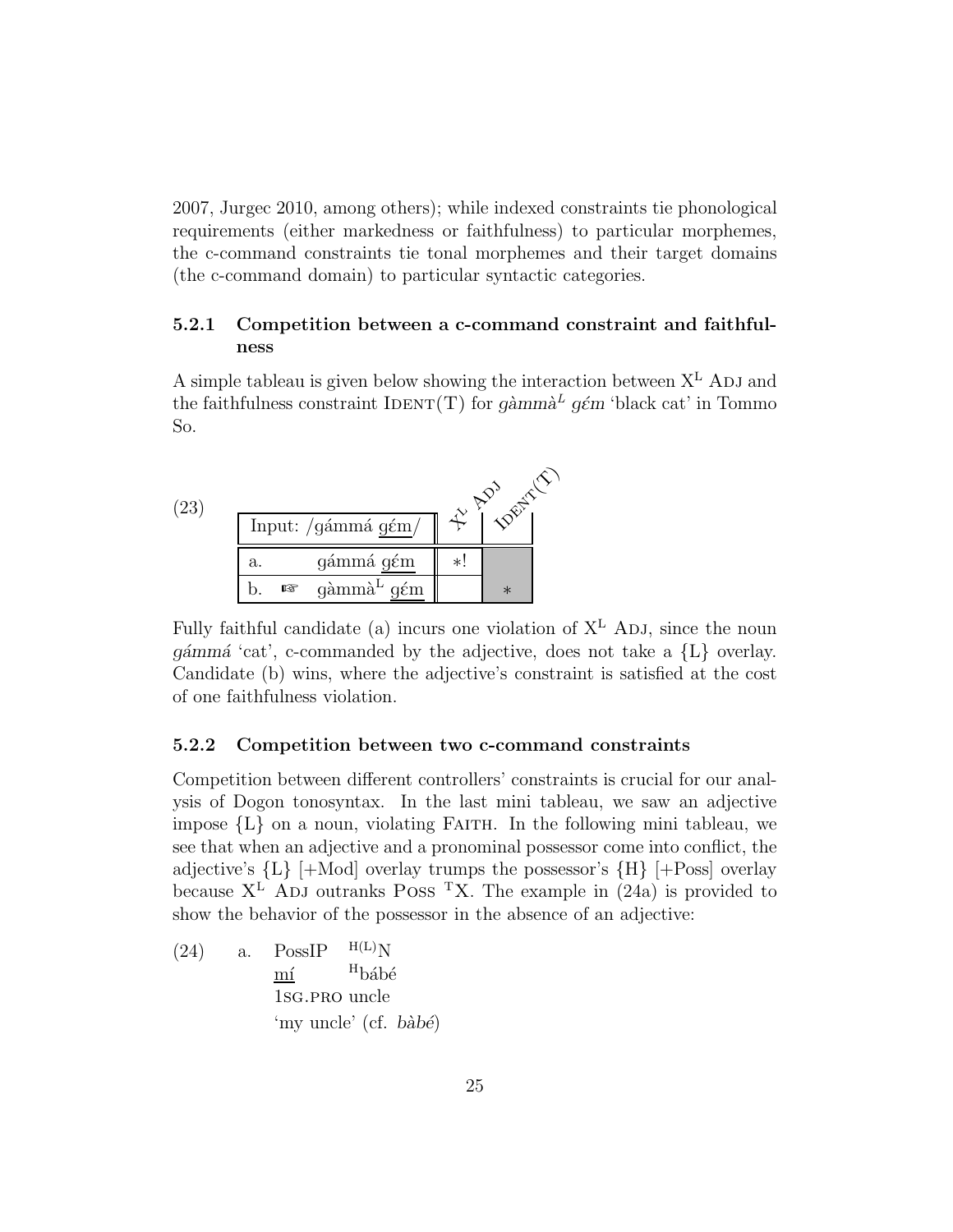| b. | PossIP               | $N^L$ | Adj                     |
|----|----------------------|-------|-------------------------|
|    | mí                   |       | bàbè <sup>L</sup> kómmó |
|    | 1sg.PRO uncle skinny |       |                         |
|    | 'my skinny uncle'    |       |                         |

| C. |         |                                                              |        | $\sim$ $\frac{1}{2}$ $\frac{1}{2}$ |        |
|----|---------|--------------------------------------------------------------|--------|------------------------------------|--------|
|    |         | Input: $\frac{\text{mí}}{\text{m} \cdot \text{b}$ àbé kómmó/ |        |                                    |        |
|    | 哸<br>a. | mí bàbè <sup>L</sup> kómmó                                   | $\ast$ | $\ast$                             | $\ast$ |
|    |         | mí <sup>H</sup> bábé kómmó                                   | $**!$  |                                    | $\ast$ |
|    | c.      | mí bàbé kómmó                                                | $**!$  | $\ast$                             |        |

The adjective c-commands both the noun and the possessor. For now, we leave out candidates in which the possessor also takes a {L} overlay; for a discussion of these conflicts, see §5.3. Candidates (b) and (c) both incur two violations of  $X<sup>L</sup>$  ADJ, as opposed to the single violation in candidate (a). If the ranking of the two c-command constraints were reversed, candidate (b) would be chosen as winner.

Even though  $X^L$  ADJ outranks POSS <sup>T</sup>X, the possessor's overlay will be applied if it is the highest c-commanding controller, given the fact that controllers that have taken an overlay lose their ability to control. This outcome is illustrated in the following tableau for  $Poss<sup>L</sup>{N \t{Adj}}$ , with an alienable possessor:

 $(25)$  a.  $PossANonP$ <u>Sáná</u> Sana  $\mathrm{^{L} \{N}}$  $\rm{^{L}q\hat{a}mm\hat{a}}$ cat Adj} <u>kòmmò}</u> skinny 'Sana's skinny cat' (cf. gámmá, kómmó)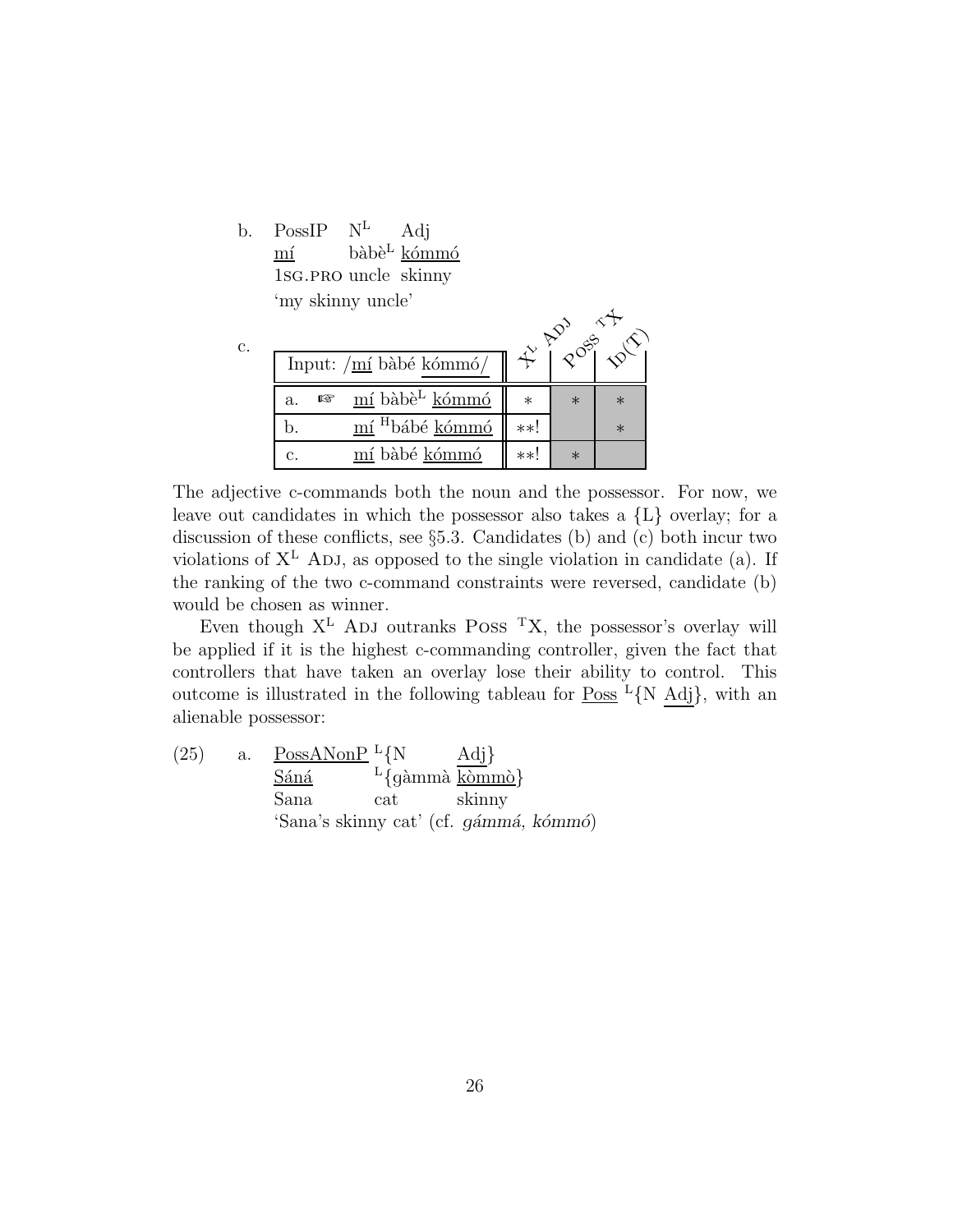| b. |                 |   |                                 |    |        | $\uparrow \qquad \qquad \uparrow \qquad \qquad \downarrow \qquad \qquad \downarrow \qquad \qquad \downarrow \qquad \qquad \downarrow \qquad \qquad \downarrow \qquad \downarrow \qquad \downarrow \qquad \downarrow \qquad \downarrow \qquad \downarrow \qquad \downarrow \qquad \downarrow \qquad \downarrow \qquad \downarrow \qquad \downarrow \qquad \downarrow \qquad \downarrow \qquad \downarrow \qquad \downarrow \qquad \downarrow \qquad \downarrow \qquad \downarrow \qquad \downarrow \qquad \downarrow \qquad \downarrow \qquad \downarrow \qquad \downarrow \qquad \downarrow \qquad \downarrow \qquad \downarrow \qquad \downarrow \qquad \downarrow \$ |
|----|-----------------|---|---------------------------------|----|--------|------------------------------------------------------------------------------------------------------------------------------------------------------------------------------------------------------------------------------------------------------------------------------------------------------------------------------------------------------------------------------------------------------------------------------------------------------------------------------------------------------------------------------------------------------------------------------------------------------------------------------------------------------------------------|
|    |                 |   | Input: /Sáná gámmá kómmó/       |    |        |                                                                                                                                                                                                                                                                                                                                                                                                                                                                                                                                                                                                                                                                        |
|    | $a_{\cdot}$     | 曙 | Sáná <sup>L</sup> {gàmmà kòmmò} |    |        | $**$                                                                                                                                                                                                                                                                                                                                                                                                                                                                                                                                                                                                                                                                   |
|    | b.              |   | Sáná gámmá <sup>L</sup> kòmmò   |    | ا∗     | $\ast$                                                                                                                                                                                                                                                                                                                                                                                                                                                                                                                                                                                                                                                                 |
|    | $\mathcal{C}$ . |   | Sáná gàmmà <sup>L</sup> kómmó   |    | $*!*$  | $\ast$                                                                                                                                                                                                                                                                                                                                                                                                                                                                                                                                                                                                                                                                 |
|    | d.              |   | Sáná <sup>L</sup> gàmmà kómmó   | !∗ | $\ast$ | $\ast$                                                                                                                                                                                                                                                                                                                                                                                                                                                                                                                                                                                                                                                                 |
|    | е.              |   | Sáná gámmá kómmó                | *! | $**$   |                                                                                                                                                                                                                                                                                                                                                                                                                                                                                                                                                                                                                                                                        |

The winning candidate imposes the possessor's overlay on both the c-commanded noun and adjective. By virtue of taking an overlay, the adjective loses its own and hence  $X^L$  ADJ is rendered moot. The situation is similar in candidate (b), but Poss <sup>T</sup>X incurs one violation, since the noun does not take the possessive overlay. Candidate (d) likewise incurs one violation of Poss <sup>T</sup>X for the adjective, but since it retains lexical tone in this case, it retains its ability to impose an overlay; because this overlay goes unrealized,  $X<sup>L</sup>$  ADJ incurs a violation for the c-commanded noun. In candidate  $(c)$ ,  $X<sup>L</sup>$  ADJ is nonvacuously satisfied, since the noun takes the  $[+Mod] \{L\}$  overlay; however, this results in two violations of POSS  $TX$ , one for each c-commanded word. Fully faithful candidate (e) maximally violates both c-command constraints.

If both controllers impose the same tonal morpheme  $({L} \ H_{\text{mod}})$ , there is no overt competition. The  ${L}$  overlay, though introduced by both controllers, will in principle satisfy either, as shown in the following tableau for {N Adj} <sup>L</sup> Dem in Tommo So:

|  | $(26)$ a. {N Adj} <sup>L</sup> <u>Dem</u> |
|--|-------------------------------------------|
|  | $\{\text{gàmmà gèm}\}^L$ nó               |
|  | cat black this                            |
|  | 'this black cat' (cf. gámmá, gém)         |
|  |                                           |

| $\mathbf b$ . |    |   |                                                        |        | El And Deve |        |
|---------------|----|---|--------------------------------------------------------|--------|-------------|--------|
|               |    |   | Input: /gámmá gém $\frac{n5}{ }$                       |        |             |        |
|               | a. | 哸 | $\{\text{gàmmà gèm}\}^L$ nó                            |        |             | $**$   |
|               | b. |   | $g\grave{a}mm\grave{a}^L$ gém $\underline{n}\acute{2}$ |        | ∗!          |        |
|               | c. |   | gámmá gèm <sup>L</sup> nó                              |        | *!          | $\ast$ |
|               |    |   | gámmá gém nó                                           | $\ast$ |             |        |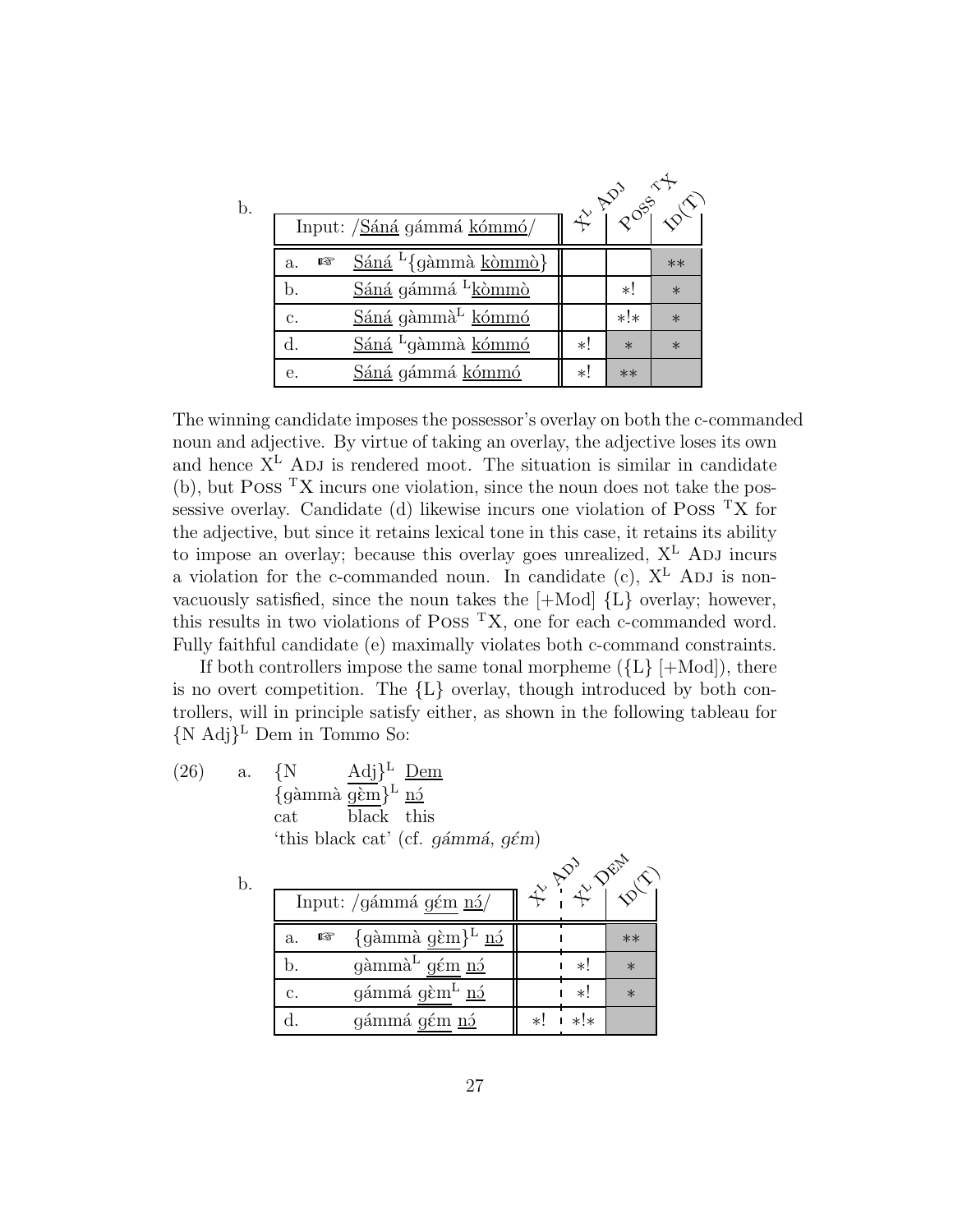Both the adjective and the demonstrative introduce [+Mod], with the tonal allomorph  ${L}$ . In candidate (a), both the noun and the adjective take the overlay, which can only be seen as demonstrative-controlled since the adjective is itself controlled (hence losing its own  $[+Mod]$ ). In candidate (b), only the noun takes an overlay. Because this overlay is [+Mod], it satisfies  $X<sup>L</sup>$  ADJ and half-satisfies  $X<sup>L</sup>$  DEM; this single morphological feature satisfies the requirements of two controllers. In candidate (c), only the adjective takes  ${L}$ , which half-satisfies  $X^L$  DEM. By virtue of taking the  ${L}$  overlay,  $X^L$  $ADJ$  is rendered moot. Candidate (d) is fully faithful, incurring one violation of  $X^L$  Adj (for the c-commanded noun) and two violations of  $X^L$  DEM (for the noun and adjective).

#### 5.3 Faithfulness to words and phases

As the preceding tableaux have shown, general  $IDENT(T)$  is low ranked; if it were not, overlays would not apply at all. However, consider the following with bàbé 'uncle':

- $(27)$  a. PossIP m´ı 1sg.PRO uncle  ${}^{\rm H}{\rm N}$  $H<sub>bá</sub>$ bé 'my uncle' (cf. bàbé)
	- $b. N^L$ bàbè<sup>L</sup> kómmó uncle skinny Adj 'skinny uncle'
	- c. PossIP m´ı 1sg.pro uncle skinny  $\mathrm{N}^{\mathrm{L}}$ bàbè<sup>L</sup> <u>kómmó</u> Adj 'my skinny uncle'

The tree in (12b) showed that an adjective c-commands both the noun and its inalienable possessor, but it only applies its overlay to the noun.

In the set of DP data considered here, possessors are the only elements subject to special faithfulness. An adjective, for example, will never specially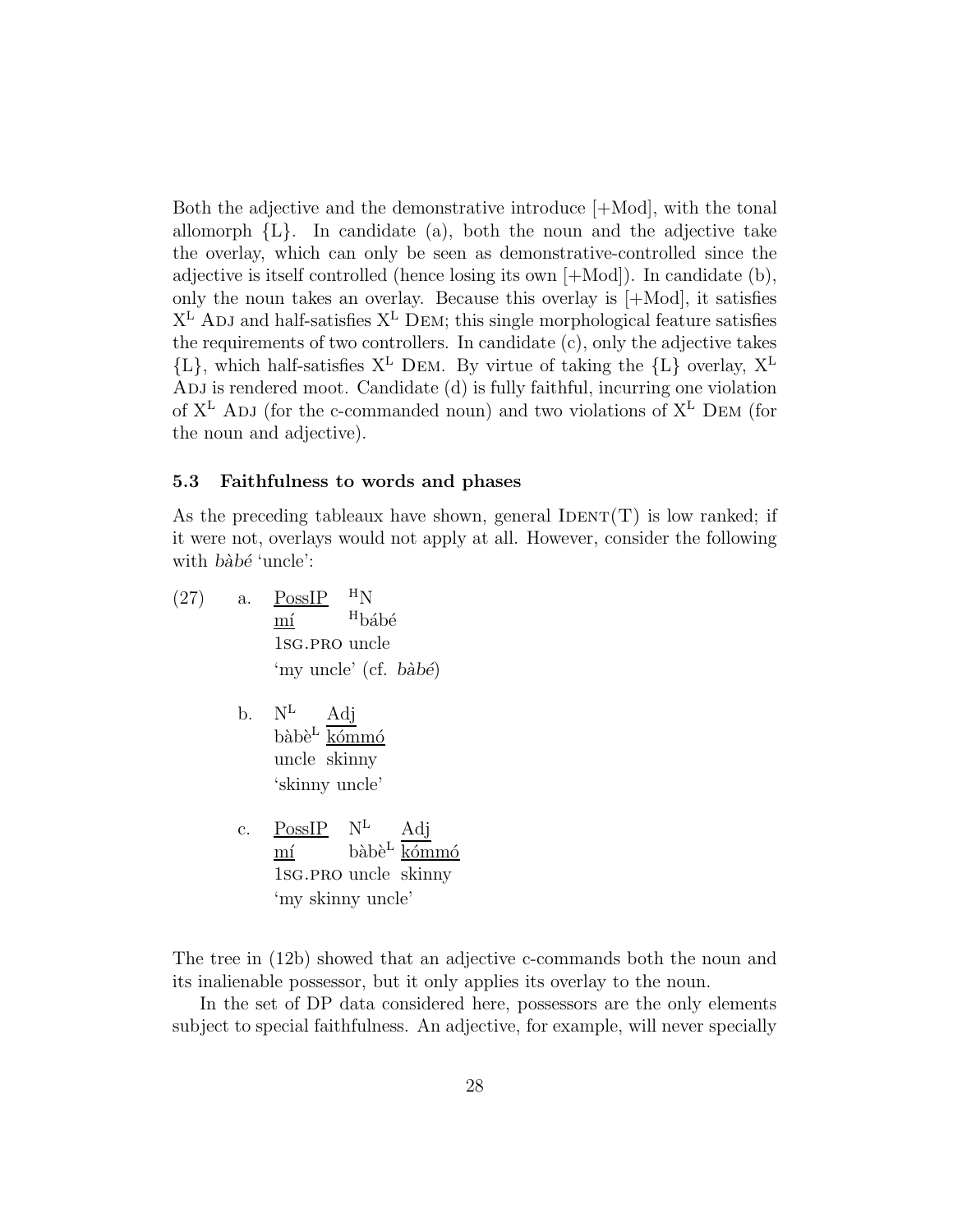resist the overlay of a c-commanding demonstrative, nor will a numeral resist an overlay applied by a c-commanding possessor. Thus, while we could stipulate a specific faithfulness constraint for possessors, nothing in that system would bar the existence of such a constraint for other DP elements.

Instead, we argue that the greater faithfulness to possessors is straightforwardly accounted for in a phase-based or cyclic spell out model of syntax (Chomsky 1999, Uriagereka 1999, Pak 2008, etc.). In this model, syntactic structure is built from the bottom up and is sent to spell out (both PF and LF) in chunks, sometimes referred to as "computational units" (CUs). In the sense that syntax is built from the bottom of the tree up, it is similar to the notion of cyclicity in phonology (Chomsky and Halle 1968, Kiparsky 1985, Halle and Kenstowicz 1991, Odden 1993). However, not every new addition triggers a phase and a subsequent cycle of spell out. The basic idea behind the theory is that certain high-level functional projections, often vP, DP, and CP (and crucially not PossP, ModP, NumP), are phases. When these phase boundaries are reached, the material below them (the complement to the phase head) is sent to spell-out (both the morphological and phonological components as well as LF); under certain views of spell out (the "conservative proposal", Uriagereka 1999), this spelled out material is then reinserted into the syntactic derivation, but consisting only of PF and LF (i.e. lacking internal syntactic structure), as shown in (28):

(28) Schematic overview of cyclic spell-out (Ahn and McPherson, in prep)



The motivation behind cyclic spell-out of phases is that the syntactic material of the phase becomes inalterable after spell-out. As Uriagereka (1999:256- 257) puts it, "...[a] collapsed merge structure is no longer phrasal, after Spellout; in essence, the [syntactic unit] that has undergone Spell-out is like a giant lexical compound, whose syntactic terms are obviously interpretable but are not accessible to movement, ellipsis, and so forth". However, there is no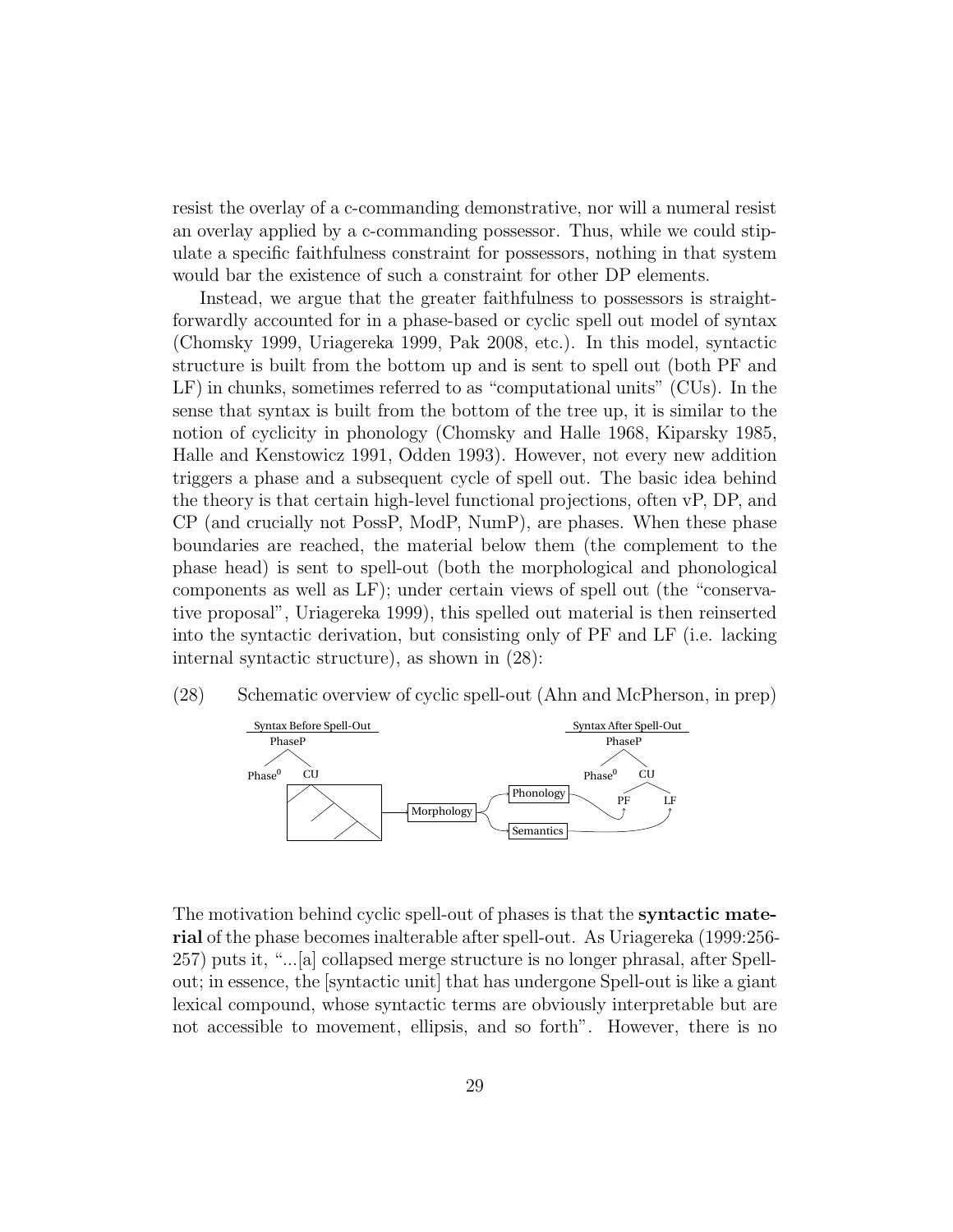reason why the **morphophonological material** of this "lexical compound" should be inalterable by higher morphophonological demands (contra many proposals in the literature, such as Newell and Piggott (2006), Lowenstamm  $(2010)$ , Dobler et al. (to appear), etc.).<sup>19</sup> We assume that once a computational unit has been spelled out, the phonological output is reinserted into the syntax, where it concatenates with higher spell-out domains and may be targeted by morphological or phonological processes therein. For example, consider the following tree structure for mí bàbe<sup>L</sup> kómmó 'my skinny uncle':



More deeply embedded structure is sent to spell-out first. Here, this is the possessor DP. At spell-out, the possessive pronoun takes its phonological form [m']. The syntactic structure of this DP is then frozen, but the phonological material is reinserted. When ModP (the complement here to the phase head D) is sent to spell-out, the morphological constraint  $X<sup>L</sup>$  ADJ seeks to impose  ${L}$  on all c-commanded words: the head noun bàbé 'uncle' and the possessor DP mí.

We suggest that because the possessive DP has been spelled out already and has received a phonological form at PF, it is subject to extra faithfulness, in particular faithfulness to the output of a previous phase: IDENT-PHASE (cf. Michaels' 2013 PIC constraints or Surkalović's  $2013$  phase-phase faithfulness constraints). This constraint captures the idea that phases should ideally preserve the phonological form assigned to them in the previous cycle of spell-out. This immutability was previously argued to be the result of stipulated principles of grammar (such as "Phase Integrity" or "Phase Im-

<sup>19</sup>Thank you to Byron Ahn for bringing this syntactic vs. phonological distinction to our attention.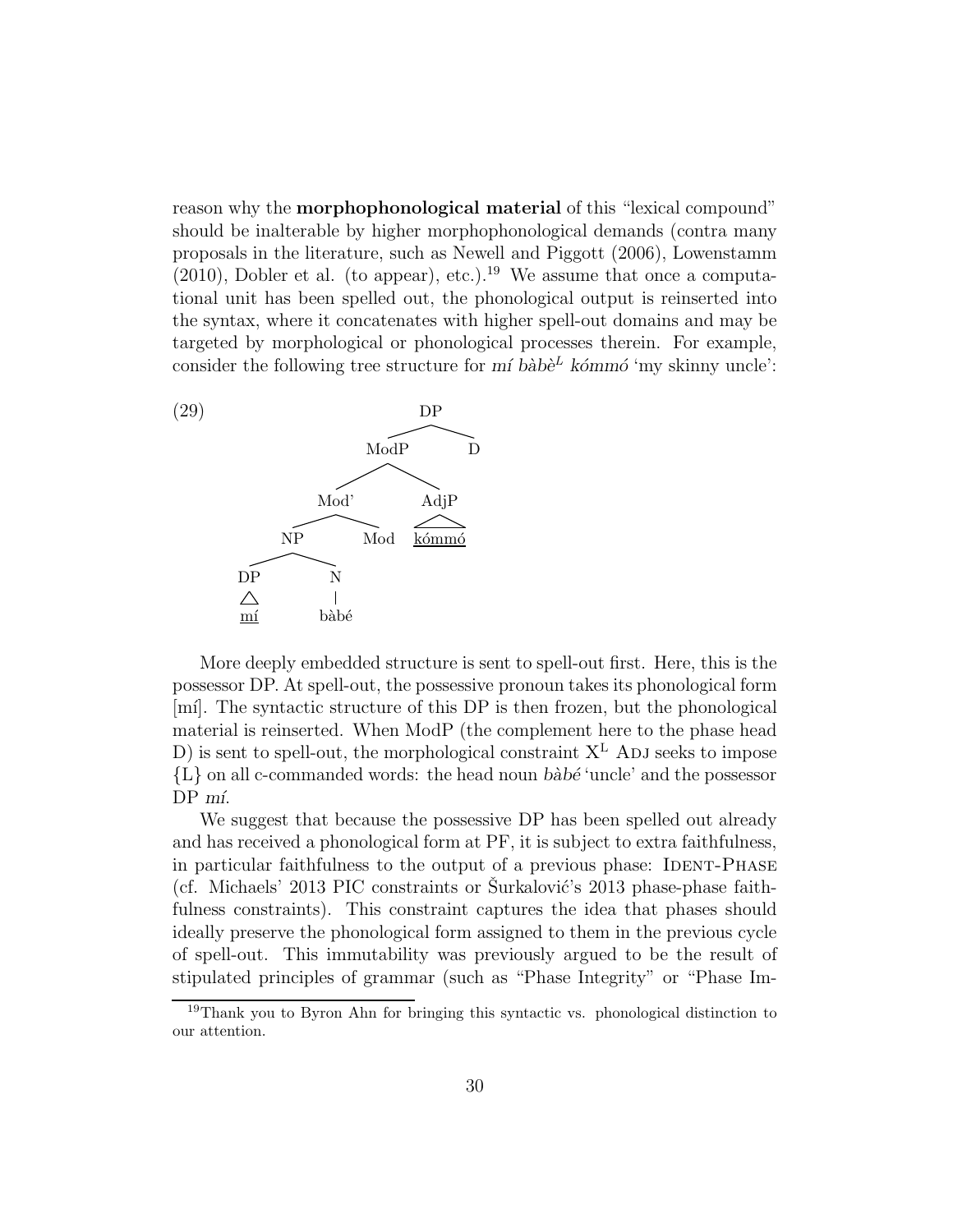penetrability for Phonology" put forth by authors such as Newell and Piggott 2006 or Lowenstamm 2010 and argued against by Embick 2013). However, since constraints are inherently violable, the approach taken in this paper accounts for the fact that in some Dogon languages it is possible to undo what has been spelled out in an earlier phase at some cost.

The following tableau is an expanded version of  $(24c)$  above, where IDENT- $PHASE(T)$  is shown to protect the possessor from the adjective's overlay:

| (30) | $a$ .          | $PossIP$ $N^L$ Adj<br>$\text{mí}$ bàbè <sup>L</sup> kómmó<br>1sg.PRO uncle skinny<br>'my skinny uncle' (cf. bàbé) |    |       |        |        |  |
|------|----------------|-------------------------------------------------------------------------------------------------------------------|----|-------|--------|--------|--|
|      | $\mathbf{b}$ . | Input: $\frac{m'_1}{m'_2}$ bàbé kómmó/                                                                            |    |       |        |        |  |
|      |                | mí bàbè <sup>L</sup> kómmó<br><b>IS</b><br>a.                                                                     |    |       |        |        |  |
|      |                | mí <sup>H</sup> bábé kómmó<br>b.                                                                                  |    | $**!$ |        | $\ast$ |  |
|      |                | mí bàbé kómmó<br>$\mathbf{c}$ .                                                                                   |    | $**!$ | $\ast$ |        |  |
|      |                | d.<br>$\{\underline{\text{mi}} \text{ bàbè}\}^{\text{L}}$ kómmó                                                   | *! |       | $\ast$ | $**$   |  |

In a competition between the adjective's  ${L}$  overlay and the possessor's  ${H}$  overlay, the  ${L}$  overlay wins. However, as candidate (d) shows, it is not allowed to take its full effect, since doing so would alter the tone of the possessor, which is protected by phase-based faithfulness. Instead, candidate (a) wins, since it incurs only one violation of  $X<sup>L</sup>$  ADJ. Candidate (b), in which the possessor's {H} overlay applies, and fully faithful candidate (c) both violate  $X^L$  Apj twice.

A reviewer suggests that the imperviousness of possessors to overlays could derive from position (faithfulness to the noun's left sister) rather than to syntactic structure and the architecture of the grammar. Three pieces of evidence argue against such an analysis. First, while the possessor is most often to the left of the noun, it is not always its sister. Alienable possessors are argued to be in PossP, considerably higher in the syntactic structure than the noun, and yet they are still impervious to higher overlays, as shown in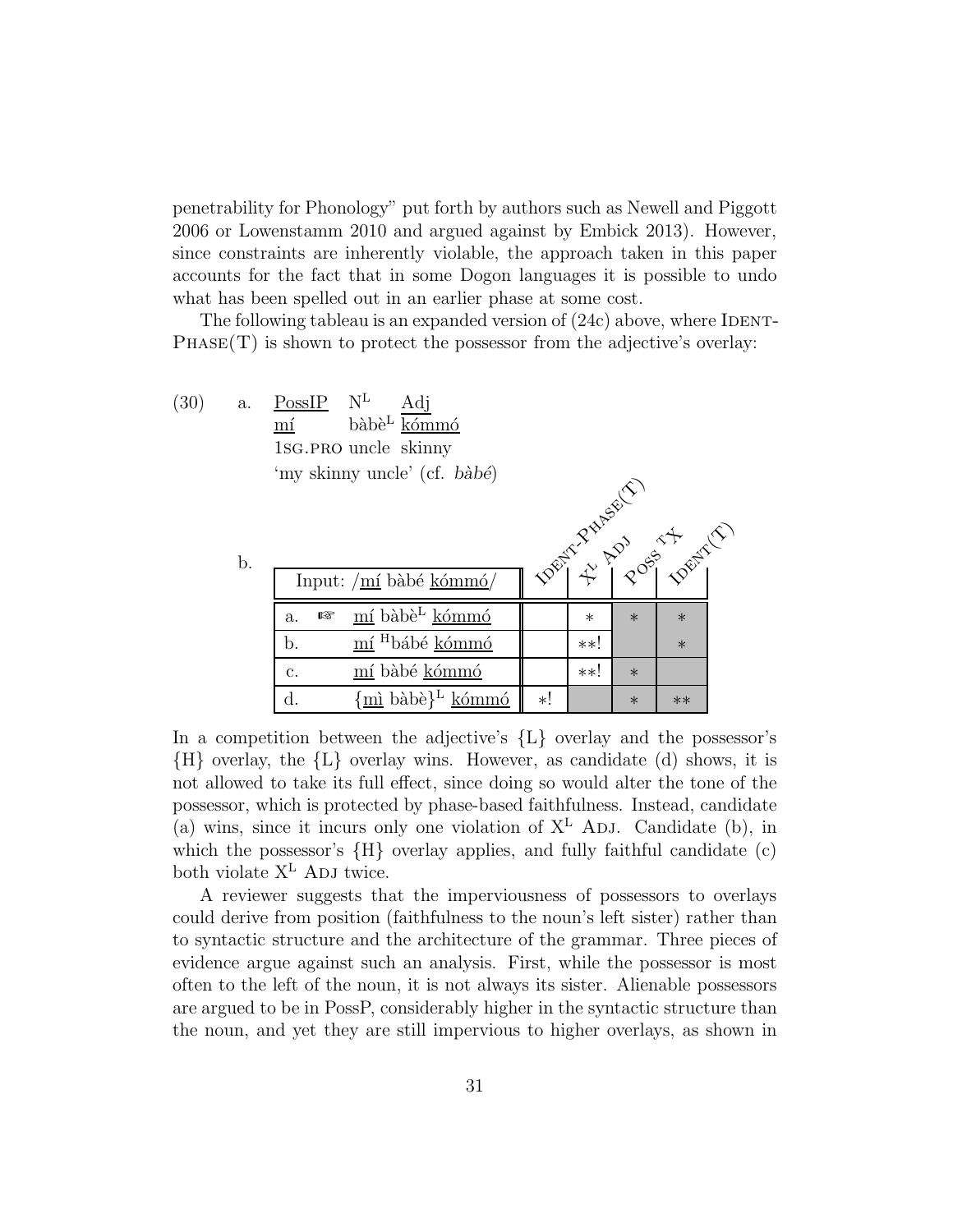the following PossANonP  $N^L$  Dem configuration:

 $(31)$  PossANonP N<sup>L</sup> Sáná Sana gàmmà $^{\rm L}$  nó cat Dem this 'this cat of Sana's (cf. gámmá)

Faithfulness would have to be dependent simply on linear order rather than on the sister relationship holding between the possessor and the noun. Second, alienable pronominal possessors occur to the right of the noun but are equally protected from overlays, arguably due to the fact that they are DP phases. This can be seen in a form like the following:

 $(32)$  N<sup>L</sup>  $\mathrm{g}\mathrm{a}\mathrm{mm}\mathrm{a}^\mathrm{L}$  mmo cat PossAP 1sg.poss this Dem nó 'this cat of mine' (cf.  $qámmá$ )

The demonstrative c-commands both the noun and the possessor, but the latter resists tonal overlays, despite being to the right of the noun. Both of these examples show that all possessive DPs are protected by phase-based faithfulness, regardless of structural position. Finally, if we look beyond the data considered in this paper, we find cases of special faithfulness in relative clauses that are consistent with phase-based faithfulness. We do not have space to address these forms here, but see McPherson (2014) for data and discussion.

*Excursus: syntactic movement* — Our analysis appeals to syntactic category, syntactic structure, and the Minimalist notion of phases. A natural question is whether syntactic movement interacts at all with tonosyntax.

To the best of our knowledge, DP-internal movement would not affect overlay application. First, unless we assume an antisymmetric view of syntax (Kayne 1994), in which all postnominal modifiers are the result of DP roll-up (NP moves into the specifier of ModP, which moves into the specifier of  $\#P$ , etc.), then no movement is necessary to account for Dogon DPs at all. The only potential case of movement we see in the data considered here is the postnominal alienable possessor, which surfaces not in the usual prenominal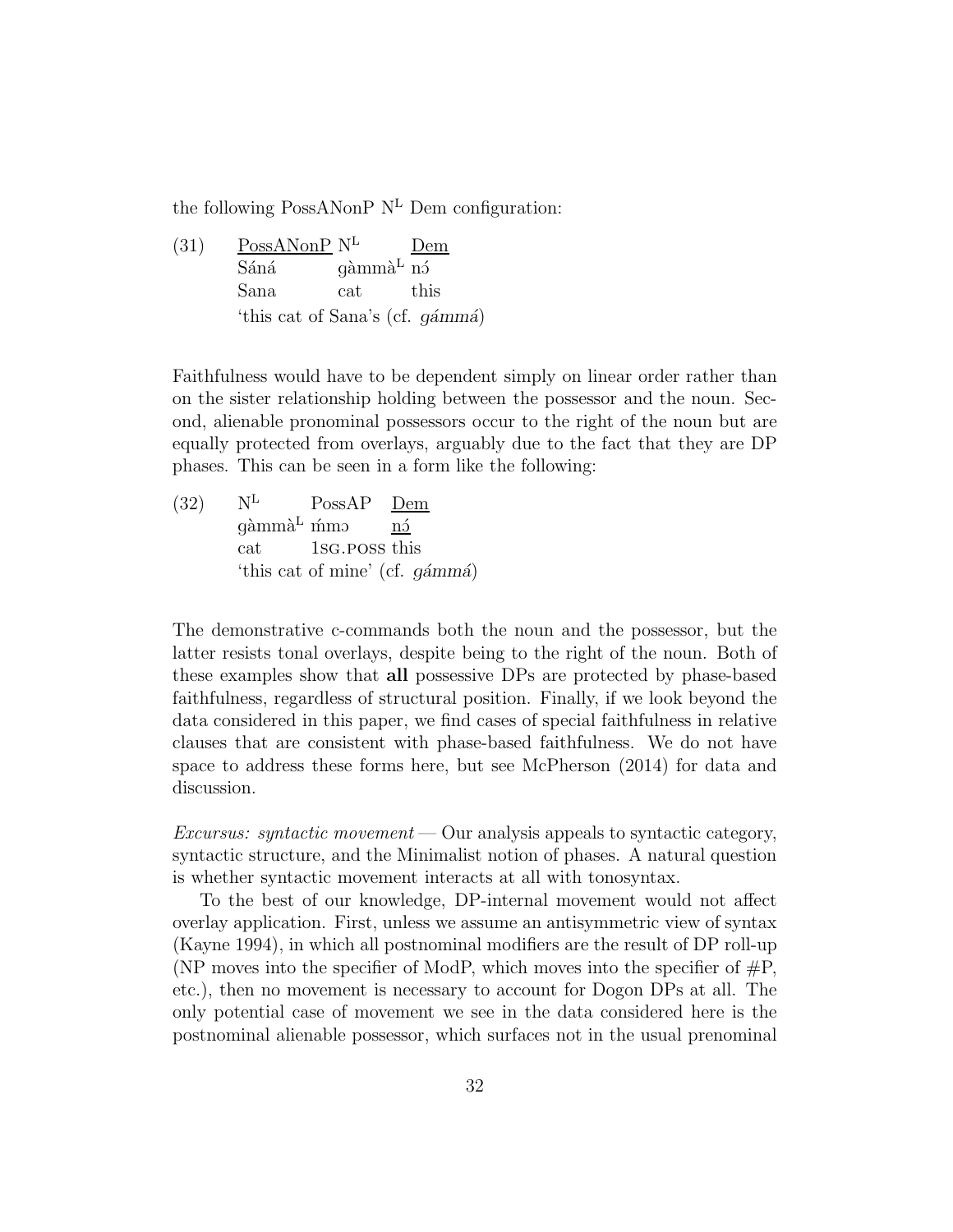position but rather after the head noun. Our best guess is that this possessor is not generated in PossP (like the nonpronominal alienable possessor) but rather exists as a kind of appositive phrase that may be generated in the position we see on the surface.

Second, even if there were syntactic movement in the DP, tonosyntax would not be calculated until after the movement, when the D phase head is reached and the computational unit sent to spell-out; sub-DP projections, such as ModP or PossP, do not trigger spell-out themselves. Therefore, we do not expect to find a differentiation between overlays applied before movement vs. after movement. Overlays are assigned based on whatever syntactic structure is spelled out. This is not problematic at all for the cases of cyclicity considered here, namely possessor DPs being spelled out then imposing overlays in the next cycle. The first cycle assigns phonological form to the possessor itself, blind to its position in the larger DP (i.e. blind to the fact that it is a possessor at all). In the next cycle, that possessive DP imposes its tonal morpheme on c-commanded words, with c-command defined by the syntactic structure sent to spell-out. There is likewise no interaction between tonosyntax and focus or other possible movements targeting the whole DP; overlays are assigned to the DP as a whole, regardless of where in the larger sentence structure it occurs.

### 5.4 The full analysis of Tommo So tonosyntax

By this point we have established all of the elements needed for a full analysis of Tommo So tonosyntax. In §4, we presented evidence for the three main requirements of our analysis: the need for syntactic category, syntactic structure, and constraint interaction. The preceding subsections of §5 fleshed out a constraint-based theory and discussed necessary assumptions about how overlays are applied for the purposes of evaluation.

To implement the analysis, we constructed tableaux for twenty-five canonical syntactic constructions, consisting of two (e.g. N Adj), three (e.g. PossIP N Adj), and four (e.g. PossIP N Adj Dem) words. These tableaux were fed into the Constraint Demotion algorithm (Tesar and Smolensky 1993) to derive the appropriate ranking, given in (33):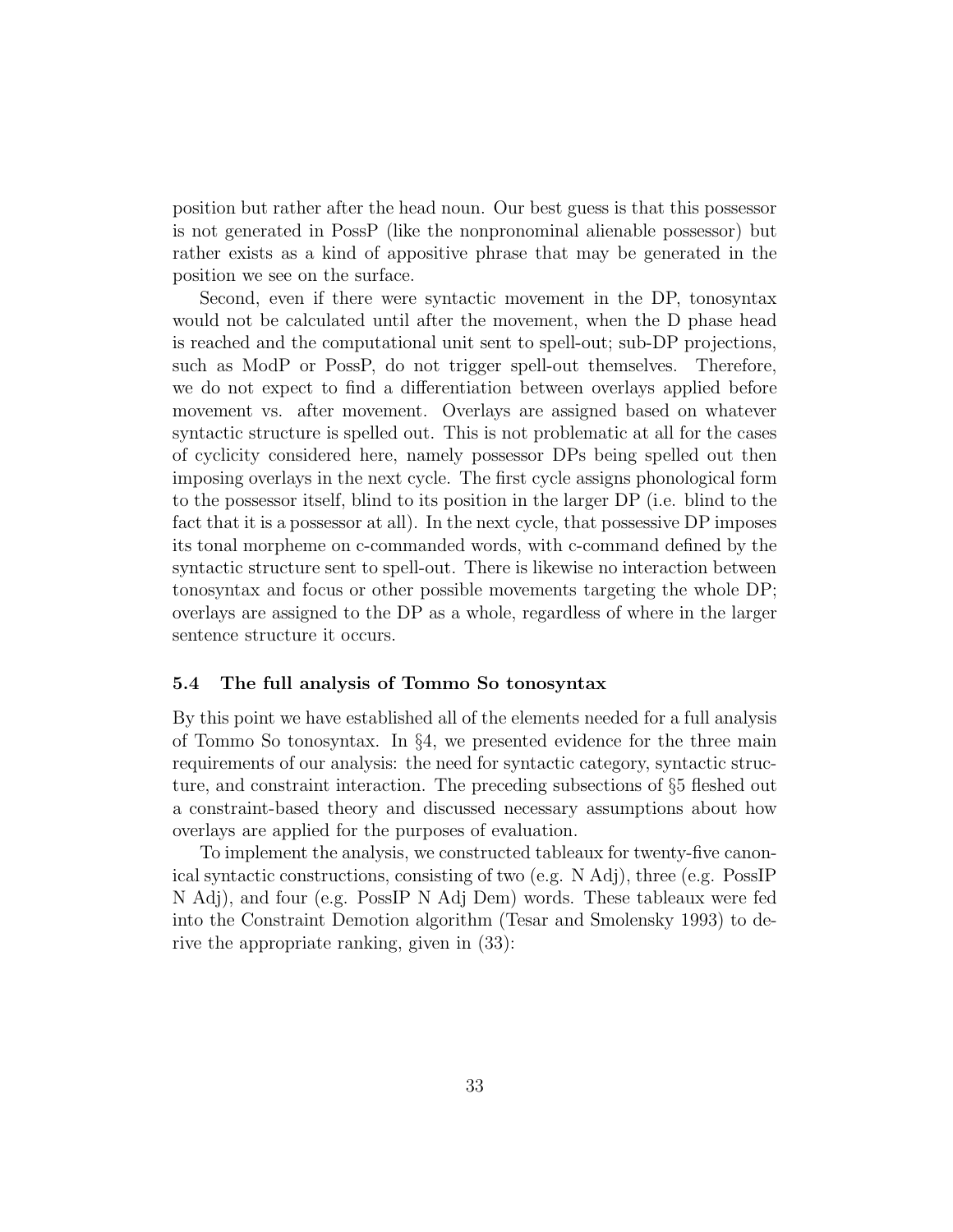(33)

|                         | Stratum $\#1$ : IDENT-PHASE(T) |
|-------------------------|--------------------------------|
| Stratum $#2$ :          | $X^L$ Adj                      |
|                         | $X^L$ DEM                      |
| Stratum $#3$ :          | Poss $TX$                      |
| Straum $\#4$ : IDENT(T) |                                |

We can make a few observations about Tommo So tonosyntax based on this ranking. First, the undominated nature of  $IDENT-PHASE(T)$  means that possessors are always protected from overlays, regardless of their source. Second, when both the possessor and a non-possessive controller retain their tone (i.e. when the non-possessive modifier c-commands the possessor but is unable to control it due to phase-based faithfulness), [+Mod] is uniformly stronger than  $[+P$ oss. In §6, we will see how re-ranking this constraint set gives rise to tonosyntactic grammars found in other Dogon languages.

Earlier in this section, we saw tableaux illustrating cases of one controller  $(23)$  and two controllers  $((24), (25), (26))$ . The same set of constraints equipped to handle conflicts between two controllers can account for cases of three controllers with no additional stipulations. In the data set considered here (not including relative clauses), the only cases we find involve the combination of a possessor, adjective, and demonstrative, illustrated in  $(34):^{20}$ 

| (34) | a. PossANonP {N Adj} <sup>L</sup> Dem<br>$\{\text{gàmmà gèm}\}^{\text{L}}$ nó<br>Sáná<br>black this<br>Sana<br>cat                                                                         |
|------|--------------------------------------------------------------------------------------------------------------------------------------------------------------------------------------------|
|      | 'this black cat of Sana's' (cf. gámmá, gém)                                                                                                                                                |
|      | b. PossINonP $\{N \text{ Adj}\}^L$ Dem<br>$\frac{\text{Sáná}}{\text{6}}$ {bàbè <u>kòmmò</u> } <sup>L</sup> ná<br>Sana uncle skinny this<br>'this skinny uncle of Sana's' (cf. bàbé, kómmó) |

<sup>&</sup>lt;sup>20</sup>Following the usual conventions,  ${L}$  superscripted on the left is the instantiation of [+Poss], while {L} superscripted on the right is the instantiation of [+Mod].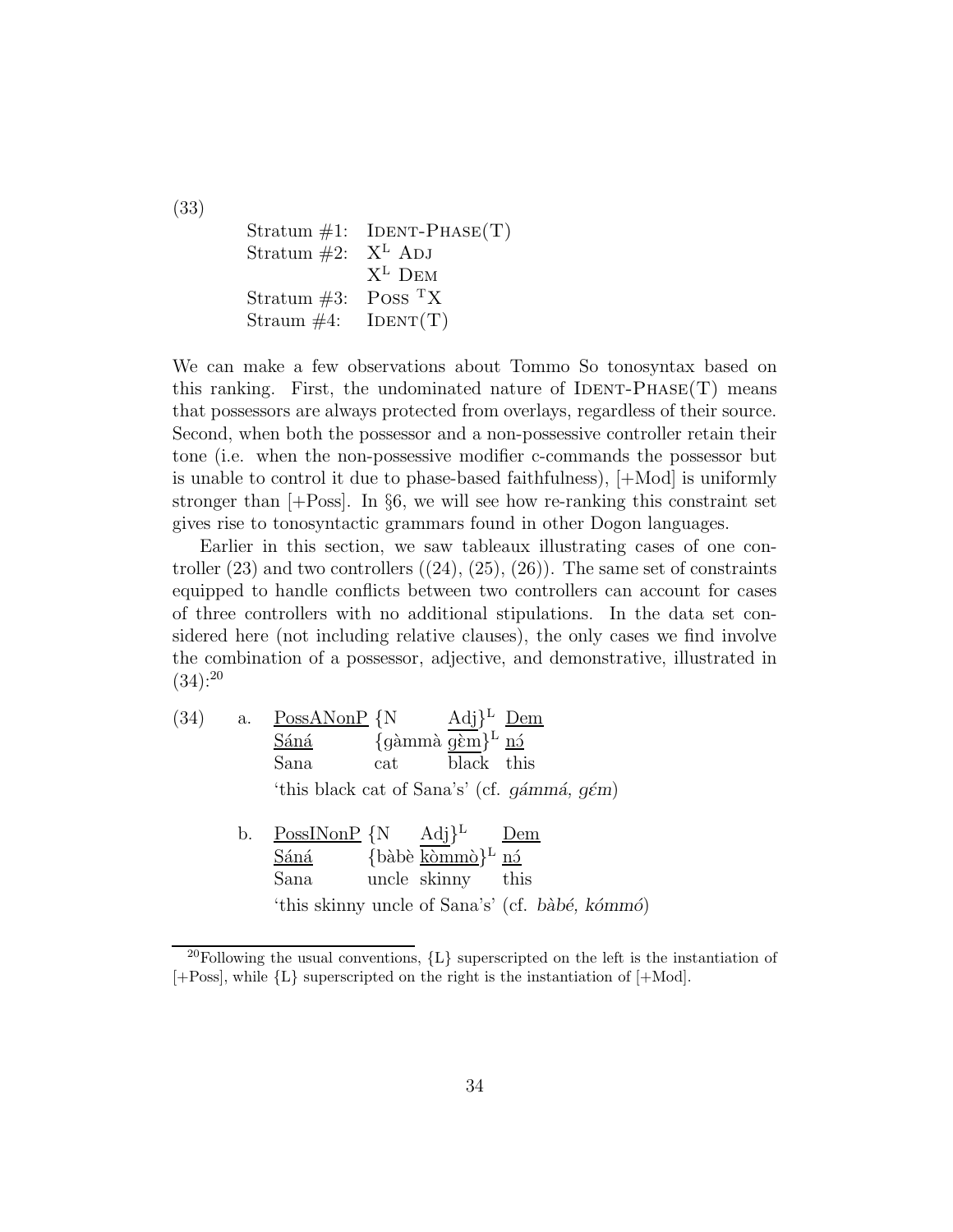c. PossIP m´ı 1sg.PRO uncle skinny  $\{N$  $\{\text{bàbè }\underline{\text{kommo}}\}^{\mathcal{L}}$  $\rm{Adj}\}^{\rm{L}}$ Dem n<sup>2</sup> this 'this skinny uncle of mine'

The example in (34a) involves an alienable nonpronominal possessor, which c-commands both the noun and adjective. The demonstrative c-commands the noun, adjective, and possessor, but the latter is protected by phase-based faithfulness. Because  $X^L$  DEM outranks POSS <sup>T</sup>X, the demonstrative's  $\{L\}$ overlay is imposed on the noun and the adjective rather than the possessor's {L} overlay, while the adjective's own overlay is suppressed.

In (34b), the possessor is inalienable, and hence only c-commands the noun. The demonstrative's c-command domain remains the same, encompassing all three other words in the phrase. The surface form is the same as that of (34a). The adjective's c-command constraint continues to be rendered moot by the application of the higher  ${L}$  overlay from the demonstrative.

Finally, in (34c), the inalienable pronominal possessor seeks to impose {H} on the possessed noun, but once again it is trumped by the demonstrative.

Tableaux for these and all other examples are available in the online supplemental materials.

# 6 Evidence of re-ranking in the other Dogon languages

Further evidence for our analysis comes when we look beyond Tommo So to other Dogon languages, all of which share the same basic system of tonal overlays. Despite the gross similarities, no two languages are identical in the details of tonosyntactic implementation. We show that re-ranking the same basic set of constraints can account for all of these grammars (see also Anttila 1997 and Anttila and Cho 1998 for constraint-based analyses of variation within a language group). Space does not permit full explorations of other Dogon grammars, but in this section, we will highlight some predictions made by our constraint inventory and show how these predictions are in fact supported by Dogon data.

We will draw on data from four other Dogon languages: Ben Tey, Najamba, Jamsay, and Yorno So. To verify the model on these languages, we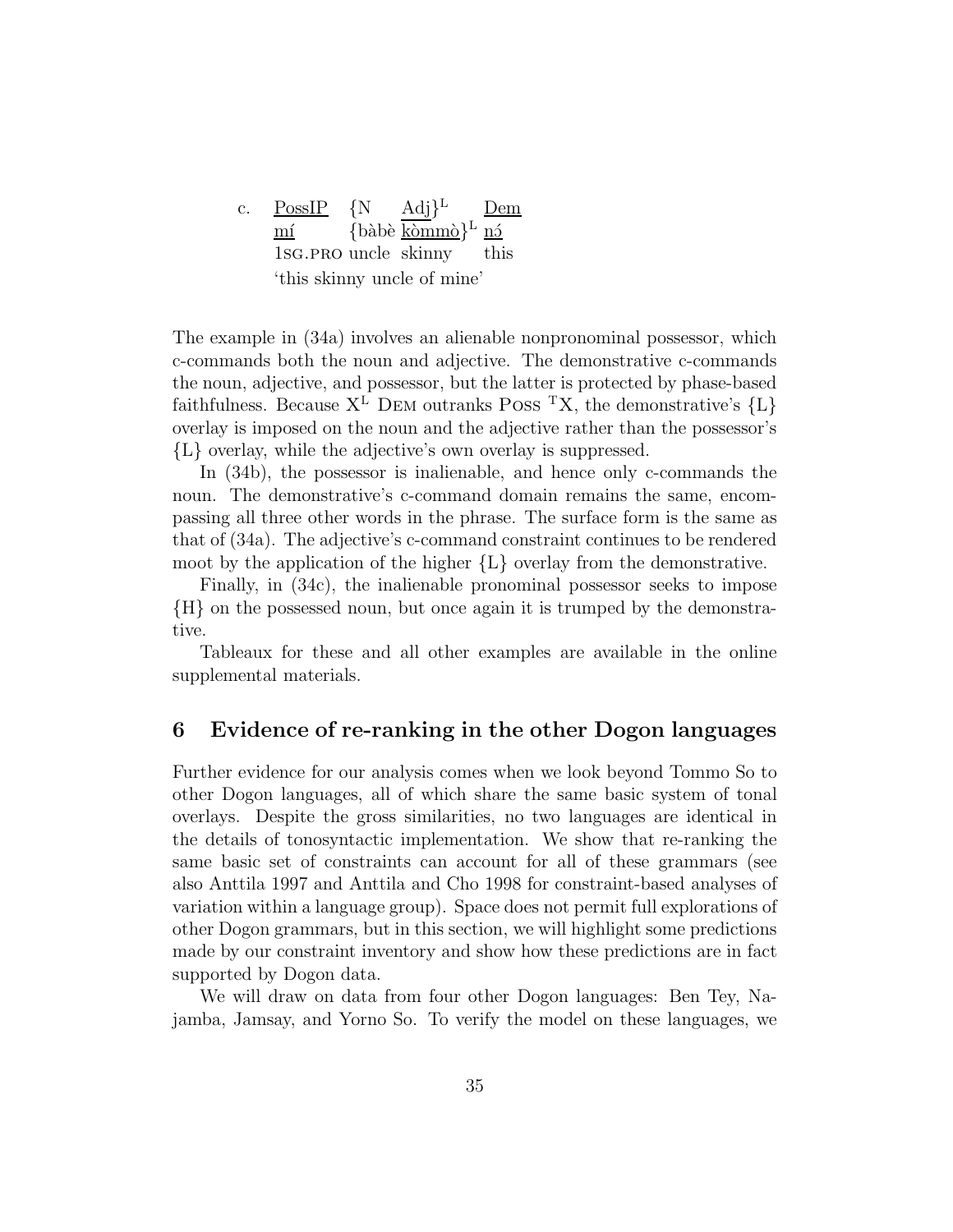followed the same procedure as for Tommo So, composing tableaux for a total of between 21 and 25 canonical syntactic constructions, depending upon the availability of data for each language. In every case, an OT grammar could be found that produces the attested data patterns. The full tableaux for each language can be found in the online supplemental materials.

The following subsections cover cases of hierarchical reversals in tone control, controllers reabsorbing their own overlays in a process of "self-control", and low-ranked phase faithfulness, including differentiation between lexical and non-lexical phases. In explaining these phenomena, a few other constraints will be introduced, many of which play a role in the grammar of Tommo So as well when all data patterns are considered; we will highlight these cases as they arise.

#### 6.1 Hierarchical reversals

In Tommo So, it was always the case that the highest c-commanding controller imposed its overlay, but in the Dogon languages, this is not always the case. For example, in Ben Tey, we find cases where a syntactically lower controller imposes its overlay, leaving a higher controller unsatisfied.

Under the implementation of overlays put forth in this paper, ranking reversals are only possible in one configuration: a syntactically lower possessor competing with a higher non-possessive controller. The other potentially relevant configurations, e.g. alienable [Poss [N Adj]], exclude the possibility of ranking reversal, since the overlay imposed by one controller (here the possessor) replaces not only the lexical tone of the unsuccessful controller but also the latter's associated tonal overlay, rendering its c-command constraint moot; see the tableau in (25). Specifically, in this configuration where the possessor is alienable and c-commands the adjective, full application of a  $[+P$ oss overlay satisfies Poss <sup>T</sup>X and renders moot  $X<sup>L</sup>$  ADJ. If the adjective's overlay were applied to the noun instead (the other way of satisfying  $X<sup>L</sup>$  ADJ), this would result in two violations of the possessor's constraint, making this a suboptimal output, regardless of the ranking of Poss  $TX$  and  $X^L$  ADJ.

The difference in configurations where the possessor is the lower controller is phase-based faithfulness. Despite being c-commanded by an adjective or a demonstrative, possessors are able to resist overlays by virtue of the fact that DPs are phases; no such faithfulness protects non-possessive modifiers, since they are not sent to spell-out until the whole DP has been built, as per the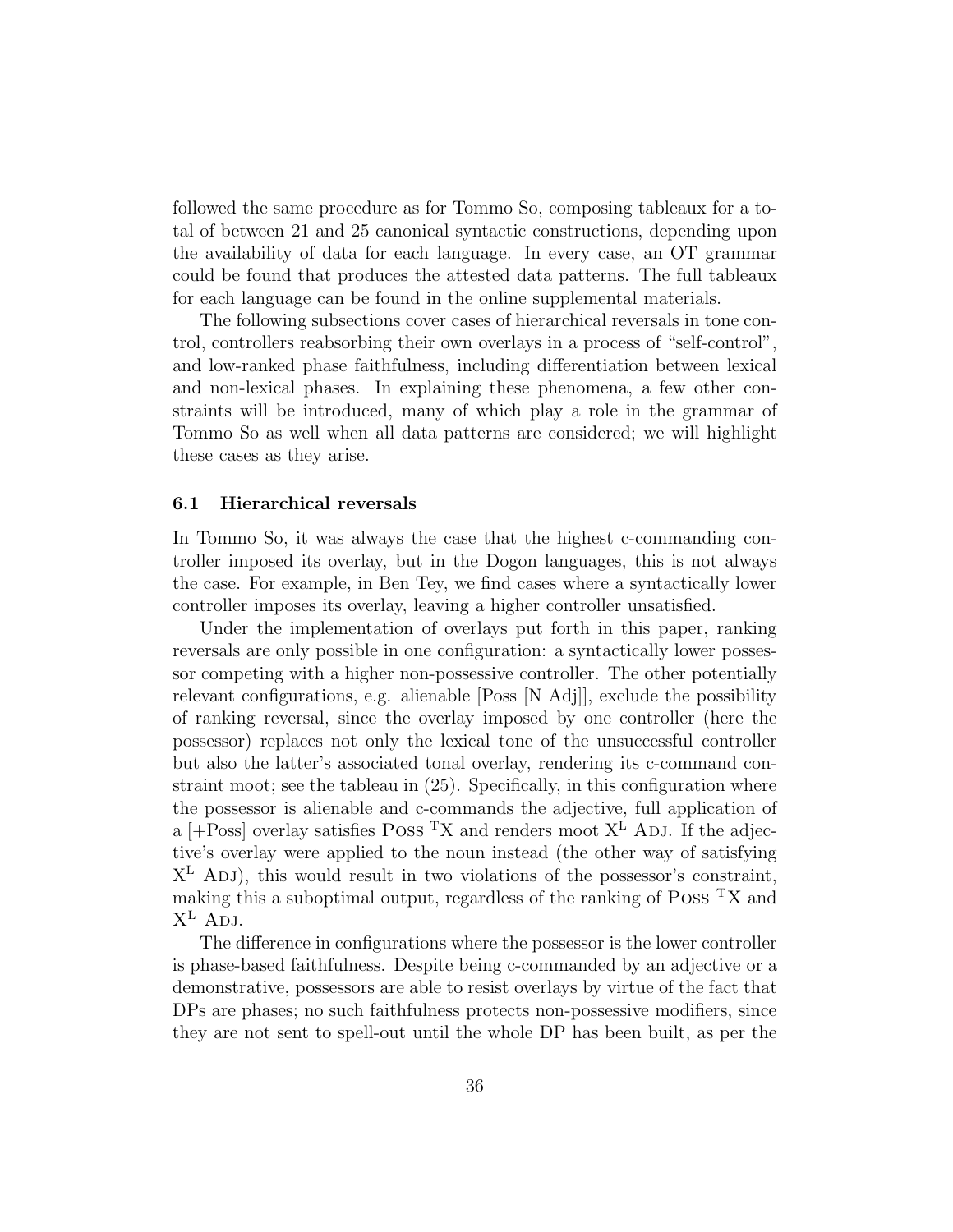tree structure in (12). By retaining their tone, possessors retain the ability to impose their tonal morphemes. Consider the case of a possessor with a demonstrative, with the bracketing [[Poss N] Dem], such as Tommo So mí  $b\ddot{a}b\dot{b}^L$  n's 'this uncle of mine'.<sup>21</sup> If phase-based faithfulness is highly ranked, Poss will resist the overlay from Dem, meaning that the demonstrative has only one viable target (N). The possessor shares this same target, since it does not c-command the demonstrative. In such a case, the relative ranking of Poss <sup>T</sup>X and  $X<sup>L</sup>$  DEM determines the outcome, and in Tommo So,  $X<sup>L</sup>$ DEM outranks POSS <sup>T</sup>X. The tableau in (30) illustrates the parallel case of [[Poss N] Adj] (inalienable possessor), with the ranking  $X^L$  ADJ  $\gg$  Poss <sup>T</sup>X.

Because of these rankings, the possessor's overlay is always trumped by a higher non-possessive overlay in Tommo So, but the opposite occurs in other languages. Ben Tey, for example, displays the outcome Poss HLN Dem for both alienable and inalienable possessors,  $2^2$  illustrated in (35a) with an alienable possessor, rather than the Tommo So outcome Poss  $N<sup>L</sup>$  Dem. For comparison, an example of  $N^L$  Dem, showing the demonstrative's usual  ${L}$ overlay, is given in (35b):

- (35) a. PossANonP yǎ-m woman-an.sg dog  $\rm{^{HL}N}$ <sup>HL</sup>ínjè <u>mùú</u> Dem this.an.sg (Ben Tey) 'this dog of a woman' (cf.  $inj\epsilon$ -m<sup>23</sup>) b.  $N^L$  <u>Dem</u> (Ben Tey)
	- ìnjè<sup>L</sup> <u>mùú</u> dog this.an.sg 'this dog'

 $^{21}$ Possession here is inalienable, but the same bracketing holds of alienable possessors, which are also c-commanded by the demonstrative. If the competing controller is an adjective, however, then this configuration only applies to an inalienable possessor, i.e. [[PossI N] Adj] but [PossA [N Adj]].

<sup>22</sup>Ben Tey has very complicated rules of tonal allomorphy for the possessive overlay, relying on details of both syntactic structure of the possessor and on its final tone. For the sake of simplicity, we demonstrate just one case, where the overlay is {HL}. For description of the other allomorphs, see Heath and McPherson (2013: exs. 13-16).

 $23$ The animate singular suffix on the noun is lost in modified contexts.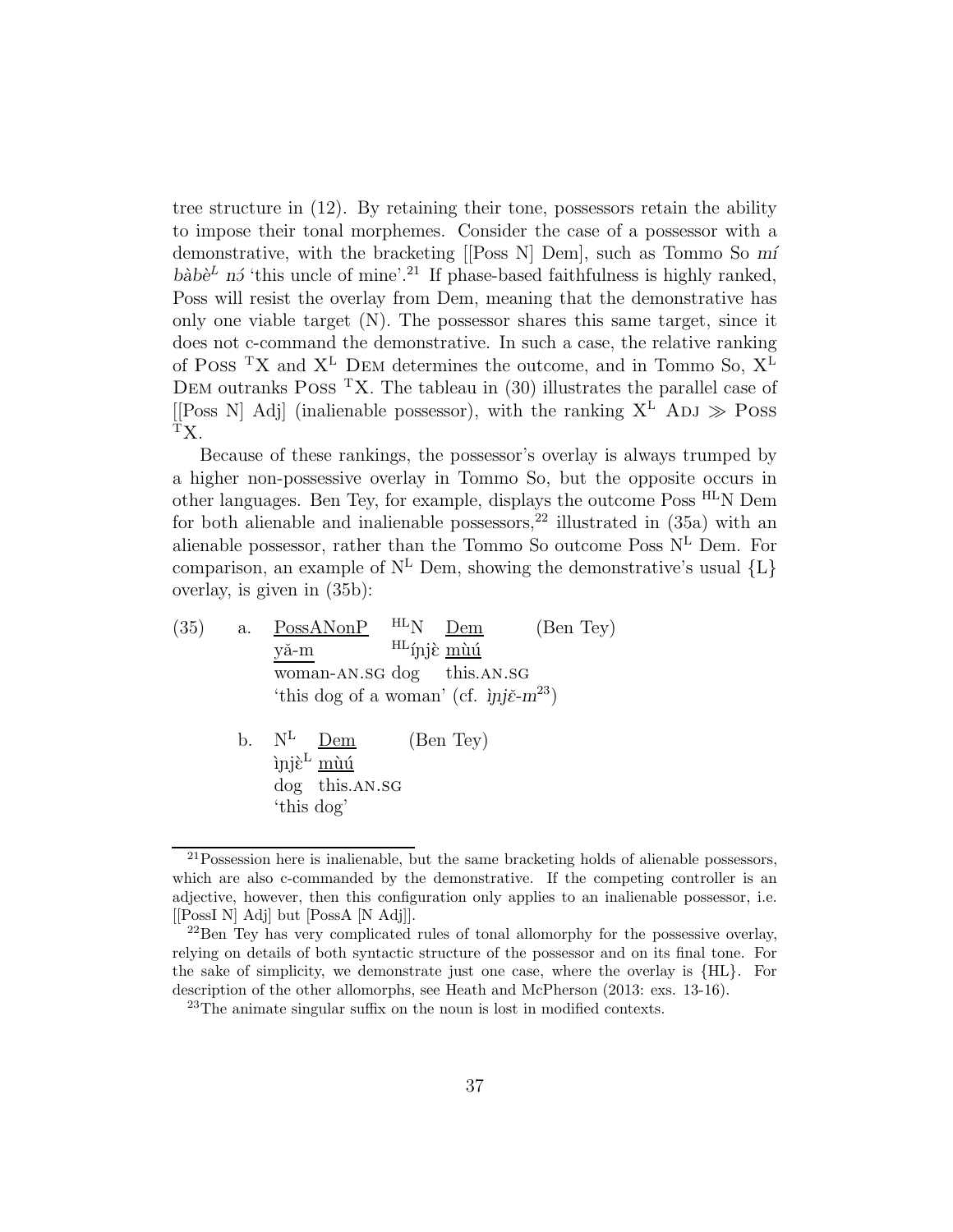This result is obtained when the ranking of POSS  $TX$  and  $X<sup>L</sup>$  DEM is reversed, as shown in the following tableau: $^{24}$ 

|      |                                                   |    |    |        | Prince - 1 Dept 2 |
|------|---------------------------------------------------|----|----|--------|-------------------|
| (36) | Input: /yǎ-m ìnjě $\frac{\text{min}}{\text{min}}$ |    |    |        |                   |
|      | yǎ-m <sup>HL</sup> ínjè mùú<br>曙<br>a.            |    |    | $**$   | $\ast$            |
|      | yǎ-m ìnjè $^{\rm L}$ mùú<br>b.                    |    | ∗! | $\ast$ | $\ast$            |
|      | {yà-m ìɲjὲ} <sup>L</sup> <u>mùú</u><br>c.         | *! |    |        | $**$              |
|      | d.<br>yǎ-m ìnjě mùú                               |    | *! | $**$   |                   |

In summary, this section has shown that when a possessor is protected from a higher overlay by IDENT-PHASE $(T)$ , the possessive overlay comes into direct competition with the c-commanding modifier (adjective or demonstrative) for control of the noun. The outcome of this competition depends on the relative ranking of POSS <sup>T</sup>X and  $X<sup>L</sup>$  DEM/ADJ. In Tommo So, the non-possessive constraints outrank Poss <sup>T</sup>X, meaning that the possessor's overlay goes unrealized. In Ben Tey, Poss  $TX$  outranks  $X<sup>L</sup>$ DEM, meaning that the noun takes possessive {HL} and the demonstrative's tone goes unrealized (as in (36)); the possessor does not control the tone of the demonstrative, since it does not c-command it. We will see in the next subsection that unlike in Tommo So, demonstratives and adjectives pattern differently in Ben Tey, supporting the category-specific nature of non-possessive constraints.

### 6.2 Self-control

A similar situation holds for competitions between possessors and adjectives in Ben Tey, but with a twist. Relevant Ben Tey data are given in (37a) (alienable) and (37b) (inalienable). Comparable data with numerals (noncontrollers) are given in  $(37c)$  and  $(37d).^{25}$ 

 $24$ The possibility for the animate singular suffix on the noun is left out for the sake of illustration.

 $^{25}$ In these examples, it is clear that a  ${HL}$  overlay is realized across a stretch of words rather than iteratively on each word.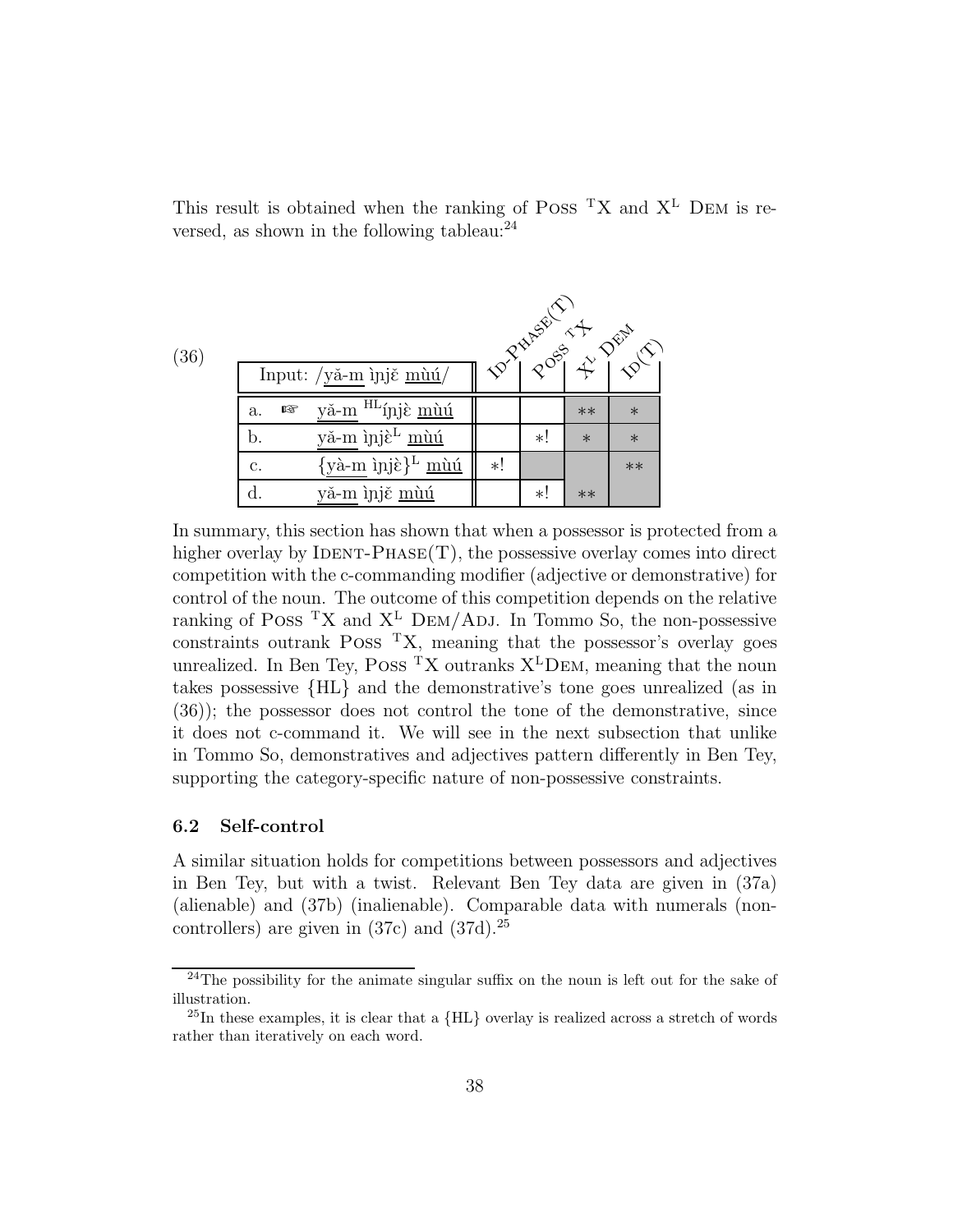- $(37)$  a.  $PossAP$  $\acute{\mathrm{u}}$ 2sg  $^{\rm HL}\{ {\rm N}$  $^{\rm HL}\{^{\rm ir}\}$ house big-inan Adj}  $\overline{\text{div}}^n\text{\^{a-w}}$ (Ben Tey) 'your big house' (cf. úrò, díy<sup>n</sup>à-w<sup>n</sup>)
	- b. <u>PossIP</u>  $\acute{\mathrm{u}}$ 2sg  $^{\rm HL}{\rm N}$  $^{\rm HL}$ lésù uncle bad-an  $\rm{Adj}^L$  $_{\rm m\dot{o}si-m^L}$ (Ben (Inalienable) Tey) 'your bad uncle' (cf. lèsú, mòsû-m)
	- c. PossAP  $\acute{\mathrm{u}}$  $2sG$  $^{\rm HL}\{ {\rm N}$  $^{\rm HL}\{$ úrò house ten Num} pèrù} (Ben Tey) 'your ten houses' (cf. pérú)
	- d. PossIP  $\acute{\mathrm{u}}$ 2sg  $^{\rm HL}{\rm N}$  $^{\rm HL}$ lésù uncle ten Num pérú (Ben Tey) 'your ten uncles'

Cases (37a), (37c), and (37d) are schematically the same as we saw in Tommo So (though with nonpronominal rather than pronominal possessors, cf. (10) and (11)). In (37a), the possessor c-commands the noun and adjective and imposes its overlay on both; the same is true in (37c), though the numeral is not a controller in the first place. This can be seen in (37d), where the c-commanding numeral simply retains lexical tone while the inalienable possessor imposes {HL} on the c-commanded noun. The outcome in (37b) is more unusual. The adjective surfaces with a  ${L}$  overlay, even though the syntactic structure posited in (12) places the inalienable possessor below the adjective.

There are a number of possible analyses for this data pattern. The first, and in many ways simplest, possibility is that the syntactic structure of Ben Tey differs from that of Tommo So in that the inalienable possessor c-commands the adjective, rendering the syntactic structures of alienable and inalienable possession indistinguishable (as they arguably are in some Dogon languages, such as Toro Tegu, Heath 2012d). There are two arguments against such an analysis. First, the numeral is included in the overlay domain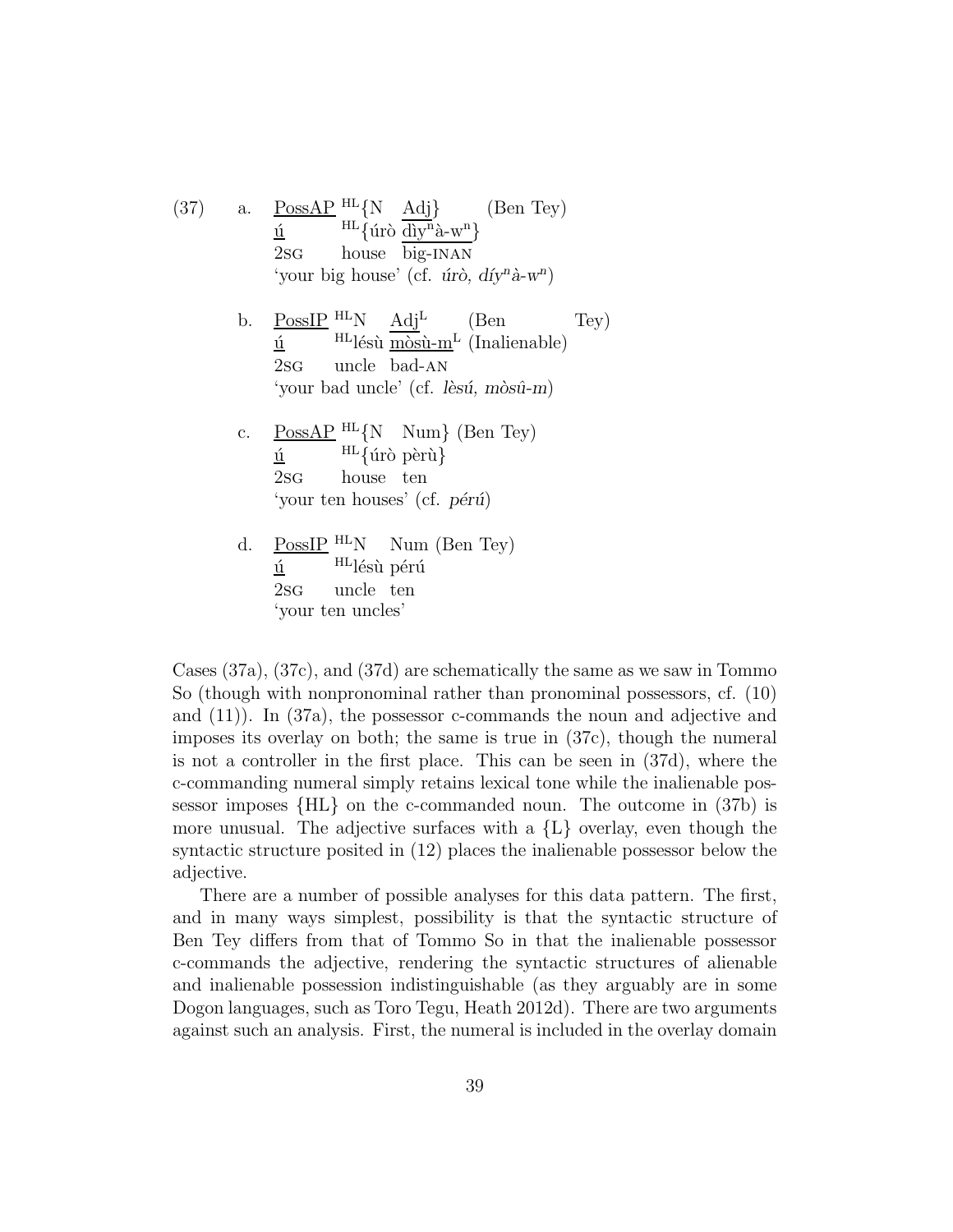of an alienable possessor (37c) but not of an inalienable possessor (37d), so they must be distinguished syntactically. Second, Ben Tey also has a variant of (37c) in which the possessor is included in the overlay domain of the adjective  $({\text{PossIP N}}^L$  Adj, Heath 2012:111), but no such variant exists for the alienable possessor. These two pieces of evidence strongly suggest that the syntactic structure differs for alienable and inalienable possessors in a manner consistent with the syntactic structures proposed for Tommo So.

A second possibility is that Ben Tey differs from Tommo So in its tonosyntactic grammar, such that overlays sometimes extend beyond their c-command domains. For example, we could say that the possessor's overlay simply extends beyond its c-command domain to wipe out the adjective's unrealized overlay as a sort of "clean up" rule. Again, two arguments dissuade us from such an analysis. First, this would be the only case of a controller affecting something syntactically higher than itself, and we find such a move undesirable. Second, in other Dogon languages we find cases where a controller surfaces with an unexpected  ${L}$  overlay even when it is in the only controller in the phrase, ruling out the possibility that this overlay is the result of such an extended domain; see the discussion of Tommo So beginning at (41) below.

A third possibility is that the Ben Tey constraint set includes specific output-oriented constraints demanding the realization of elements in a particular local context. This case would call for a constraint  $\text{ADJ}^{\text{L}}/\text{Poss}$ , penalizing any adjective that surfaces without  ${L}$  in the presence of a possessor. Constraints of this sort may turn out to be necessary for some of the more tonosyntactically divergent Dogon languages, such as Tiranige (Heath 2012b) or Togo Kan (Heath 2012c). The need for such constraints would lend support to a more constructional rather than concatenative approach to tonosyntax, along the lines envisioned in McPherson (2014).

The final possibility we wish to explore here is that the unexpected  ${L}$ overlay on the adjective in  $(37d)$  is actually the adjective's own  $|+\text{Mod}|$ , which has docked tautomorphemically in a process we call **self-control**. We find similar data patterns in a number of Dogon languages when a controller's overlay is otherwise blocked from applying to c-commanded words (in this paper, see (41) for Tommo So and (54a) for Yorno So). Rather than go unrealized, leaving the controller with lexical tone and an active violable ccommand constraint, the overlay docks to its own controller. The result is that the c-command constraint is rendered moot, since a form that has been subjected to an overlay never controls other words, even if the overlay is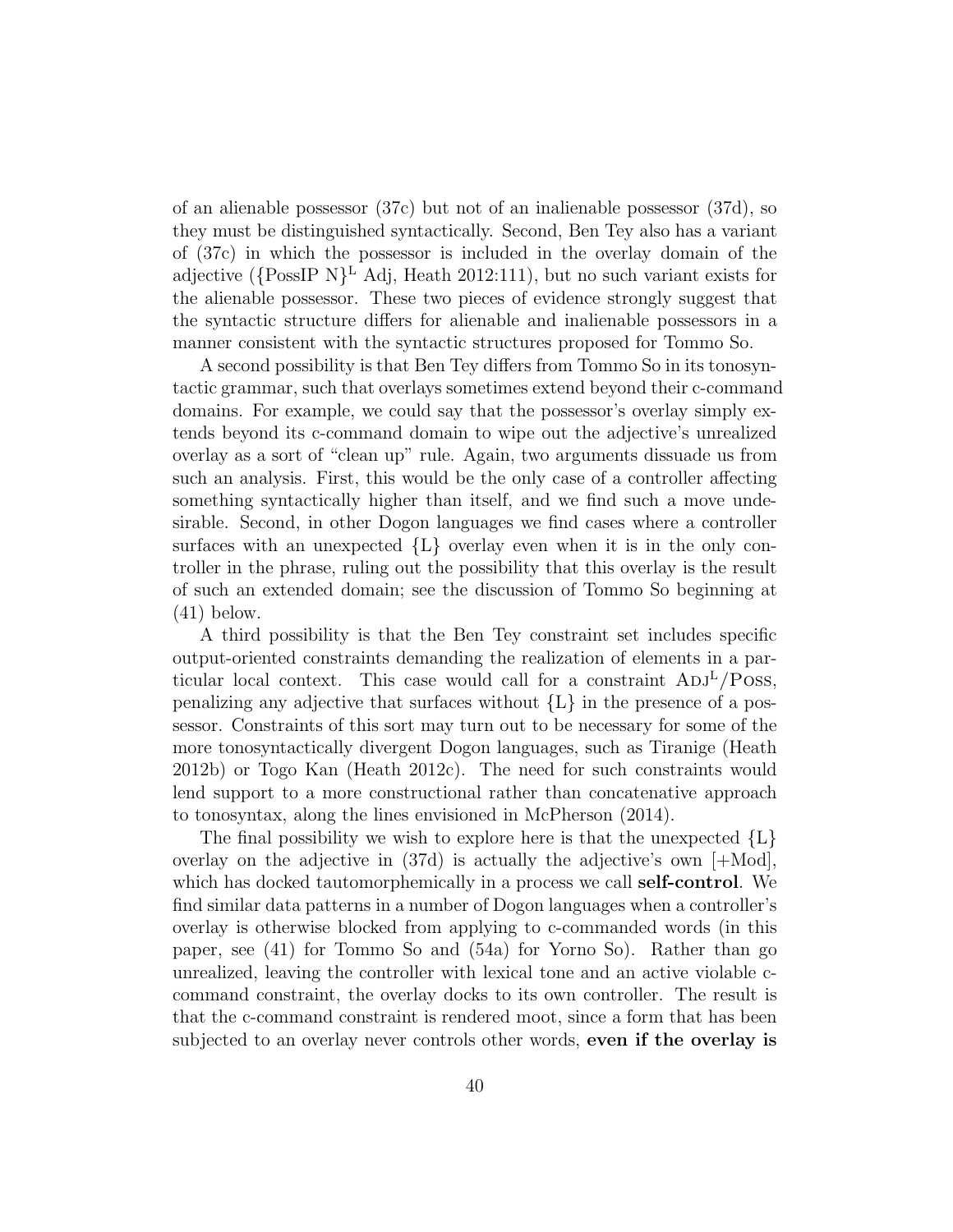its own. We can visualize this process as follows:

(38) Schematic representation of adjectival self-control



Possessive control here is regular: the [+Poss] feature projects an overlay on the noun, replacing its tone. The adjective's [+Mod] feature, however, projects onto itself. Because the controller has taken an overlay, its tonal morpheme is rendered inactive and cannot be applied to other words. Selfcontrol is then, in a sense, self-destruction of the controller just in case its overlay would otherwise go unrealized.

If this output were not penalized by the grammar, then whenever the controller has multiple targets (e.g. N Num Dem), the candidate N Num  $Dem<sup>L</sup>$  would win, since it renders  $X<sup>L</sup>$  DEM moot while violating IDENT(T) only once. This kind of self-control is never seen in the Dogon languages. It is always a last resort option, turned to only when something blocks the overlay from applying to c-commanded words. The constraint \*SELFCONTROL penalizes this option, requiring violations of other constraints to motivate its application:

 $(39)$  \*SELFCONTROL: Assign a violation to any controller that takes its own overlay.

This constraint can be thought of like Wolf's (2007) constraint against tautomorphemic docking of floating features NoTauMorDoc or Myers and Carleton's (1996) constraint \*Domain, barring the realization of floating tones in the domain in which they are introduced. Cases of tautomorphemic docking, violating these constraints, are attested: Wolf offers a couple of examples, including a tonal case from San Agustín Mixtepec Zapotec (Beam de Azcona 2004) and a moraic example from Tiberian Hebrew (Prince 1975). Thus, there is crosslinguistic precedent for the sort of tautomorphemic docking or self-control proposed here.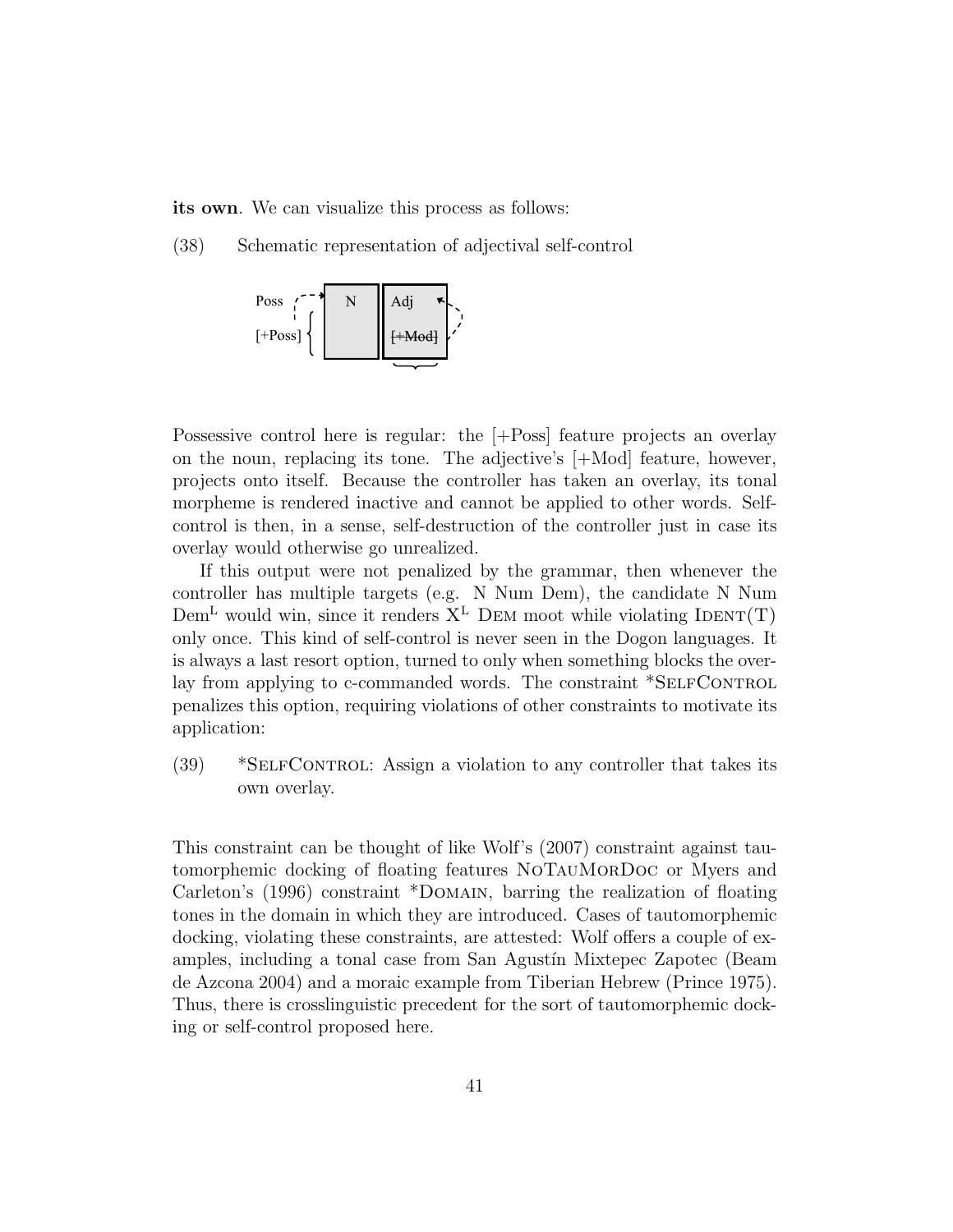In the case of Ben Tey [[Poss N] Adj], two factors combine to trigger the violation of \*SELFCONTROL: phase-based faithfulness, ensuring that the possessor will retain its tone and remain an active controller despite being ccommanded by the adjective, and the ranking  $X^L$  ADJ  $\gg$  \*SELFCONTROL, making self-control a viable way to satisfy  $X<sup>L</sup>$  ADJ. With this combination, the ranking of Poss <sup>T</sup>X with respect to  $X<sup>L</sup>$ ADJ is actually immaterial, since both c-command constraints are fully satisfied by the self-control candidate, as illustrated by the following tableau for (37b):

| (40) |                      |           | Input: $/\underline{\textbf{u}}$ lès $\underline{\textbf{u}}$ mòs $\underline{\textbf{u}}$ -m/ |                                              |    |    |               |        | BY REALLY ASSESSED BY |
|------|----------------------|-----------|------------------------------------------------------------------------------------------------|----------------------------------------------|----|----|---------------|--------|-----------------------|
|      | a.                   | <b>IS</b> |                                                                                                | <u>ú HLlésù mòsù-m<sup>L</sup></u>           |    |    |               | $\ast$ | $**$                  |
|      | b.<br>c.             |           | $\underline{\acute{\mathrm{u}}}$ lès<br>ù $\underline{\mathrm{m}}$ basû-m                      | ú <sup>HL</sup> lésù mòsû-m                  |    | ∗! | *!∗<br>$\ast$ |        | $\ast$<br>$\ast$      |
|      | $\mathbf{d}$ .<br>е. |           | $\underline{\acute{\mathrm{u}}}$ lès<br>ú $\underline{\mathrm{m\`{o}}\mathrm{s\`u}\text{-m}}$  | $\{\underline{\hat{u}}\}$ lèsù $\}^L$ mòsû-m | *! | ∗! | $**$          |        | $**$                  |

The winning candidate (a) satisfies  $\text{Poss}^{\text{T}}\text{X}$  by applying the possessive overlay to the noun and renders  $X<sup>L</sup>$  ADJ moot by self-control. Crucially, this requires \*SELFCONTROL to be ranked below  $X<sup>L</sup>$  ADJ. If the ranking were reversed, candidate (b) would win. The Tommo So-like output (illustrated in  $(30)$  is in candidate (c), but this output is suboptimal since it violates both Poss <sup>T</sup>X and  $X<sup>L</sup>$  ADJ, as does faithful candidate (d). Candidate (e) is ruled out by phase-based faithfulness; however, due to variable ranking of IDENT-PHASE(T) with respect to  $X<sup>L</sup>$  ADJ, this candidate does sometimes win (providing evidence that the adjective does in fact c-command the possessor). See §6.4 for parallels in Jamsay and Yorno So.

Here, it becomes clear why non-possessive controllers, though all carrying [+Mod] {L}, must have separate constraints. In Ben Tey, adjectives undergo self-control when c-commanding a Poss N constituent while demonstratives do not, as we saw in (35). This result is obtained through the ranking  $X<sup>L</sup>$  $\text{AbJ} \gg$  \*SelfControl  $\gg X^L$  Dem.

At the beginning of this subsection, we asserted that there are cases of self-control with only a single controller, which could not be analyzed as overextending its overlay to take down a competitor. One such case is found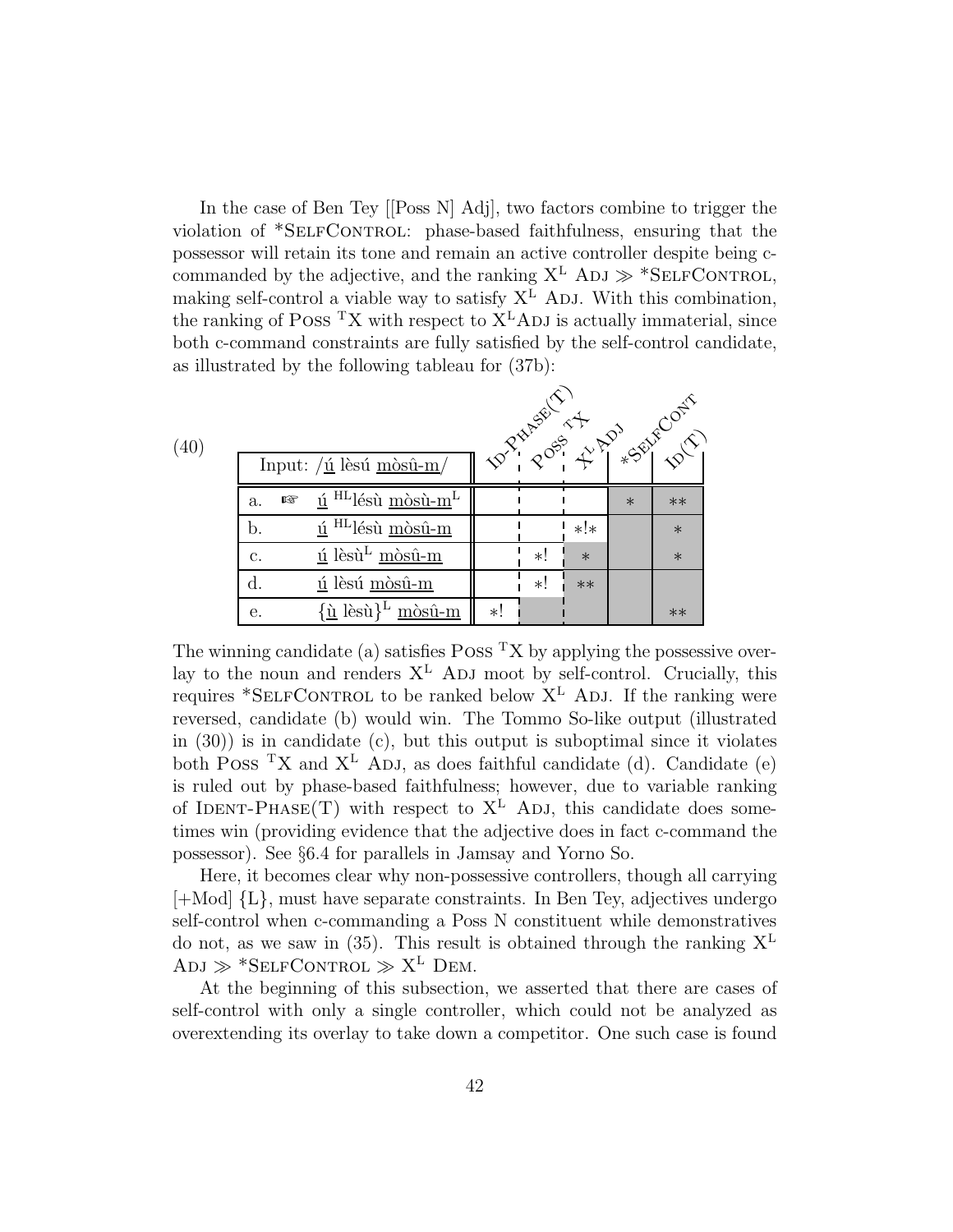in the Tommo So N PossAP Dem configuration. In (32), we saw the output N<sup>L</sup> PossAP Dem, where the demonstrative's overlay is imposed on the noun but the possessor is protected by IDENT-PHASE $(T)$ . The constraint-based grammar in the last section accounts for this output. However, we find free variation for this configuration, with another output, N PossAP Dem<sup>L</sup>, which we argue to be a case of self-control. Illustrative examples are given in (41):

- $(41)$  a. N<sup>L</sup>  $\mathrm{g}\mathrm{a}\mathrm{mm}\mathrm{a}^\mathrm{L}$  mmo cat PossAP 1sg.poss this Dem (Tommo So) nó 'this cat of mine' (cf.  $qámmá$ )
	- b. N gámmá mmo cat PossAP 1sg.poss this  $Dem^L$  (Tommo So)  $n\underline{\eth}^{\mathrm{L}}$ 'this cat of mine' (cf.  $n\delta$ )

Descriptively, either the noun (41a) or the demonstrative (41b) surfaces as  ${L}$ , but never both; the possessive pronoun likewise never surfaces as  ${L}$ , since it is a possessive DP and is protected by phase-based faithfulness. In this configuration, the demonstrative is the only controller (since postnominal possessive pronouns never impose overlays). Thus, we analyze form (41b) as a case of self-control. By virtue of taking an overlay, it is no longer able to impose an overlay on other words, and the c-command constraint is rendered moot.

Since self-control is a last resort option, something must trigger its application. In the configuration N PossAP Dem, where the possessor is protected from the demonstrative's  ${L}$  overlay by phase-based faithfulness, there are two possible output forms: either the demonstrative can apply the overlay to one of its two c-commanded words (the noun), incurring a violation of  $X<sup>L</sup>$ DEM, or it can absorb the overlay itself, incurring a violation of \*SELFCONtrol. In the context of the rest of the grammar, though, a single violation of  $X<sup>L</sup>$  DEM would not overpower \*SELFCONTROL; another trigger is needed.

When we look across the Dogon language family, we find that overlays are almost always blocked when the targeted domain is non-adjacent to the con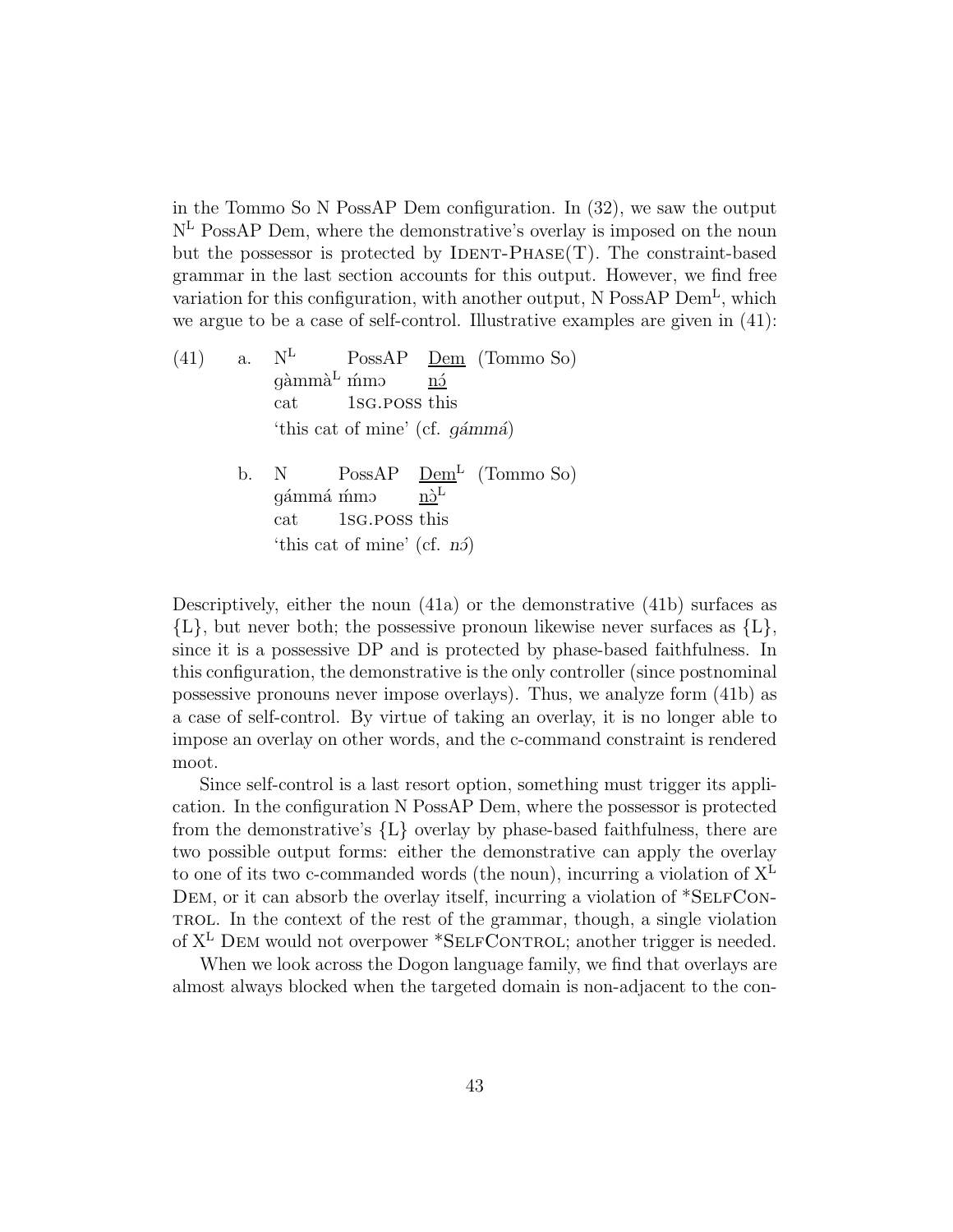troller.<sup>26</sup> We use LINEARITY (McCarthy and Prince 1994), which penalizes forms like  $\mathrm{N}^{\mathrm{L}}$  PossAP Dem:  $^{27}$ 

(42) Linearity: Assess a violation whenever the surface domain of a tonal overlay is non-adjacent to its controller.

The form in (41a) can be easily captured with the ranking in (43a) (the basic ranking from  $(33)$ , but now including \*SELFCONTROL and LINEARITY), illustrated with a tableau in (43b):

 $ITY, IDENT(T)$  $\hat{P}_{\text{A}}$ 

(43) a. \*SELFCONTROL, IDENT-PHASE(T) >>  $X^L$  DEM >> LINEAR-

| b. |    | gámmá mmo nó              |    |    |         |        | *5818 Contra Reserve Reserved |
|----|----|---------------------------|----|----|---------|--------|-------------------------------|
|    | a. | gàmmà mm nó<br>曙          |    |    | $^\ast$ | $\ast$ | $\ast$                        |
|    | D. | gámmá mmo nó              |    |    | $**!$   |        |                               |
|    | c. | ${g\text{àmmà àmò}}^L$ nó |    | ∗! |         |        | $**$                          |
|    |    | gámmá mmo $n^L$           | *! |    |         |        | $\ast$                        |

Informally, it is better to have non-local control (across an intervening possessor) than to have self-control.

To account for the self-control form in  $(41b)$ ,  $*SELFCONTROL$  must be demoted such that it is dominated by  $X<sup>L</sup>$  DEM as illustrated in (44):

<sup>&</sup>lt;sup>26</sup>The adjacency requirement must be applied to domains and not individual words, since in a multi-word domain such as Poss  $T\{N \text{ Adj}\}\$ , the adjective is non-adjacent but the form is not penalized, because the overlay domain is adjacent to the possessor.

<sup>&</sup>lt;sup>27</sup>Surface linearity is sufficient for the data set explored here. Relative clauses may necessitate structural locality or a movement analysis rather than strict linear order.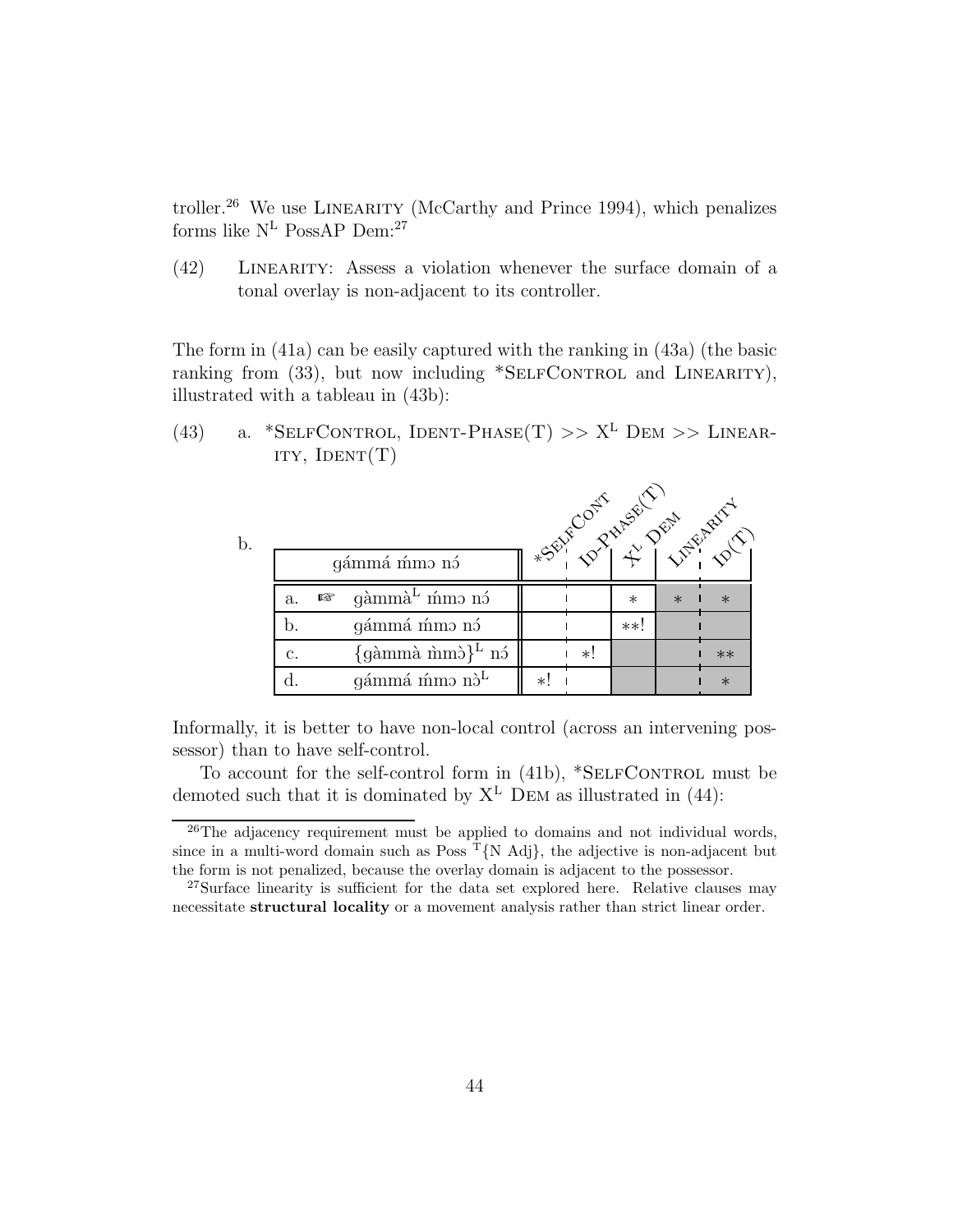| D. |                                        | <b>AAREE</b> | $\hat{z}_2$<br>$V'_{*S}$ | J. Ref<br>$\mathcal{L}^{\prime}$ |        |
|----|----------------------------------------|--------------|--------------------------|----------------------------------|--------|
|    | gámmá mmo nó                           |              |                          |                                  |        |
|    | gámmá mm no no <sup>L</sup><br>昭<br>a. |              | $\ast$                   |                                  | $\ast$ |
|    | $q\text{àmmà}^L$ mm n n o              |              |                          |                                  | $\ast$ |

(44) a. IDENT-PHASE $(T) >> X^L$  DEM  $>>$  \*SELFCONTROL, LINEAR- $ITY, IDENT(T)$ 

Linearity does not need to be promoted, since the candidate violating \*SELFCONTROL, candidate (a), fully satisfies  $X<sup>L</sup>$  DEM while the candidate violating LINEARITY does not.

d. {g`amm`a `mm`O} <sup>L</sup> n´O ∗! ∗∗

c. gámmá mmo nó  $\|\cdot\|_*!$ 

However, the ranking in (44) is incompatible with the output forms of other configurations. These problems arise due to the ranking of  $X<sup>L</sup>$  DEM above \*SELFCONTROL, which predicts the output form  $m\acute{i}$  Hb $\acute{a}$ bé n $\grave{o}^L$  'this uncle of mine' for the configuration PossIP N Dem:

(45) a. PossIP m´ı 1sg.pro uncle this  $\rm N^L$ bàbè<sup>L</sup> <u>nó</u> Dem (Attested output) 'this uncle of mine' (cf.  $b\grave{a}b\acute{e}$ )

| Input: $\frac{\text{mí}}{\text{m} \cdot \text{b} \cdot \text{b} \cdot \text{m} \cdot \text{b}}$                  |                                                                   |    |       |        | <b>DRAMES (2)</b> |
|------------------------------------------------------------------------------------------------------------------|-------------------------------------------------------------------|----|-------|--------|-------------------|
| ☺<br>a.                                                                                                          | mí bàbè <sup>L</sup> nó                                           |    | *!    |        | $\ast$            |
| b.                                                                                                               | mí bàbé nó                                                        |    | $**!$ |        | $\ast$            |
| $\overline{c}$ .                                                                                                 | mí <sup>H</sup> bábé nó                                           |    | $**!$ |        |                   |
| $\mathrm{d}% \left( \mathcal{M}_{1}\right) =\mathrm{d}\mathcal{M}^{I}\left( \mathcal{M}_{2}\right)$<br><b>IS</b> | $\text{mi}$ <sup>H</sup> bábé $\text{n}\dot{\text{o}}^{\text{L}}$ |    |       | $\ast$ |                   |
| е.                                                                                                               | $\{\underline{\text{mi}}\}$ bàbè} <sup>L</sup> <u>nó</u>          | !∗ |       |        |                   |

b.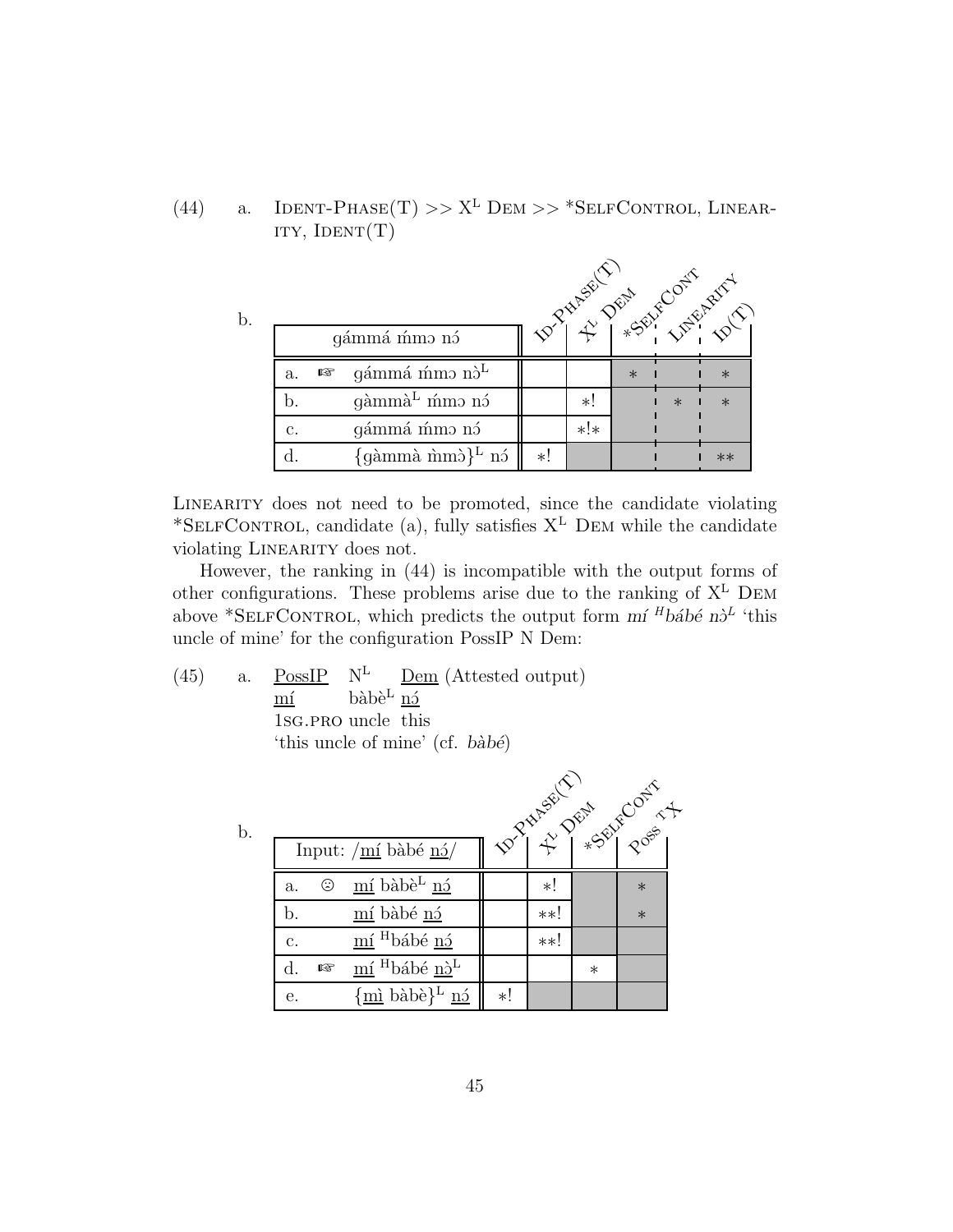The attested surface form, candidate (a), is incorrectly ruled out due to a violation of  $X^L$  DEM. PossIP N Dem and other configurations require the ranking \*SELFCONTROL  $\gg X^L$  DEM, but this ranking predicts the wrong winner for N PossAP Dem, assuming high-ranked LINEARITY that would rule out the form  $N^L$  PossAP Dem:

(46) a. N gámmá mmo cat PossAP 1sg.poss this  $\text{Dem}^{\text{L}}$  $\overline{\mathrm{n2}}^{\mathrm{L}}$ (Attested output) 'this cat of mine' (cf.  $n\delta$ )

| b. |                |         |                                                    |    |    |    | LIFE ARTY ASSESSMENT |  |
|----|----------------|---------|----------------------------------------------------|----|----|----|----------------------|--|
|    |                |         | Input: /gámmá mmo $n2/$                            |    |    |    |                      |  |
|    | a.             | $\odot$ | gámmá mmo no <sup>L</sup>                          |    |    | *! |                      |  |
|    |                | 曙       | gámmá mmo nó                                       |    |    |    | $**$                 |  |
|    | $\mathbf{c}$ . |         | ${q\text{àmmà \n mmin}}^L \underline{n\text{\'o}}$ |    | ∗! |    |                      |  |
|    |                |         | gàmmà $\frac{L}{m}$ mm $\frac{n}{2}$               | *! |    |    | $\ast$               |  |

Candidate (a), the actual attested form, is incorrectly ruled out by  $*SELF-$ CONTROL.

Using the Recursive Constraint Demotion algorithm (Tesar and Smolensky 1993) in the OTSoft software package (Hayes, Tesar, and Zuraw 2013), we have confirmed algorithmically that there is no possible constraint ranking that produces self-control in N PossAP Dem but no self-control in PossIP N Dem. The only way to account for the outcome in (46a) using the current constraint set is to appeal to constraint cumulativity, where the combined penalty of more than one violation of weaker constraints can outweigh a single violation of a stronger constraint.

For the sake of presentational simplicity, we will account for cumulativity using constraint conjunction (Smolensky 1995, 2006); for an analysis in Harmonic Grammar (Legendre et al. 1990, Smolensky and Legendre 2006), see McPherson (2014). The Tommo So case requires self-conjunction of the constraint  $X^L$  DEM: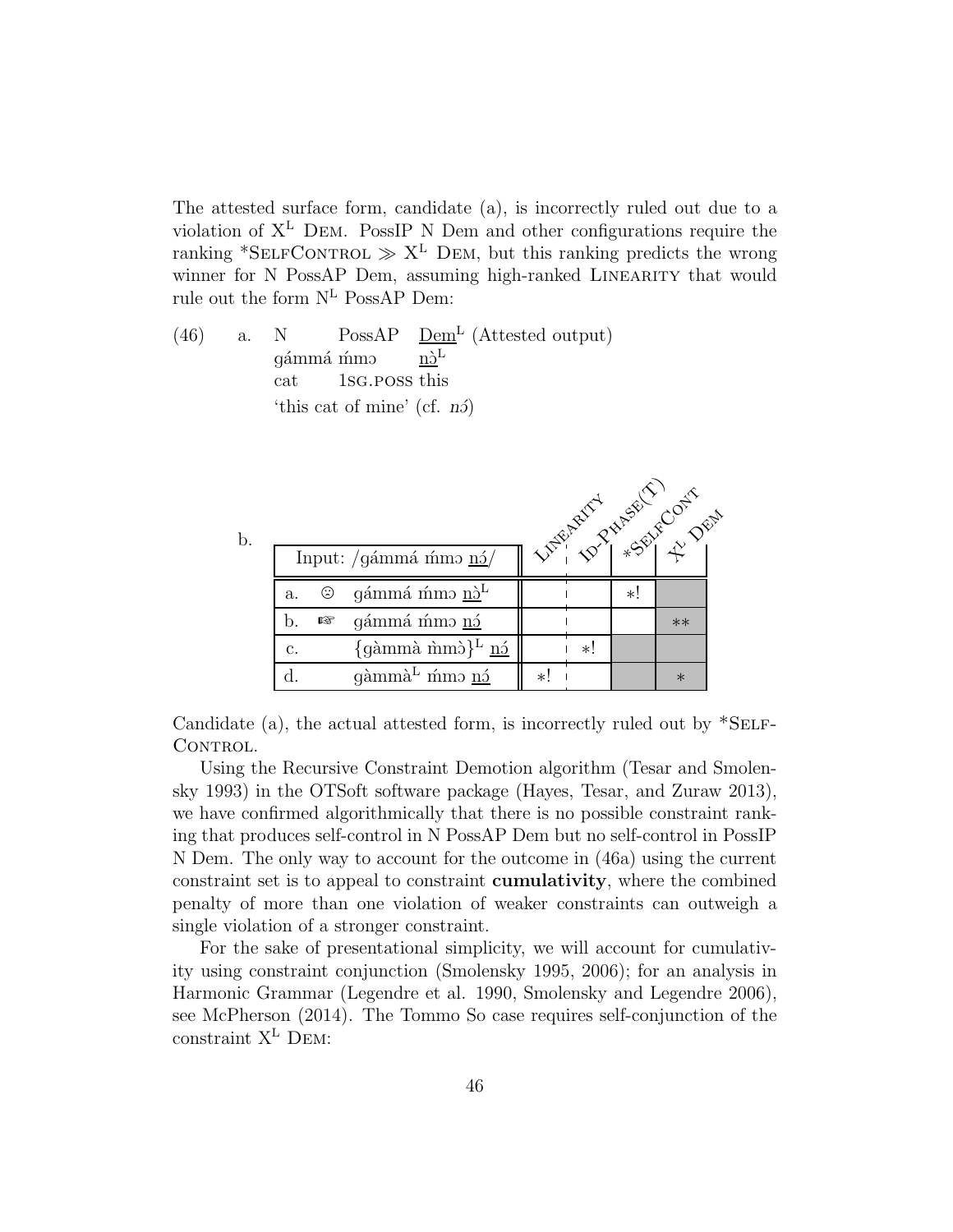(47)  $X^L$  DEM&X<sup>L</sup> DEM: Assign a violation if  $X^L$  DEM is violated more than once.

We could make more fine-grained distinctions (for example, by assessing two violations of the self-conjoined constraint if there are three violations of  $X<sup>L</sup>$ Dem), but for the purposes of the Tommo So data pattern, this constraint formulation will suffice. When this constraint is added at the top of the ranking to the tableau in (46), the correct result is obtained:

| (48) |            |   | Input: /gámmá mmo ná/                              |      |    |      |    |        | 1 7 2 3 3 4 3 4 4 5 4 7 2 3 4 4 4 5 4 7 8 1 4 7 8 1 4 5 4 7 8 1 4 7 8 1 4 7 8 1 1 4 7 8 1 1 4 7 8 1 1 1 1 1 1 1 |
|------|------------|---|----------------------------------------------------|------|----|------|----|--------|-----------------------------------------------------------------------------------------------------------------|
|      | a.         | 曙 | gámmá mmo no L                                     |      |    |      | *! |        | $\ast$                                                                                                          |
|      | b.         |   | gámmá mmo nó                                       | $*!$ |    |      |    | $**$   |                                                                                                                 |
|      | C.         |   | ${q\text{àmmà \n mmin}}^L \underline{n\text{\'o}}$ |      |    | $*!$ |    |        | $***$                                                                                                           |
|      | $_{\rm d}$ |   | gàmmà <sup>L</sup> mmo nó                          |      | *! |      |    | $\ast$ | $\ast$                                                                                                          |

The variation between  $N^L$  PossAP Dem and N PossAP Dem<sup>L</sup> can now be modeled with variable ranking of LINEARITY with respect to \*SELFCON-TROL. If it dominates  $*SELFCONTROL$ , as in (48), then candidate (a) wins. If it is ranked at the bottom of the grammar, then candidate (d) wins. This ranking produces the correct results across the grammar, including configurations like PossIP N Dem, where Linearity is not at play (since both controllers are adjacent to a susceptible target N).

### 6.3 Undominated LINEARITY and \*SELFCONTROL

The two constraints introduced in the last subsection were both dominated by other constraints in the language, allowing output forms to surface that violated one or the other. In Najamba (Heath 2011a), however, both constraints are undominated. This can be demonstrated with the following examples:

(49) a. N pègé ó-yè sheep 2sg.pro-poss.an.sg PossAP (Najamba)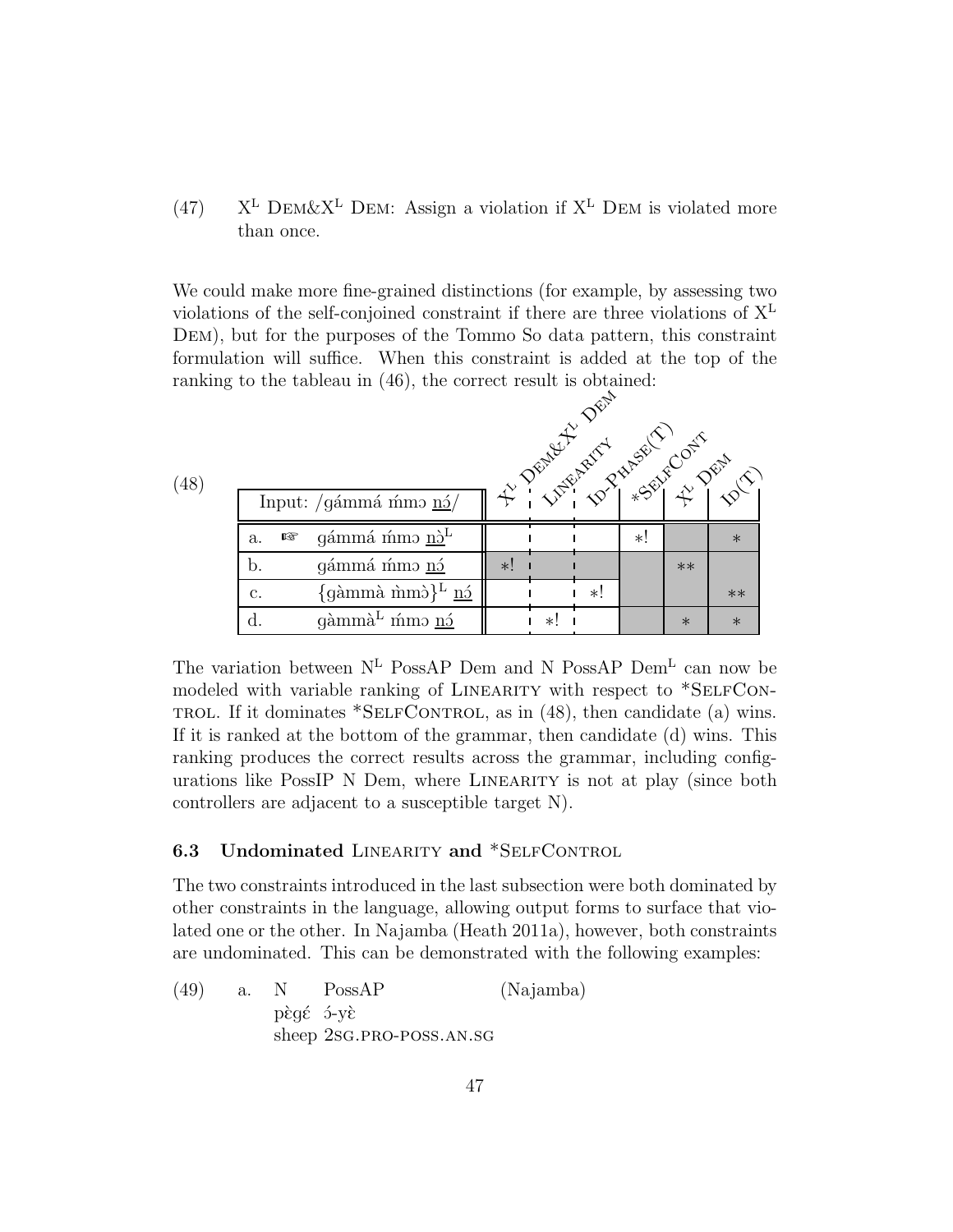'your sheep'

- b.  $N^L$ pègè<sup>L</sup> <u>ŏm</u> sheep prox.an.sg Dem (Najamba) 'this sheep'
- c. N pègé ó-yè sheep 2sg.pro-poss.an.sg prox.an.sg PossAP Dem ˇom (Najamba) 'this sheep of yours'

Example (49a) shows a N PossAP configuration; as in Tommo So, postnominal possessors impose no tonal overlays, so all words surface with regular tones. Example (49b) shows that demonstratives impose  ${L}$  on ccommanded words. However, when the demonstrative is added after a postnominal possessor, as in  $(49c)$ , overlays are blocked.<sup>28</sup> This result is obtained from the ranking \*SELFCONTROL, LINEARITY, IDENT-PHASE(T)  $\gg X^L$  $DEM \gg IDENT(T)$ :

| (50) |                                                                                    |    |    |    |        | *SELE CONTRACT AREA DEM |
|------|------------------------------------------------------------------------------------|----|----|----|--------|-------------------------|
|      | Input: /pègé 5-yè $\frac{\delta m}{\delta}$                                        |    |    |    |        |                         |
|      | pègé ó-yè <u>ŏm</u><br>昭<br>a.                                                     |    |    |    | $**$   |                         |
|      | pègè <sup>L</sup> ó-yè om                                                          |    | *! |    | $\ast$ | $\ast$                  |
|      | pègé ó-yè $\delta m^L$<br>$\mathbf{c}$ .                                           | !∗ |    |    |        | $\ast$                  |
|      | $\{\rm p\grave{e}g\grave{e}~\grave{\rm o}\textrm{-y}\grave{e}\}^{\rm L}$ <u>ŏm</u> |    |    | ∗' |        | $**$                    |

The tableau in (50) contains all of the same output candidates and constraints as the tableau for Tommo So (minus the conjoined constraint, unnecessary for the analysis of Najamba). It is the relative ranking of these constraints

 $^{28}$ Alternatively, we could posit a  ${L}$  overlay from the demonstrative on the already Ltoned classifier  $-y\dot{\epsilon}$ , but this would mean that the demonstrative has controlled only **part** of the possessive DP, violating not only phase-based faithfulness but also the Phase Impenetrability Condition (Chomsky 2000), by which the spelled out material loses internal syntactic structure.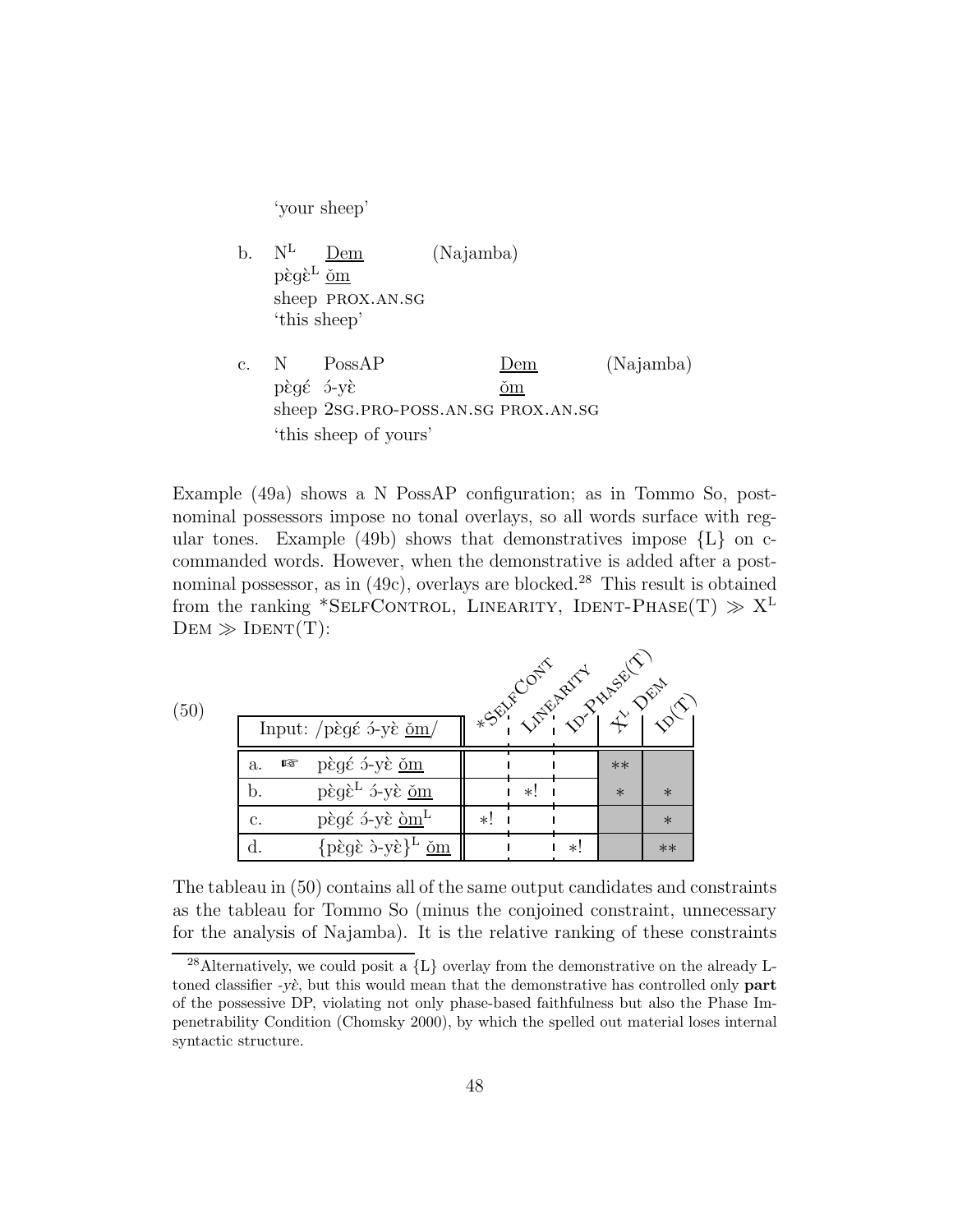that determines which tonosyntactic pattern is allowed to surface.

### 6.4 Unfaithful phases

Up to now, we have seen no examples in which a possessor takes an overlay. However, §5.3 asserted that the resistance of DP phases to overlays is due to a violable constraint,  $IDENT-PHASE(T)$ , not from a rigid principle of grammar (e.g. spelled out material is invisible in later cycles, as in Piggott and Newell 2006, Lowenstamm 2010). Evidence for this position can be found in other Dogon languages, where c-commanded possessors do in fact succumb to tonal overlays.

Compare, for example, the following examples from Tommo So and Jamsay (Heath 2008):

| $(51)$ a. | $\frac{\text{PossIP}}{\text{N}^L}$ Adj (Tommo So)                                                                                                   |
|-----------|-----------------------------------------------------------------------------------------------------------------------------------------------------|
|           | $\underline{\mathbf{u}}$ bàbè <sup>L</sup> mònjú                                                                                                    |
|           | 2sG.PRO uncle ugly                                                                                                                                  |
|           | 'your ugly uncle' (cf. bàbé)                                                                                                                        |
|           | b. $\{PossIP\ N\}^L$ Adj (Jamsay)<br>$\{\underline{\hat{u}} \quad \underline{\hat{v}}\}^L \overline{m \underline{\hat{v}} m}$<br>2sG.PRO uncle ugly |
|           | 'your ugly uncle' (cf. ú, lèjú)                                                                                                                     |

The adjective's  ${L}$  overlay is dominant in both languages  $(X^L \text{ ADJ} \gg \text{Poss})$  $TX$ ), but in Jamsay, it is also applies to the possessor. This is indicative of lower-ranked phase-based faithfulness in Jamsay than in Tommo So. Nonpronominal possessors are also subject to overlays, as shown in (52a); a possessor's usual effect, a  $\{HL\}$  overlay, is illustrated in  $(52b)$ :<sup>29</sup>

<sup>&</sup>lt;sup>29</sup>Only inalienable possessors can receive overlays. This is arguably due to LINEAR-ITY, since nonpronominal alienable possessors are all followed by a possessive particle  $m\dot{a}$ , making them non-adjacent. A counterexample to this is that Jamsay alienable pronominal possessors are not followed by *m`a*, yet they too cannot receive overlays from other controllers, nor do they impose overlays themselves. 1sg alienable possessor *m´a* could possibly have resulted from fusion of an original H-toned pronominal morpheme with possessive ∗*m`a*, in which case this combination would have been consistent with a Linearity-based explanation. However, the broader history of Dogon possessive pronominals is not yet clear, and we leave the behavior of Jamsay alienable possessors as an outstanding prob-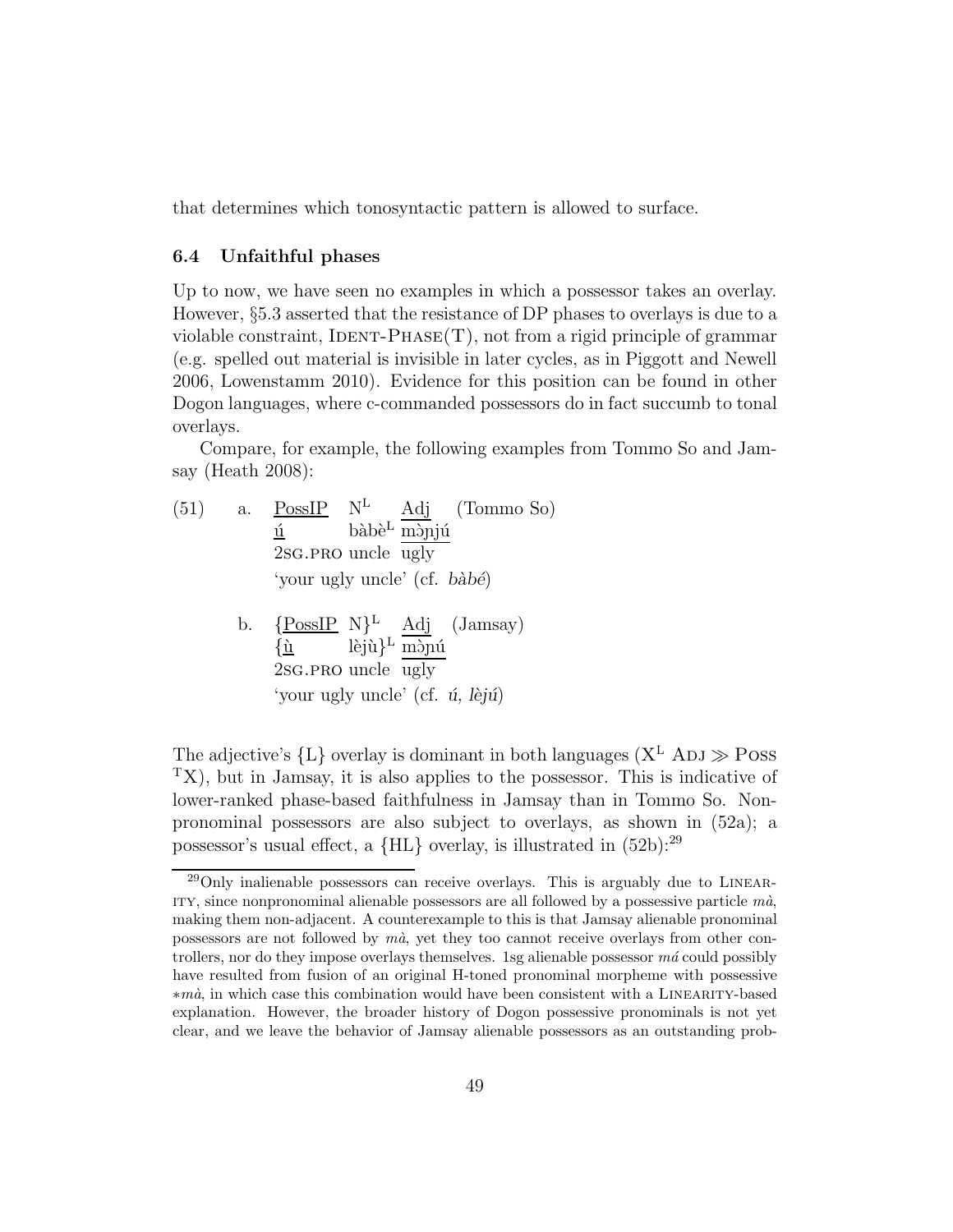- $(52)$  a.  ${\frac{\text{PossINonP}}{\text{}} }$  ${S\text{àydi}}$ Seydou  $\mathrm{N}\}^{\mathrm{L}}$ lèjù $\}^{\mathrm{L}}$ uncle Adj mònú ugly (Jamsay) 'Seydou's ugly uncle' (cf. *Sáydù*, lèjú)
	- b. <u>PossINonP</u> Sáydù Seydou  $\rm ^{HL}N$ <sup>HL</sup>léjù uncle (Jamsay) 'Seydou's uncle'

The tableau for  $(52a)$  is given in  $(53)$ :

|               | $\frac{1}{2}$                  |       |    |        |        | X ASSIM PONTAGE A |  |
|---------------|--------------------------------|-------|----|--------|--------|-------------------|--|
|               | Input: /Sáydù lèjú mònú/       |       |    |        |        |                   |  |
| 曙<br>a.       | $\{S\$ àydù lèjù $\}^L$ mònú   |       |    |        | $\ast$ | $**$              |  |
| $\mathbf b$ . | Sáydù <sup>HL</sup> léjù mònùL |       | *! |        |        | $**$              |  |
| c.            | Sáydù lèjù <sup>L</sup> mònú   | !∗    |    | $\ast$ |        | $\ast$            |  |
| d.            | Sáydù <sup>HL</sup> léjù mònú  | $*!*$ |    |        |        | $\ast$            |  |
| е.            | Sáydù lèjú mònú                | $*!*$ |    | $\ast$ |        |                   |  |

Candidate (a), with the adjective's overlay on both the noun and the possessor, is allowed to surface due to the low ranking of phase-based faithfulness. Candidate (b), the Ben Tey-like output, similarly leaves both c-command constraints unviolated, but it incurs a violation of \*SELFCONTROL, which is undominated in Jamsay. The Tommo So-like output is in candidate (c), but it is ruled out since it incurs one violation each of  $X<sup>L</sup>$  ADJ and POSS <sup>T</sup>X. Candidates (d-e) are ruled out since  $X<sup>L</sup>$  ADJ is maximally violated.

Thus far, pronominal and non-pronominal possessors have patterned the same way with regards to phase-based faithfulness. In Yorno So (Heath 2011), however, the two diverge. Consider the following data:

lem.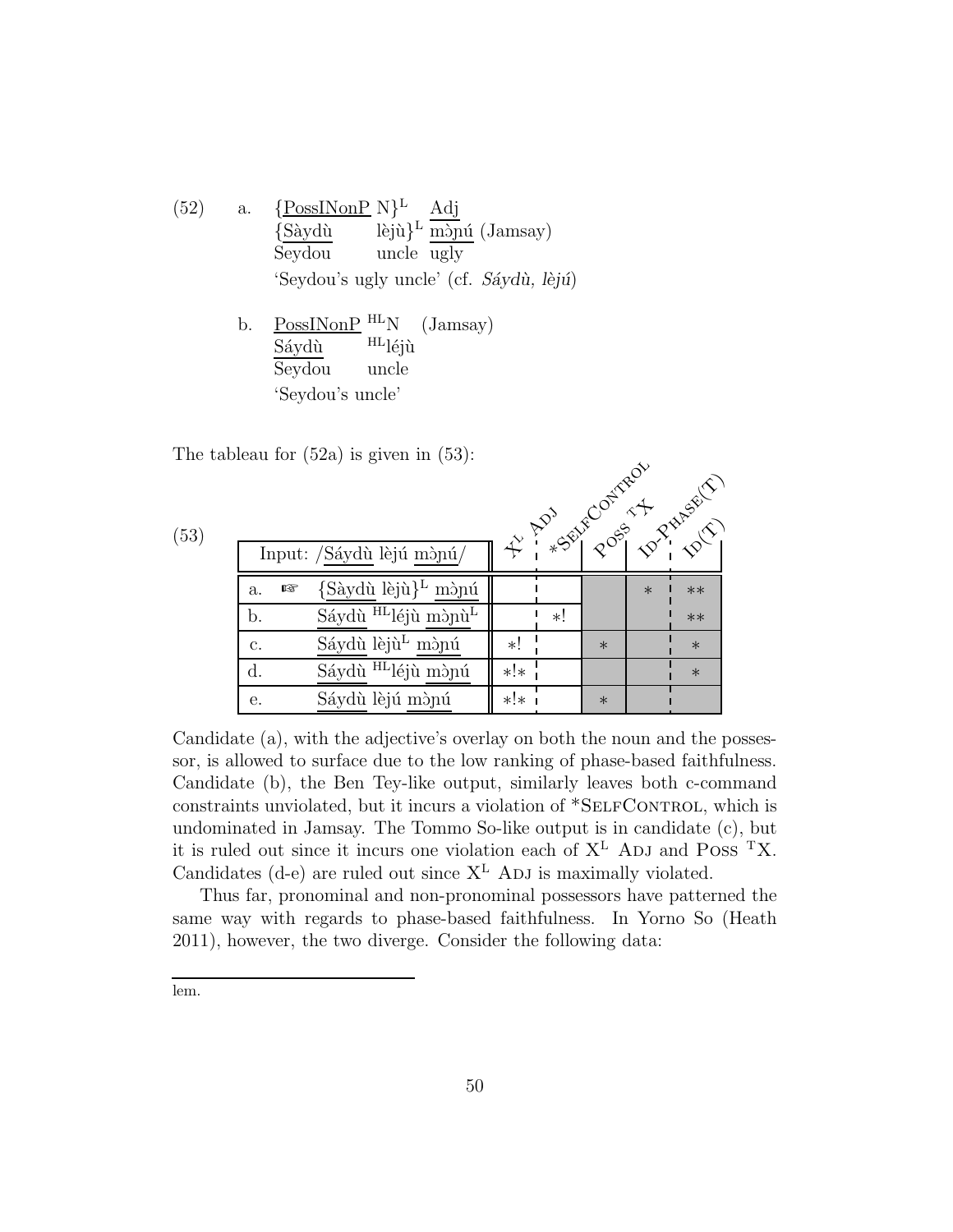$(54)$  a.  $PossINonP$ </u> Sáydù Seydou  $\rm{^{L}N}$  $\rm^L$ nàà mother bad  $\rm{Adj}^L$  $\mathrm{sal\`a^L}$ (Yorno So) 'Seydou's bad mother' (cf. náá, sálá)

> b. {PossIP  $\{\underline{\text{mi}}\}$ 1sg.pro mother bad  $\mathrm{N}\}^{\mathrm{L}}$  $\mathrm{na\grave{a}}\}^{\mathrm{L}}$ Adj <u>sálá</u> (Yorno So) 'my bad mother' (cf.  $m\acute{u}$ )

A nonpronominal possessor retains its tone in the face of a c-commanding adjective, as in (54a). Yorno So displays a Ben Tey-like output in this case, with the adjective undergoing self-control (see (40) above). If the possessor is pronominal, as in (54b), the adjective is able to fully realize its overlay on all c-commanded words. To account for these differences, we propose splitting phase-based faithfulness into two constraints, general IDENT-PHASE $(T)$ (employed in all examples up to this point) and lexically-specific IDENT- $PHASE(T)/LEX$ , which only penalizes phases containing lexical (i.e. nonpronominal) material.

The different Yorno So outcomes in  $(54)$  arise from the ranking IDENT- $PHASE(T)/LEX$ ,  $X^L$  Adj  $\gg$  \*SelfControl  $\gg$  Poss <sup>T</sup>X  $\gg$  Ident- $PHASE(T)$ , IDENT(T). In other words, faithfulness to phases containing lexical material (nonpronominal) is undominated, while faithfulness to phases with only functional material (pronominal) is very low-ranked. In the interest of space, we will not provide tableaux here, as the nonpronominal tableau for Yorno So can be viewed as tableau  $(40)$  for Ben Tey (with IDENT- $PHASE(T)/LEX$  alone at the top) and the pronominal tableau can be viewed as  $(53)$  above for Jamsay (with IDENT-PHASE(T) alone at the bottom).

#### 6.5 Local summary

In this section, we have shown that the same system of constraints, suitably ranked, can capture a wide range of tonosyntactic effects represented across the Dogon languages. We briefly summarize here the differences in tonosyntactic patterns and the constraints responsible for them.

First, we saw that in a competition between a possessor and a higher c-commanding modifier (where the possessor is protected by phase-based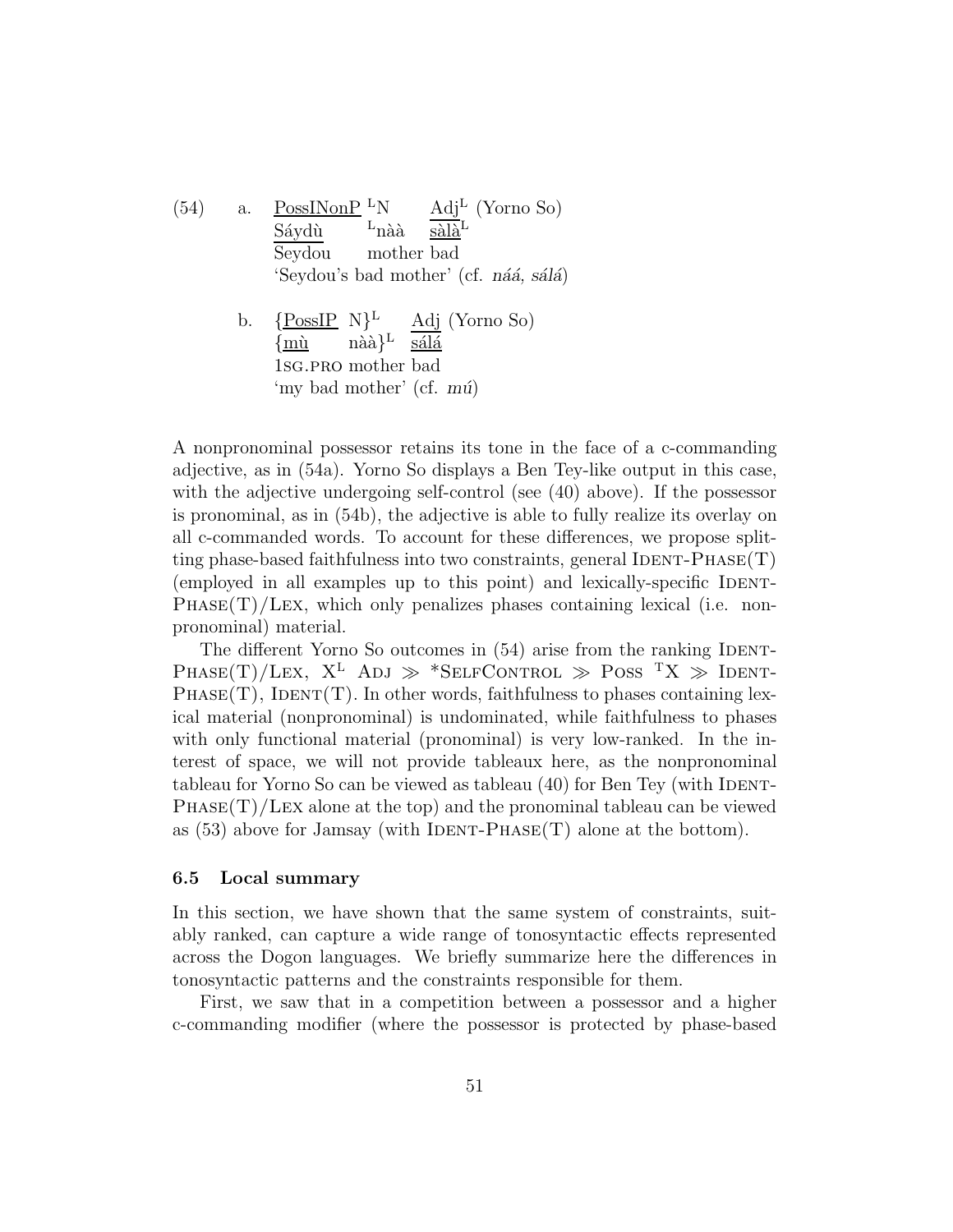faithfulness), the relative ranking of the tonosyntactic constraints determines the outcome:

| (55) | Tonosyntactic constraint reversal |                                  |                                              |  |  |
|------|-----------------------------------|----------------------------------|----------------------------------------------|--|--|
|      |                                   |                                  | Language Schematic output Constraint ranking |  |  |
|      |                                   | Tommo So Poss N <sup>L</sup> Dem | $X^L$ DEM $\gg$ POSS <sup>T</sup> X          |  |  |
|      | Ben Tey                           | Poss <sup>T</sup> N Dem          | POSS $TX \gg X^L$ DEM                        |  |  |

Second, languages differ in whether they allow a controller to take its own overlay ("self-control"). If \*SelfControl is undominated, then self-control is blocked, as in Najamba, but if it is dominated by a tonosyntactic constraint (Ben Tey) or a configurational constraint like Linearity (Tommo So), it is allowed:

| Variable ranking of *SELFCONTROL |  |  |  |  |  |
|----------------------------------|--|--|--|--|--|
| Constraint ranking               |  |  |  |  |  |
| *SELFCONTROL, LINEARITY >>       |  |  |  |  |  |
|                                  |  |  |  |  |  |
| $X^L$ DEM $\gg$ *SELFCONTROL,    |  |  |  |  |  |
|                                  |  |  |  |  |  |
| *SELFCONTROL $\gg X^L$ DEM,      |  |  |  |  |  |
|                                  |  |  |  |  |  |
|                                  |  |  |  |  |  |
|                                  |  |  |  |  |  |
|                                  |  |  |  |  |  |

Finally, we saw that phase-based faithfulness varies across languages depending on the ranking of IDENT-PHASE $(T)$ . In Yorno So, we found evidence for two versions of the constraint,  $IDENT-PHASE(T)$  and IDENT- $PHASE(T)/LEX$ , of which the former is lowly ranked and the latter undominated:

| (57) | Variable phase-based faithfulness |                                   |                                   |  |  |  |  |
|------|-----------------------------------|-----------------------------------|-----------------------------------|--|--|--|--|
|      | Language                          | Schematic output                  | Constraint ranking                |  |  |  |  |
|      |                                   | Tommo So PossI N <sup>L</sup> Adj | ID-PHASE $(T) \gg X^L$ ADJ        |  |  |  |  |
|      | Jamsay                            | ${PosI} N^L$ Adj                  | $X^L$ ADJ $\gg$ ID-PHASE(T)       |  |  |  |  |
|      | Yorno So                          | PossINonP $N^L$ Adj               | ID-PHASE $(T)/$ LEX $\gg X^L$ ADJ |  |  |  |  |
|      |                                   | ${PossIP} N^L \text{Adj}$         | $X^L$ ADJ $\gg$ ID-PHASE(T)       |  |  |  |  |

For full constraint rankings and tableaux for each language, see the online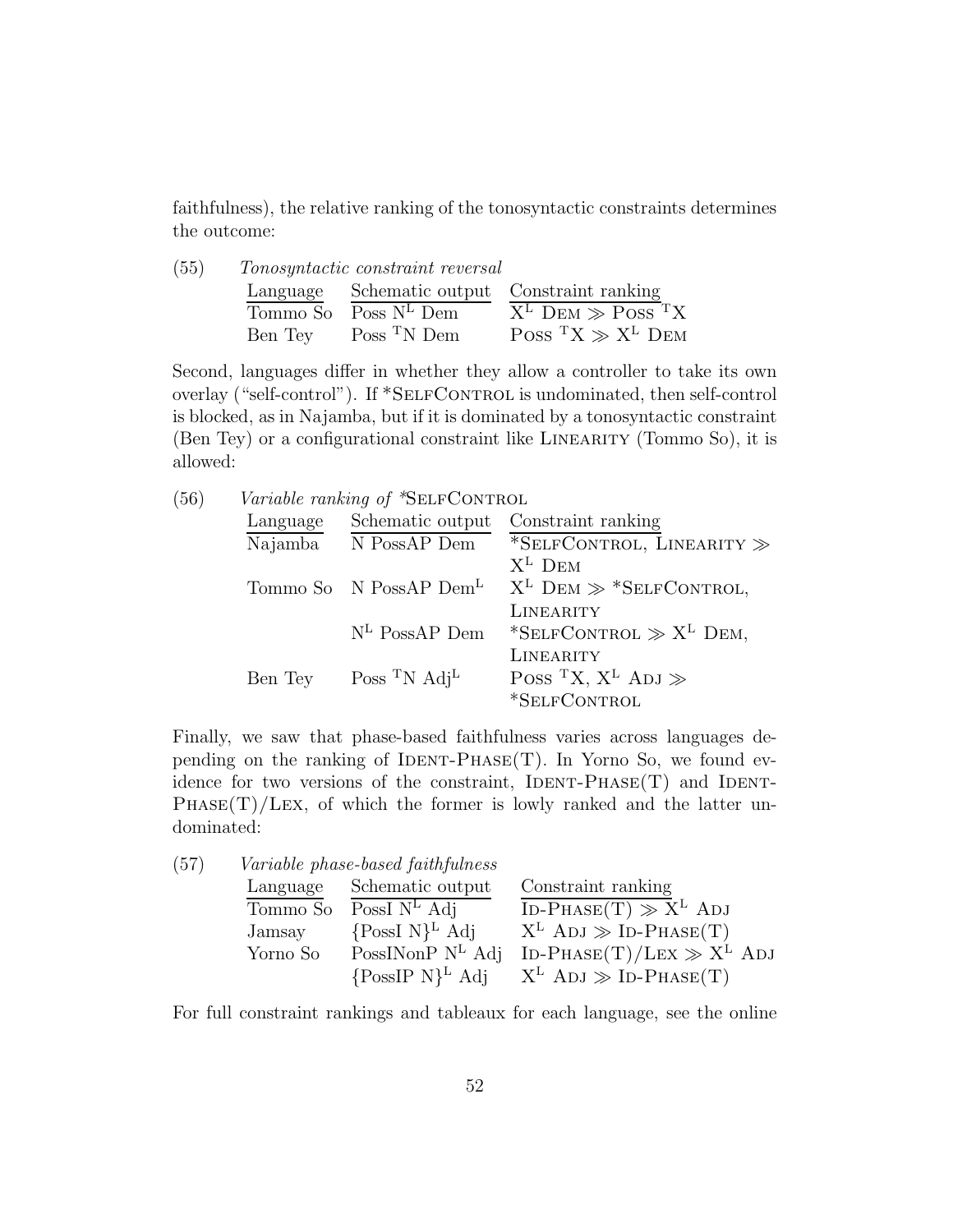supplemental materials.<sup>30</sup>

# 7 Further issues

This section addresses two further issues: The first, in §7.1, is the relation of tonosyntax to phrasal phonology. We argue here that a phrasal phonological model of Dogon tonosyntax, akin to phrasal stress, is unable to account for the data. The second issue is how other morphological frameworks could account for the data presented in this paper; this topic is addressed in §7.2.

#### 7.1 Phrasal phonology vs. tonosyntax

Every Dogon language studied to date has a tonosyntactic system. None are identical in the details, as indicated by the sample of languages considered here, but all share the same characteristic overlays in similar contexts. In the languages in this paper, we observed that all nonpossessive overlays (those controlled from the right) are  ${L}$ , while overlays controlled by possessors on the left are  ${H}, {H_L},$  or  ${L}$  depending on various language-specific factors. A reviewer suggests that these patterns could be accounted for in a system of phrasal reduction to  ${L}$  such that each controller-controlee domain contains a single H peak (culminativity). Under this view, any  ${H}$  or  ${HL}$  cases would be attributed to subsequent local spreading of an external H tone onto this  ${L}$ . This reduction would be roughly the tonal equivalent of English phrasal stress rules, such as those proposed by Chomsky and Halle (1968), Liberman (1975), Liberman and Prince (1977), and subsequent work.

While tonosyntax may have originated as a phrasal phonological system, giving rise to phrasal patterns resembling a system of reduction, we argue that such an analysis is ultimately untenable from a synchronic standpoint.

The first issue we see is a conceptual one. Reduction systems like culminativity ought to be driven by phonological constraints, and as such, we would

<sup>&</sup>lt;sup>30</sup>The tableaux for Yorno So contain one extra constraint,  $X^L$  NUM/Poss, which accounts for a data pattern in which a numeral gains the ability to impose  ${L}$  on ccommanded words when a possessor is present. This pattern is unique to Yorno So in the set of languages considered here, but the data pattern is mirrored in other Dogon languages. For maximum comparability, we use the entire proposed constraint set for each language even if one or more the constraints may be unnecessary for that particular language. Section 3 of the OTSoft output lists whether constraints are necessary or unnecessary in the grammar.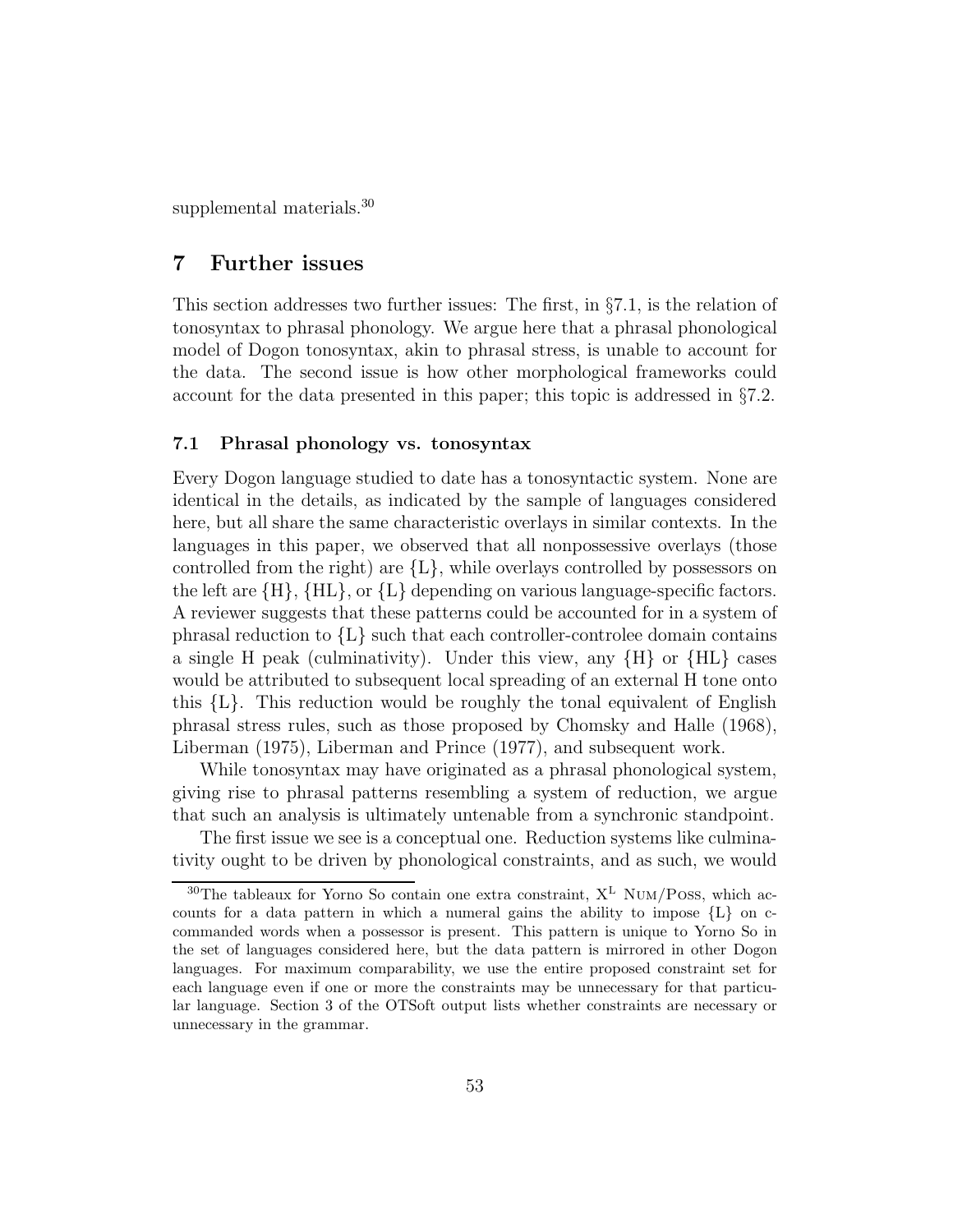expect to see the effects in phonologically-determined domains. As we have emphasized, Dogon tonosyntax is sensitive not to any sort of phonological phrase but to specifics of syntactic category and structure. For instance, even though numerals occur between adjectives and demonstratives in DPs (N Adj Num Dem), numerals fail to control tone overlays while both adjectives and demonstratives do. This is in sharp contrast to English-like prosody where numerals behave like adjectives (my six/seven dogs, my sick/clever dogs), and it is not clear to us why an adjectival domain would trigger reduction while a numeral domain would not. On a larger scale, all phrasal overlays are found in the DP and never in the VP, so H tone culminativity would have to be very narrowly defined in order to capture the Dogon patterns.

Even assuming that culminativity domains could be determined by syntactic structure with reference to syntactic category, analogously to the domains proposed in this paper, the tonal effects in many Dogon languages do not actually display surface patterns describable in terms of reduction and subsequent spreading. One example is Jamsay. In Jamsay, inalienable pronominal possessors are L-toned while alienable pronominal possessors are H-toned. It is precisely the L-toned inalienable pronominal possessors like 1Pl  $\hat{\epsilon}m\hat{\epsilon}$ , along with nonpronominal inalienable possessors (which can end in either H or L tone), that require  ${HL}$  overlays on following nouns:  $\dot{\epsilon}m\dot{\epsilon}^{HL}d\acute{e}\dot{\epsilon}$ 'our father' (from dèé 'father'). By contrast, H-toned alienable pronominal possessors (the only alienable possessors that are directly adjacent to nouns, with no intervening genitive morpheme), such as 1Pl  $\epsilon m \epsilon$ , fail to spread their H tone onto the onset of the noun, which preserves its lexical tones:  $\epsilon$ m $\epsilon$  nàmàkúù 'our ginger'. Not only can the H of the  ${HL}$  overlay not be attributed to spreading from the possessor, it also does nothing to reduce the overall number of H tones in the domain, the core notion behind the culminativity analysis. Though we could propose different analyses for a language like Tommo So, where  ${H(L)}$  always follows a H-final possessor, and Jamsay, where it does not, we prefer a unified analysis of overlays, consistent with both types of languages.<sup>31</sup>

However, even in Tommo So, where the H of the inalienable possessive overlay could hypothetically be linked to the possessor, nowhere else in the language do we find such spreading. For example, the same set of pronouns is used to mark subjects in relative clauses, and no spreading is found:

<sup>&</sup>lt;sup>31</sup>For a possible diachronic explanation for such "spreading" and "non-spreading" languages, see McPherson (2014).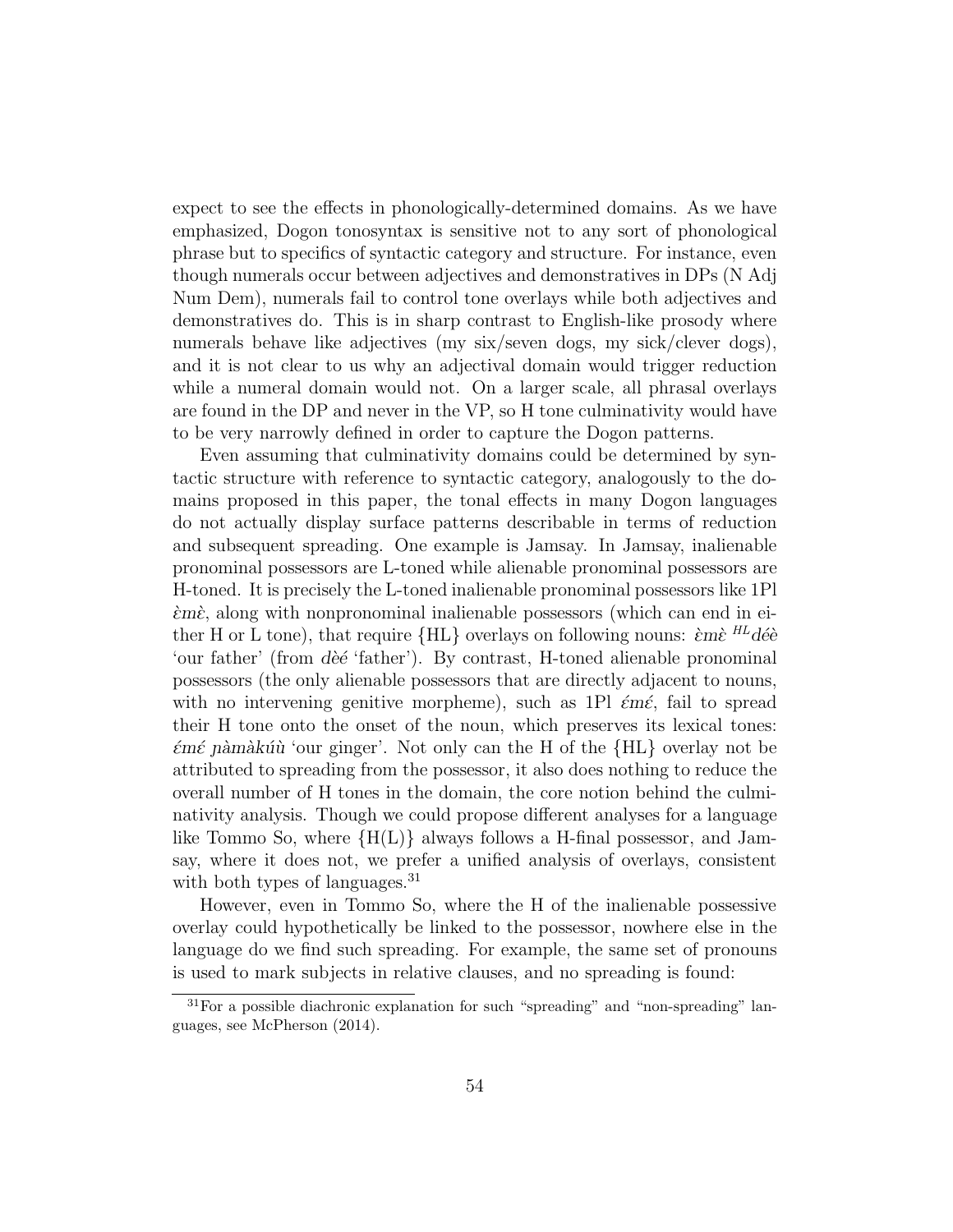$(58)$  gàmmà<sup>L</sup> mí cat 1sg.pro hit-impf=def  $b\hat{\epsilon}$ nd $\hat{\epsilon}$ -d $\varepsilon$ =g $\varepsilon$ 'the cat that I will hit' (cf.  $q\acute{a}mm\acute{a}$ )

The head noun gámmá 'cat' takes a  ${L}$  overlay, but the pronoun mí has no effect on the verb. Thus, it is unlikely that there is any kind of phonological motivation for the tonal effects found with possessors.

It was suggested that culminativity could account for cases of supposed self-control: If the c-commanded words are unable to reduce to  ${L}$ , then the controller will. The problem with such an analysis is that it is not finegrained enough to capture the data patterns. Presumably, a single constraint on the number of H tones in a particular domain would drive the reduction, but in Ben Tey, adjectives undergo self-control while demonstratives and numerals do not. Unless faithfulness constraints were indexed to each syntactic category, these patterns would remain unaccounted for, while the ranking of \*SelfControl with respect to each controller's c-command constraint straightforwardly predicts the attested forms.

Thus far we have seen only  ${L}$  and  ${H(L)}$  overlays, with the latter confined to constructions in which the controller is on the left (possessors). If we bring western Dogon languages such as Bunoge (Heath 2012a) and Tiranige (Heath 2012b) into the picture, we can also cite {LH} overlays on nouns.  ${LH}$  can be required by controllers either to the right (adjectives) as in Bunoge sùgùlè 'ear' but modified sùgùlé<sup>LH</sup> bìgì 'big ear', or to the left (possessors) as in Tiranige gàànà 'cat' but possessed  $X^{LH}$ gààná 'X's cat'. A {LH} melody is incompatible with a reduction/culminativity model since the overlay can actually introduce H tones, and in most cases there is no reasonable way to account for the final H-tone as a phonologically motivated add-on.

Further points suggesting that tonosyntax differs from a system of phrasal stress include insensitivity to focus and speech rate and discontinuous domains of application (once again violating H tone culminativity). An example of the former is given in  $(59a)$  from Najamba<sup>32</sup> and and of the latter in (59b) from Tommo So:

<sup>&</sup>lt;sup>32</sup>Thank you to Abbie Hantgan for collecting this example, from the Kindige dialect of Najamba-Kindige.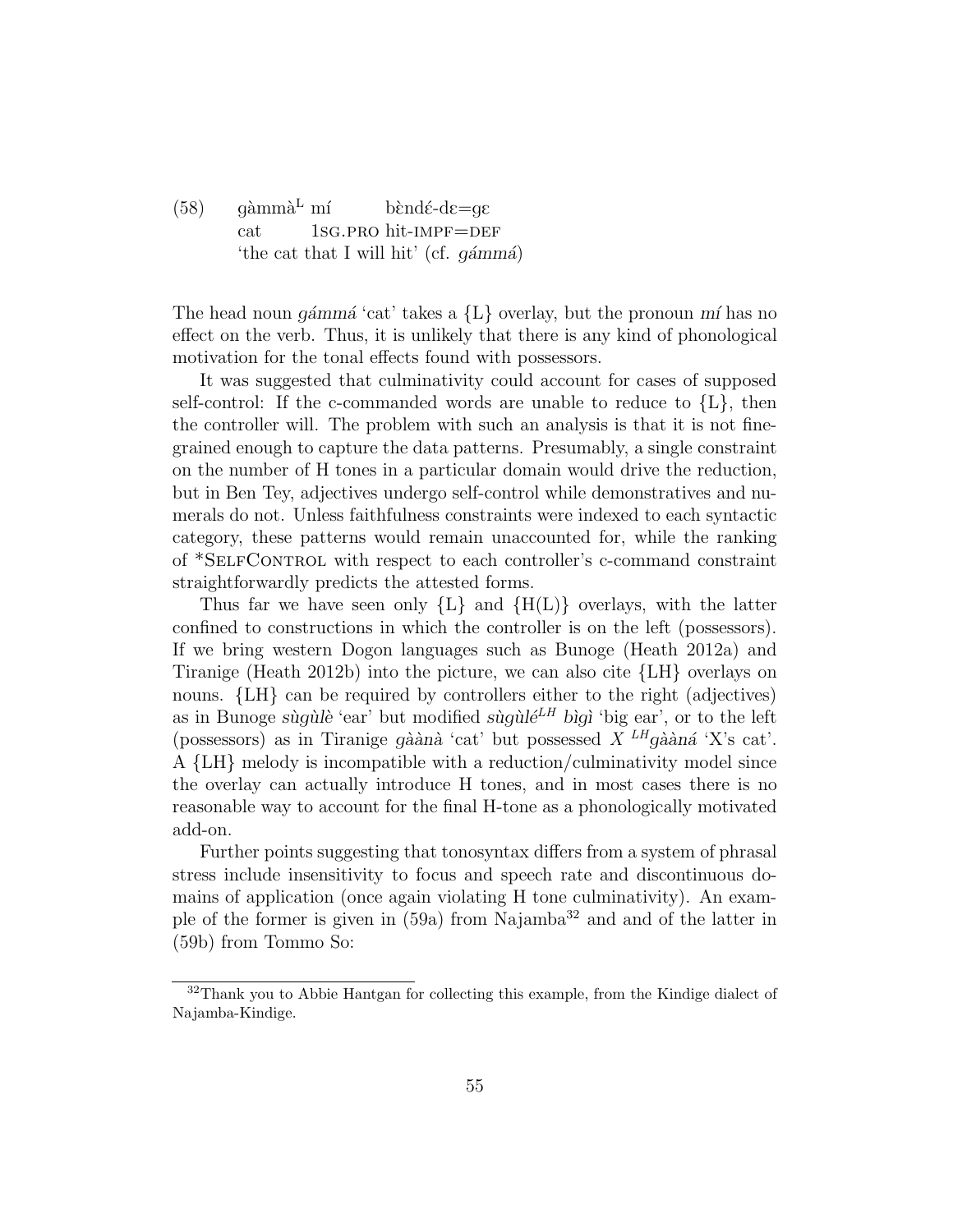$(59)$  a. mí 1sg.PRO cat-NCL1 black-NCL1 DEF.AN.SG ACC FOC  $q$ àn-à $^L$  $j\acute{\epsilon}m-\grave{\epsilon}$ m´o g`ı y`a  $d\grave{\epsilon}$ nj- $\acute{\epsilon}$ -m, hit-PFV-1SG dog-NCL1 black-NCL1 DEF.AN.SG ACC NEG  $\hat{\eta}$ gw- $\hat{\epsilon}^L$  $j\acute{\epsilon}m-\grave{\epsilon}$ m´o g`ı là. (Najamba)

'It was the black cat that I hit, not the black dog.'

b.  $\;$ jàndùlù $^{\rm L}$  wóm $\;$ donkey 3sg.poss white this  $pi^L$  nó (cf. /jàndúl/, /píl/, Tommo So)

'this white donkey of his' (cf. *jàndúlu wómo* 'his donkey')

Phrasal stress patterns are affected by focus. While the regular pronunciation of *black dog* in English would more heavily stress the noun *dog*, putting focus on the color draws stress to this adjective (*BLACK dog*). The same is not true for tonal overlays. The example from Najamba in (59a) shows that even if the noun in a N Adj construction is focused, it still takes a  ${L}$  overlay. Example (59b) from Tommo So shows an example of a discontinuous domain of overlay application. The demonstrative imposes  $\{L\}$  on the adjective and the noun but fails to control the tone of the possessor due to phase-based faithfulness. Thus, the intervening possessive pronoun  $w\acute{o}m\acute{o}$  'his' retains its tone, in violation of H tone culminativity.

In conclusion, DP tonosyntax in all Dogon languages is more straightforwardly accounted for in a morphological system of overlays with sensitivity to syntactic category and structure. This is a more unified and learnable system for speakers than one based on ad hoc, exception-ridden phrasal rhythms and tone-spreading processes. We do not exclude the possibility that one or more Dogon languages not yet fully studied, in particular Tomo Kan, may be amenable to a prosodic analysis. We also do not deny that phrasal rhythms and tone reduction may have played key roles in the origins of Dogon tonosyntax. They almost certainly did, but distant origins are not the basis for learnable synchronic systems.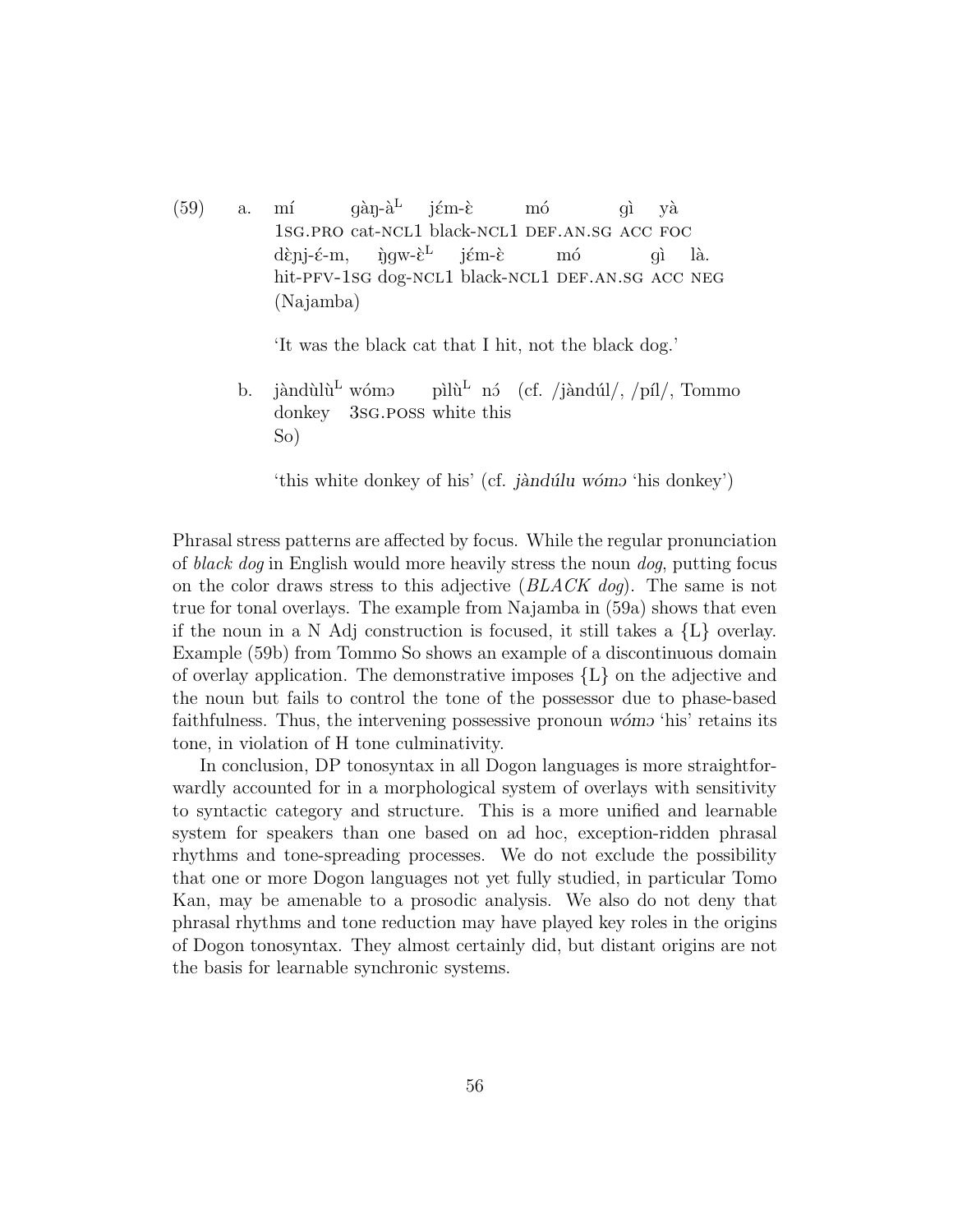#### 7.2 Other approaches

Before concluding, we briefly consider other possible approaches to the data. While details of implementation are subject to interpretation (e.g. whether or not overlays instantiate morphemes vs. are simply idiosyncratic phonological effects), we argue straight away that a theory without constraint interaction will be unable to adequately model Dogon tonosyntactic grammar in its varied forms across the language family. This rules out a model like standard Distributed Morphology (Halle and Marantz 1993, Harley and Noyer 1999, Embick and Noyer 2007). However, hybrid models combining aspects of Distributed Morphology with morphophonological constraints have been proposed, the most pertinent of which to tonosyntax is Trommer's (2011) Extended Stratal Containment. Trommer discusses cases of tonal overwriting in languages like Jumjum, Dinka, Anywa, and Hausa, showing that lexical tone succumbs to grammatical tone overlays because the latter are circumfixal and part of the same morpheme. If CONTIGUITY is sufficiently high ranked, the optimal outcome is to delete association lines with lexical tones intervening between the two halves of the circumfix.

The main difficulty we see with this analysis lies in the fact that tonal overwriting in Dogon is a phrase-level phenomenon. If the overlay morpheme were to be copied to every word dominated by its trigger, then we would find unattested cases where a possessive  ${HLL}$  overlay is realized as  $[H...L]$ on every word. To match the data patterns, the circumfix would have to surround multiple words. This seems to be an undesirable innovation, since we see no cases of clear segmental phrase-level circumfixes cross-linguistically.

Realization Optimality Theory (Aronoff and Xu 2010, Xu 2011) is conceptually more similar to the theory proposed in this paper in that the phonological realization of a morphosyntactic feature is implemented using violable constraints, whose basic format is given in (60):

(60) {Morphosyntactic feature}: {Morphophonological form}

For example, in English, a constraint {pl}: *-s* is violated if an input form marked as plural does not take a suffix *-s* in the output. Our constraints go a step further in motivating how the morphological change is phonologically realized in context. For example,  $X^L$  ADJ could be envisioned as  $[+Mod]$ : {L}, with the understanding that {L} is realized in a replacive fashion across a multi-word domain. However, it differs as well in that the trigger of the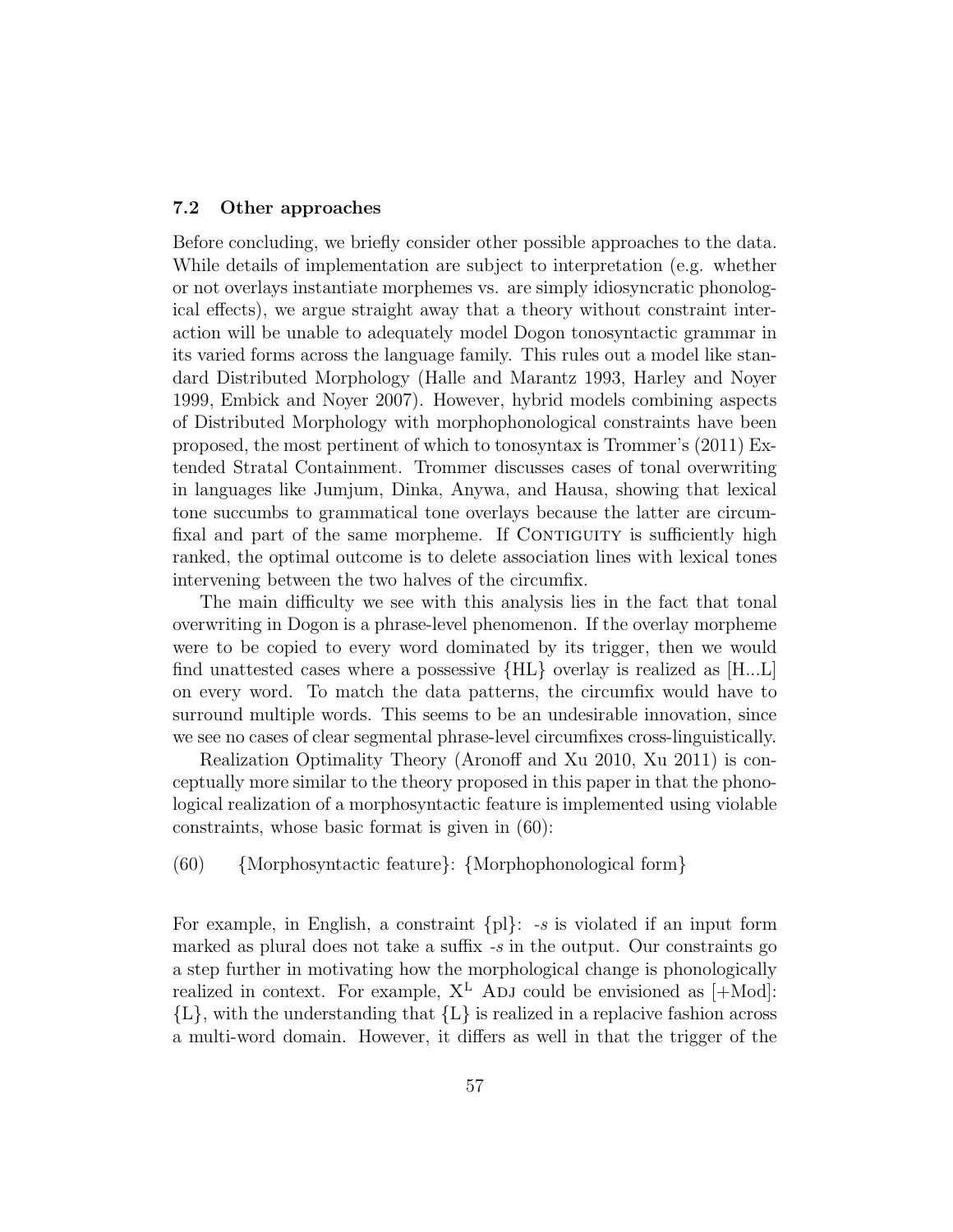morphological feature is appealed to in the constraint. Once again, this is due to the fact that different controllers pattern differently with respect to both other controllers and other constraints in the grammar; see §6.2. If Realization Optimality Theory were modified to make these same assumptions, the frameworks would be notational variants.

If the Dogon overlays applied at the word or stem level rather than the phrase level, a natural contender for analysis might be Cophonology Theory (Anttila 2002, Orgun and Inkelas 2002, Inkelas and Zoll 2005, Caballero and Inkelas 2013, etc.), where morpheme-specific phonologies enforce their effects on the structure with each new morphological addition. At the phrasal level, however, such a word-by-word cyclic model is rarely defended, though it has in the past been proposed (e.g. Chomsky, Halle, and Lukoff 1956, McHugh 1990). We argue that a word-by-word cyclic model, with the application of overlays progressing up the tree as each new modifier is added, would be unable to account for the data given standard assumptions of bracket erasure. The syntactic structure proposed for Dogon was given in (12), but for now, the following hierarchy will suffice for the discussion of cyclicity (maintaining a fixed phonology across the levels rather than a cophonology for each modifier):



The problem in cyclic build-up is bracket erasure, the idea that higher elements do not see the internal structure of outputs from lower levels. This problem is evident if we consider Poss N Adj in Tommo So. Poss N would first be calculated, yielding Poss  $H_N$ . This NP would then combine with Adj, where only Adj would be active as a controller (the internal syntactic information of NP having been lost). This means that  $X<sup>L</sup>$  ADJ would demand the output  ${Pos N}^L$  Adj. However, this is not the output we find. Instead, we find Poss  $N^L$  Adj, where the adjective's  $\{L\}$  overlay does not extend past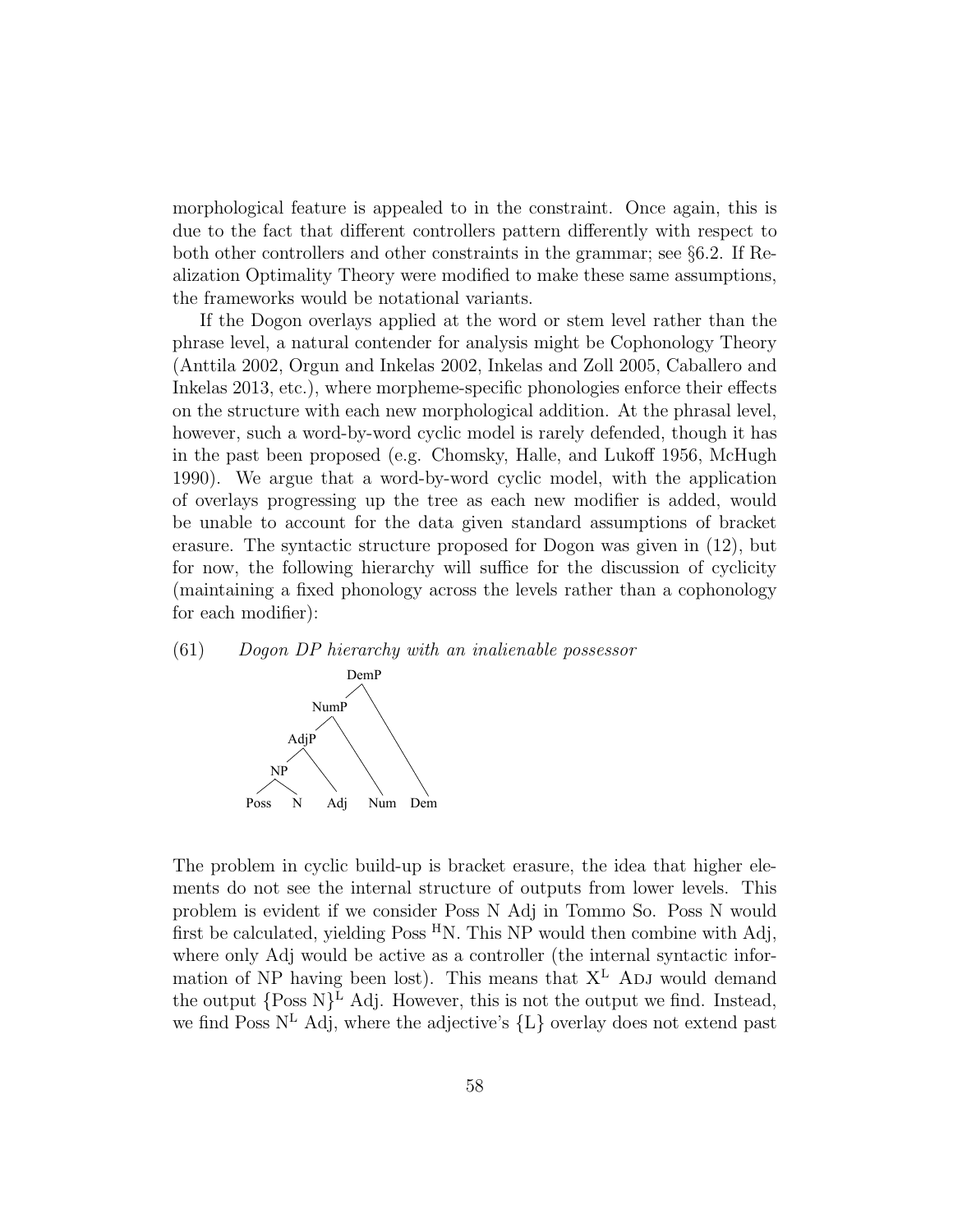the noun. In the framework proposed in this study, the faithfulness of the possessor is due to special faithfulness associated with phases (§5.3); the status of the possessor as a DP phase is visible to the constraint set because the larger DP is being evaluated globally, with all syntactic information available, but under a cyclic theory with bracket erasure, the fact that NP consists of two words at all should no longer be visible to Adj. Thus, we support an analysis in which cyclicity is on a larger phasal scale, with global constraint evaluation on all words in the spellout domain. We suspect any framework likewise employing global constraint evaluation of this sort should achieve a similar degree of success.

# 8 Conclusion

In this paper, we have shown that Dogon replacive overlays are appropriately analyzed in a constraint-based model. These constraints are morphological in nature, encoding the phonological form of a morphological feature  $($  $|+Mod|$ or [+Poss]), its trigger, and its target words; constraint formulation makes crucial reference to syntactic category for the trigger and to syntactic structure (c-command) in defining a target domain. We find that a relatively simple set of constraints, suitably ranked, is able to account for the whole range of interactions found in a sample of five Dogon languages.

Future work should seek to fold Dogon relative clauses into the analysis and extend this model to other cases of phrasal alternations, such as tonal overlays in Kalabari Ijo (Harry and Hyman 2014), Awa (Loving 1973), and Usarufa (Bee and Glasgow 1973), as well as to segmental alternations such as Celtic consonant mutations (N´ı Chiosa´ın 1991, Borsley and Tallerman 1996 *et seq.*, Green 2006, Wolf 2007, etc.) or French liaison (Agren 1973, Morin and Kaye 1982, Selkirk 1986, Booij and de Jong 1987, Green and Hintze 1988, Bybee 1995 etc.). We believe that a better typology of phrasal morphological alternations, such as Dogon tonosyntax, can greatly inform our understanding of the interplay between the components of grammar.

# References

Agren, John. 1973. *Etude sur quelques liaisons facultatives dans le francais de conversation radiophonique: frequence et facteurs*. Uppsala: Acta Universitatis Upsaliensis.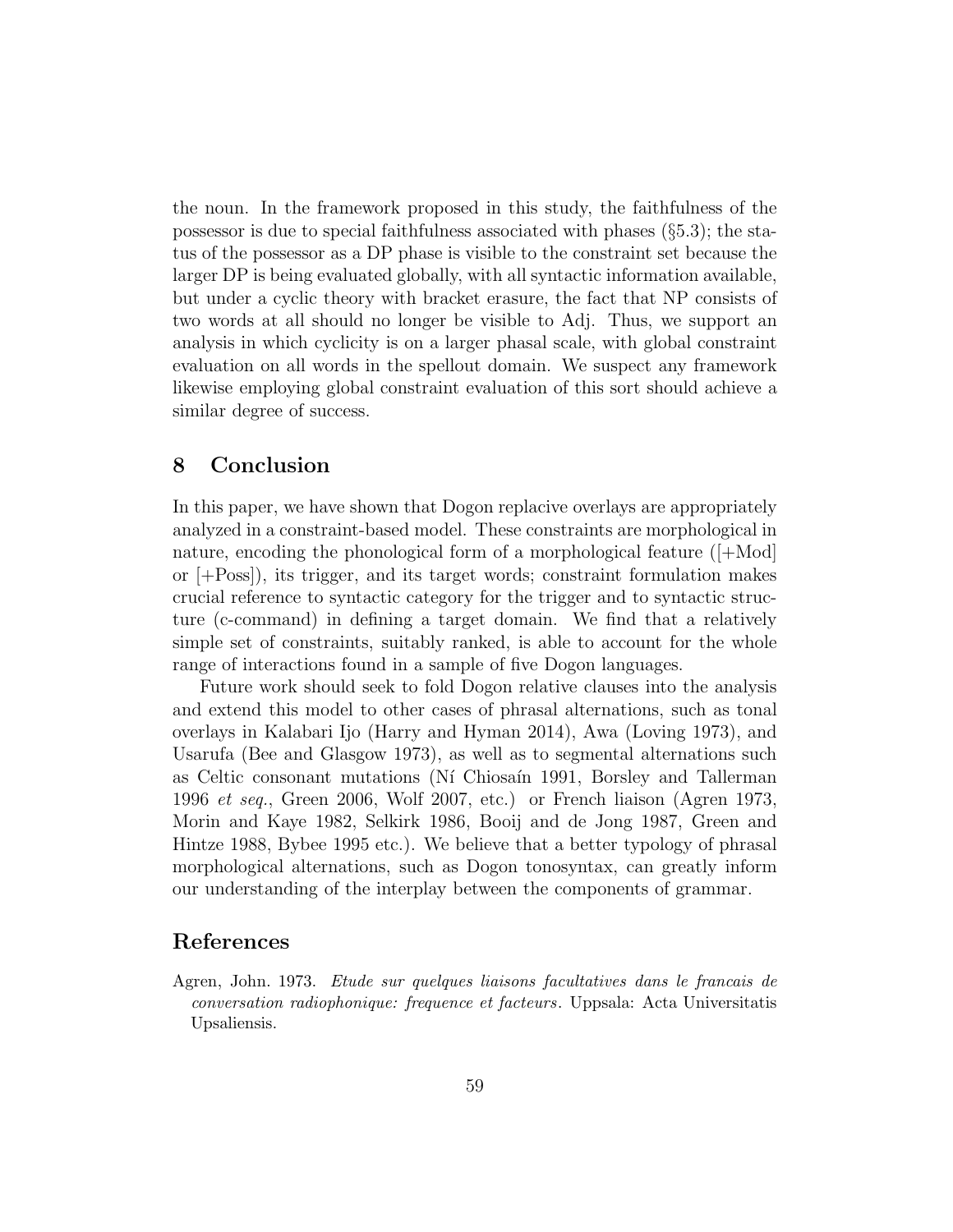- Ahn, Byron, and Laura McPherson. In prep. It's just a phase: a model of phonological adjustments to spelled-out material. Ms. BU and Dartmouth College.
- Alderete, John D. 2001. Dominance effects as trans-derivational faithfulness. *Phonology* 18:201–253.
- Alexiadou, Artemis. 2003. Some notes on the structure of alienable and inalienable possessors. In *From NP to DP: The expression of possession in noun phrases*, ed. M. Coenem and Y. D'Hulst, 167–188. Amsterdam: John Benjamins.
- Anttila, Arto. 1997. Deriving variation from grammar. In *Variation, Change, and Phonological Theory*, ed. Frans Hinskens, Roeland van Hout, and W. Leo Wetzels, 35–68. Amsterdam: John Benjamins.
- Anttila, Arto. 2002. Morphologically conditioned phonological alternations. *Natural Language and Linguistic Theory* 20:1–42.
- Anttila, Arto, and Curtis Andrus. 2006. T-orders. Manuscript and software.
- Anttila, Arto, and Young mee Yu Cho. 1998. Variation and change in Optimality Theory. *Lingua* 104:31–56.
- Aronoff, Mark, and Zheng Xu. 2010. A Realization Optimality-Theoretic approach to affix ordering. *Morphology* 20:381–411.
- Beam de Azcona, Rosemary. 2004. Introducing San Agustín Mixtepec Zapotec. In *Proceedings of the 7th Workshop on American Indigenous Languages*, ed. Carmen Jany.
- Bee, Darlene, and Kathleen Barker Glasgow. 1973. Usarufa tone and segmental phonemes. In *The languages of the Eastern family of the East Highland New Guinea stock*, ed. Howard McKaughan. Seattle: University of Washington Press.
- Blench, Roger. 2005. A survey of Dogon languages in Mali: an overview. *OGMIOS: Newsletter of the Foundation for Endangered Languages* 3:14–15.
- Booij, Geert. 2010. *Construction Morphology*. Oxford University Press.
- Booij, Geert, and Dann de Jong. 1987. The domain of liaison: theories and data. *Linguistics* 25:1005–1025.
- Borsley, Robert D., and Maggie Tallerman. 1996. Phrases and soft mutation in Welsh. *Journal of Celtic Linguistics* 5:1–49.
- Bybee, Joan. 1995. La liaison: Effets de fr´equence et constructions. *Langages* 158:24–37.
- Caballero, Gabriela, and Sharon Inkelas. 2013. Word construction: tracing an optimal path through the lexicon. *Morphology* 23:103–143.
- Cassimjee, Farida, and Charles Kisseberth. 1998. *Optimal Domains Theory and Bantu tonology: a case study from Isixhosa and Shingazidja*, 33–132. CSLI Publications.
- Chen, Matthew Y. 2000. *Tone sandhi: Patterns across Chinese dialects*, volume 92 of *Cambridge Studies in Linguistics*. Cambridge: Cambridge University Press.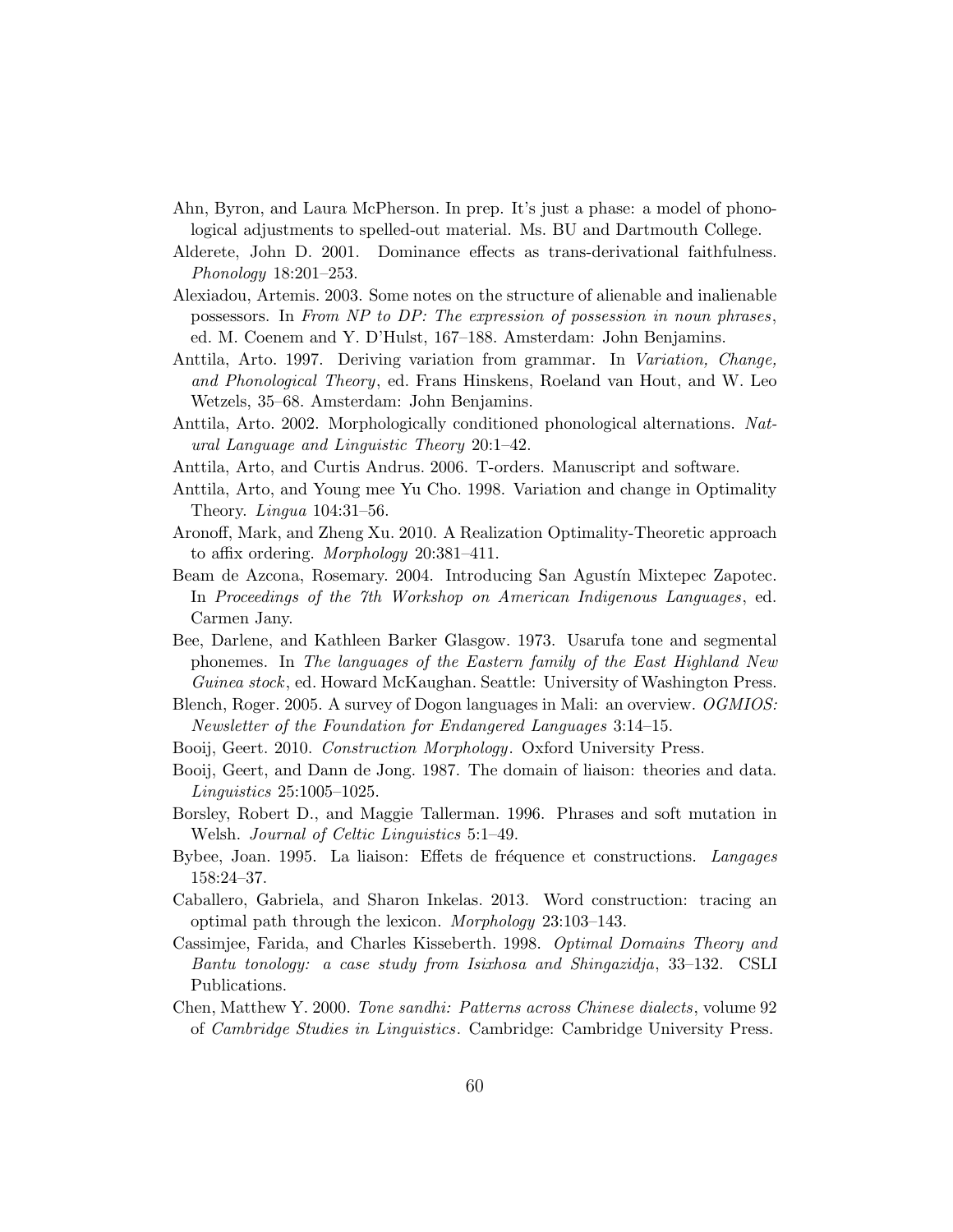- Cheng, Lisa, and Laura J. Downing. 2007. The prosody and syntax of Zulu relative clauses. *SOAS Papers in Linguistics* 15:51–63.
- Chomsky, Noam. 1981. *Lectures on government and binding*. Dordrecht: Foris.
- Chomsky, Noam. 1995. *The minimalist program*. Cambridge: MIT Press.
- Chomsky, Noam. 1999. Derivation by phase. *MIT Occasional Papers in Linguistics* 18.
- Chomsky, Noam. 2000. Minimalist inquiries: the framework. In *Step by step: Essays on minimalist syntax in honor of Howard Lasnik*, ed. Roger Martin, David Michaels, and Juan Uriagereka. Cambridge: MIT Press.
- Chomsky, Noam, and Morris Halle. 1968. *The sound pattern of english*. New York: Harper and Row.
- Chomsky, Noam, Morris Halle, and Fred Lukoff. 1956. On accent and juncture in english. In *For Roman Jakobson. essays on the occasion of his sixtieth birthday*, ed. Morris Halle and Horace Lunta nd Hugh McLean, 65–80. The Hague: Mouton.
- Cinque, Guglielmo. 2005. Deriving Greenberg's Universal 20 and its exceptions. *Linguistic Inquiry* 36:315–332.
- Cinque, Guglielmo. 2011. On double-headed relative clauses. *Linguistica* 6:67–91.
- Cole-Beuchat, P.D. 1961. The qualificative and the pr onoun in tsonga the qualificative and the pr onoun in tsonga the qualificative and the pronoun in Tsonga. *African Studies* 20:175–193.
- Culy, Christopher. 1990. The syntax and semantics of internally headed relative clauses. Doctoral Dissertation, Stanford University.
- Dobler, Eva. 2008. The morpho-phonology of (in)alienable possession. In *Proceedings of the 2008 annual conference of the Canadian Linguistic Association*.
- Dy la, Stefan. 1984. Across-the-board dependencies and case in Polish. *Linguistic Inquiry* 15:701–705.
- Embick, David, and Rolf Noyer. 2007. Distributed morphology and the syntaxmorphology interface. In *The Oxford Handbook of Linguistic Interfaces*, 289– 324. Oxford: Oxford University Press.
- Espanol-Echevarr´ıa, Manuel. 1997. Inalienable possession in copulative contexts and the DP-structure. *Lingua* 101:211–244.
- Gouskova, Maria. 2007. The reduplicative template in Tonkawa. *Phonology* 24:367–396.
- Green, Antony D. 2006. The independence of phonology and morphology: the Celtic mutations. *Lingua* 116:1946–1985.
- Green, John N., and Marie-Anne Hintze. 1988. A reconsideration of liaison and enchainement. In *Occasional papers*, 136–168. University of Essex: Department of Languages and Linguistics.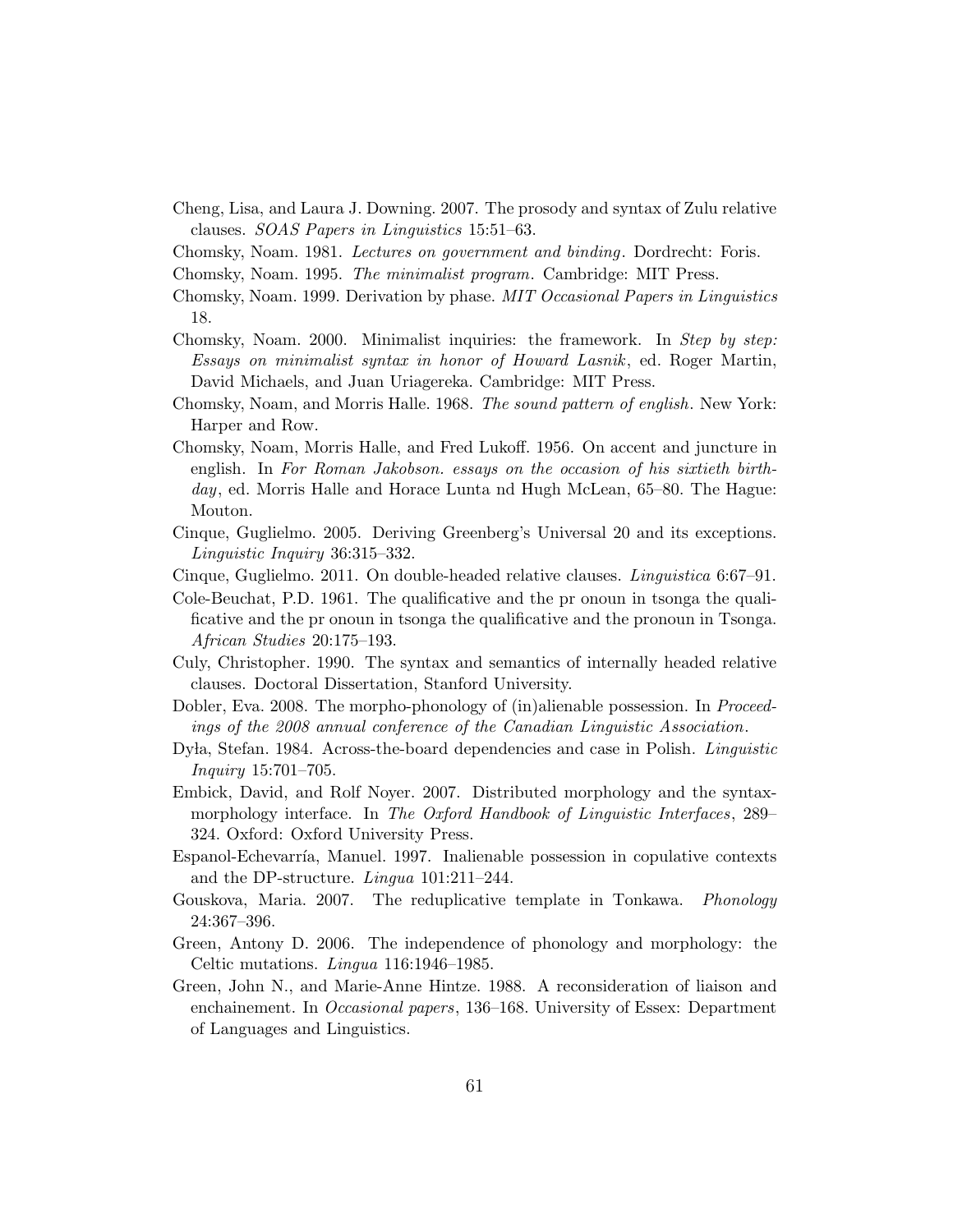- Halle, Morris, and Michael Kenstowicz. 1991. The free element condition and cyclic the Free Element Condition and cyclic vs. non-cyclic stress. *Linguistic Inquiry* 22:457–501.
- Halle, Morris, and Alec Marantz. 1993. Distributed morphology and the pieces of inflection. In *In the View from Building 20*, ed. Kenneth Hale and S. Jay Keyser, chapter 3, 111–176. MIT Press, Cambridge.
- Harley, Heidi, and Rolf Noyer. 1999. Distributed morphology. *Glot International* 4:3–9.
- Harry, Otelemate, and Larry Hyman. 2012. Construction tonology: the case of Kalabari. *UC Berkeley Phonology Lab Annual Report* .
- Hayes, Bruce, Bruce Tesar, and Kie Zuraw. 2013. Otsoft 2.3.2 (software package). http://www.linguistics.ucla.edu/people/hayes/otsoft/.
- Heath, Jeffrey. 2008. *Grammar of Jamsay*. Mouton de Gruyter.
- Heath, Jeffrey. 2011a. A Grammar of Najamba. Unpublished grammar ms., December 2011 version, available on www.dogonlanguages.org.
- Heath, Jeffrey. 2011b. A Grammar of Yorno So. Unpublished grammar ms., May 2011 version, available on www.dogonlanguages.org.
- Heath, Jeffrey. 2012a. A Grammar of Bunoge. Unpublished grammar ms., April 2012 version, available on www.dogonlanguages.org.
- Heath, Jeffrey. 2012b. A Grammar of Tiranige. Unpublished grammar ms.
- Heath, Jeffrey. 2012c. A Grammar of Togo Kan. Unpublished grammar ms.
- Heath, Jeffrey. 2012d. A Grammar of Toro Tegu. Unpublished grammar ms.
- Heath, Jeffrey. 2013a. A Grammar of Ben Tey. Unpublished grammar ms., January 2013 version, available on www.dogonlanguages.org.
- Heath, Jeffrey. 2013b. A Grammar of Nanga. Unpublished grammar ms., June 2013 version, available on www.dogonlanguages.org.
- Heath, Jeffrey, and Laura McPherson. 2013. Tonosyntax and reference restriction in Dogon NPs. *Language* 89:265–296.
- Hetzron, R. 1980. Hungarian tonosyntax. *Nyelvtudom anyi Nyelvtudom´anyi Ertekez´esek ´* 104.
- Holmberg, Anders, and David Odden. 2008. The noun phrase in Hawrami. In *Aspects of Iranian linguistics*, ed. S. Karimi, S.V. Samiian, and D. Stilo, 129– 152. Cambridge: Cambridge Scholars Publishing.
- Inkelas, Sharon. 1998. The theoretical status of morphologically conditioned phonology: a case study of dominance effects. In *Yearbook of morphology*, ed. Geert Booij and Jaap van Marle, volume 1997, 121–155. Kluwer Academic Publishers.
- Inkelas, Sharon, and Cheryl Zoll. 2005. *Reduplication: Doubling in morphology*. Cambridge: Cambridge University Press.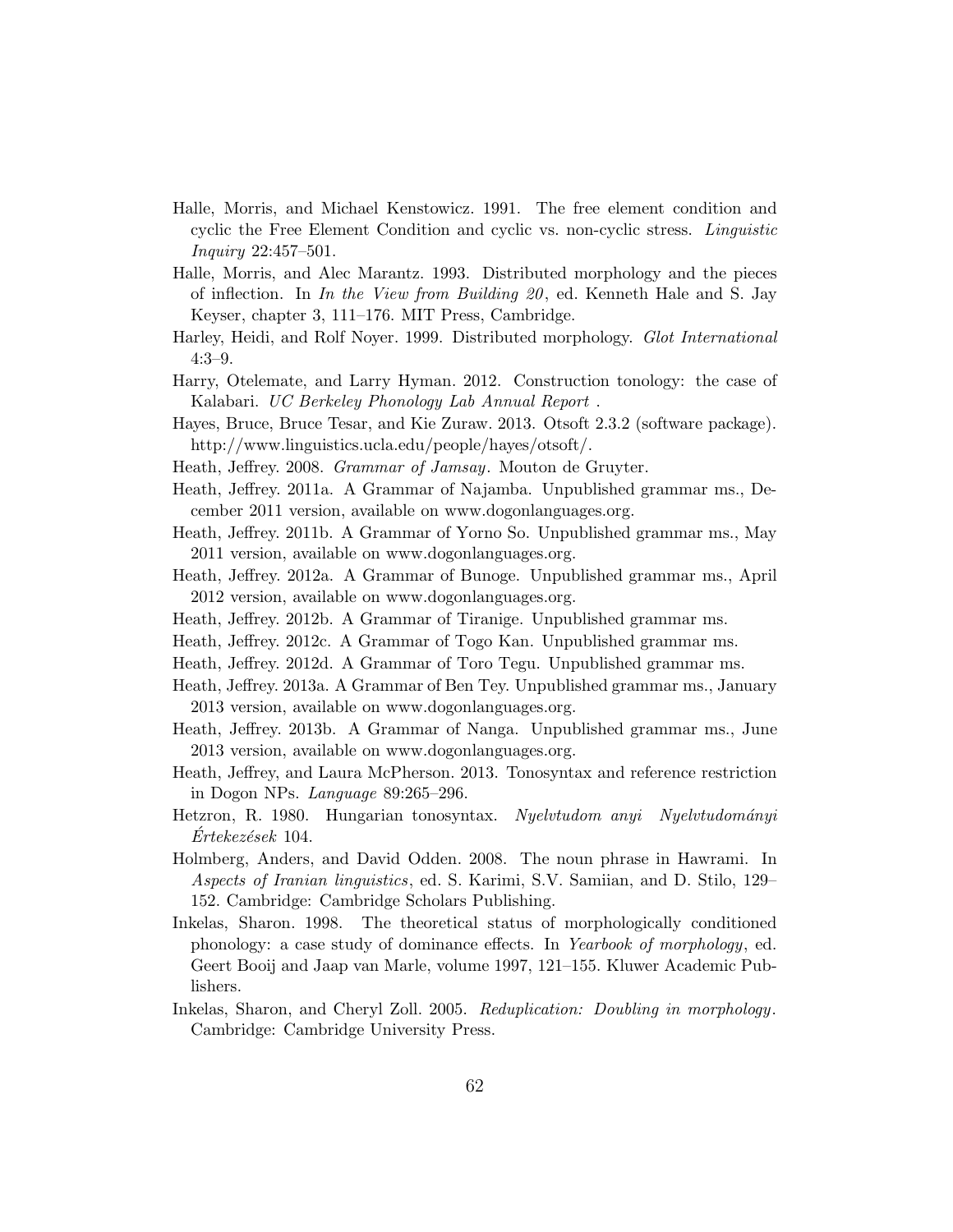- Jurgec, Peter. 2010. Disjunctive lexical stratification. *Chicago Linguistics Society* 45:149–161.
- Kahnemuyipour, Arsalan. 2005. Towards a phase-based theory of sentential stress. *MIT Working Papers in Linguistics* 45:125–146.
- Kathol, Andreas. 2003. Cooperating constructions in Lai "lexical insertion". In *Proceedings of the HPSG03 Conference*, ed. Stefan Müller. Michigan State University, East Lansing: CSLI Publications.
- Kayne, Richard S. 1994. *The antisymmetry of syntax* . Cambridge: MIT Press.
- Kiparsky, Paul. 1984. Lexical phonology of Sanskrit word accent. In *Amrt* $\bar{a}$ *dhara*: *R.N. Dandekar felicitation volume*, ed. S.D. Joshi, 201–210. Delhi: Ajanta Publications.
- Kiparsky, Paul. 1985. Some consequences of lexical phonology. *Phonology Yearbook* 2:83–138.
- Legendre, Géraldine, Yoshiro Miyata, and Paul Smolensky. 1990. Harmonic grammar - a formal multi-level connectionist theory of linguistic well-formedness: theoretical foundations. Technical report, University of Boulder, CO.
- Liberman, Mark. 1975. The intonational system of english. Doctoral Dissertation, MIT.
- Liberman, Mark, and Alan Prince. 1977. On stress and linguistic rhythm. *Linguistic Inquiry* 8:249.
- Loving, Richard. 1973. Awa phonemes, tonemes and tonally differentiated allomorphs. In *The languages of the Eastern family of the East Highland New Guinea stock*, ed. Howard McKaughan, 10–18. Seattle: University of Washington Press.
- Lowenstamm, Jean. 2010. Derivational affixes as roots (phasal spellout meets english stress shift). Ms., Université Paris-Diderot and CNRS.
- McCarthy, John, and Alan Prince. 1993. Generalized alignment. In *Yearbook of morphology*, ed. Geert Booij and Jaap van Marle, 79–153. Kluwer Academic Publishers.
- McCarthy, John, and Alan Prince. 1994. The emergence of the unmarked: Optimality in prosodic morphology. In *Proceedings of the North East Linguistics Society 24*, ed. Merce Gonzalez, 333–379. Amherst: GLSA.
- McHugh, Brian. 1990. Cyclicity in the phrasal phonology of Kivunjo Chaga. Doctoral Dissertation, UCLA.
- McPherson, Laura. 2011. Tonal underspecification and interpolation in Tommo So. Master's thesis, UCLA.
- McPherson, Laura. 2013a. *A Grammar of Tommo So*. MGL 62. Berlin: De Gruyter Mouton.
- McPherson, Laura. 2013b. The structural origins of tonal overlays in Tommo So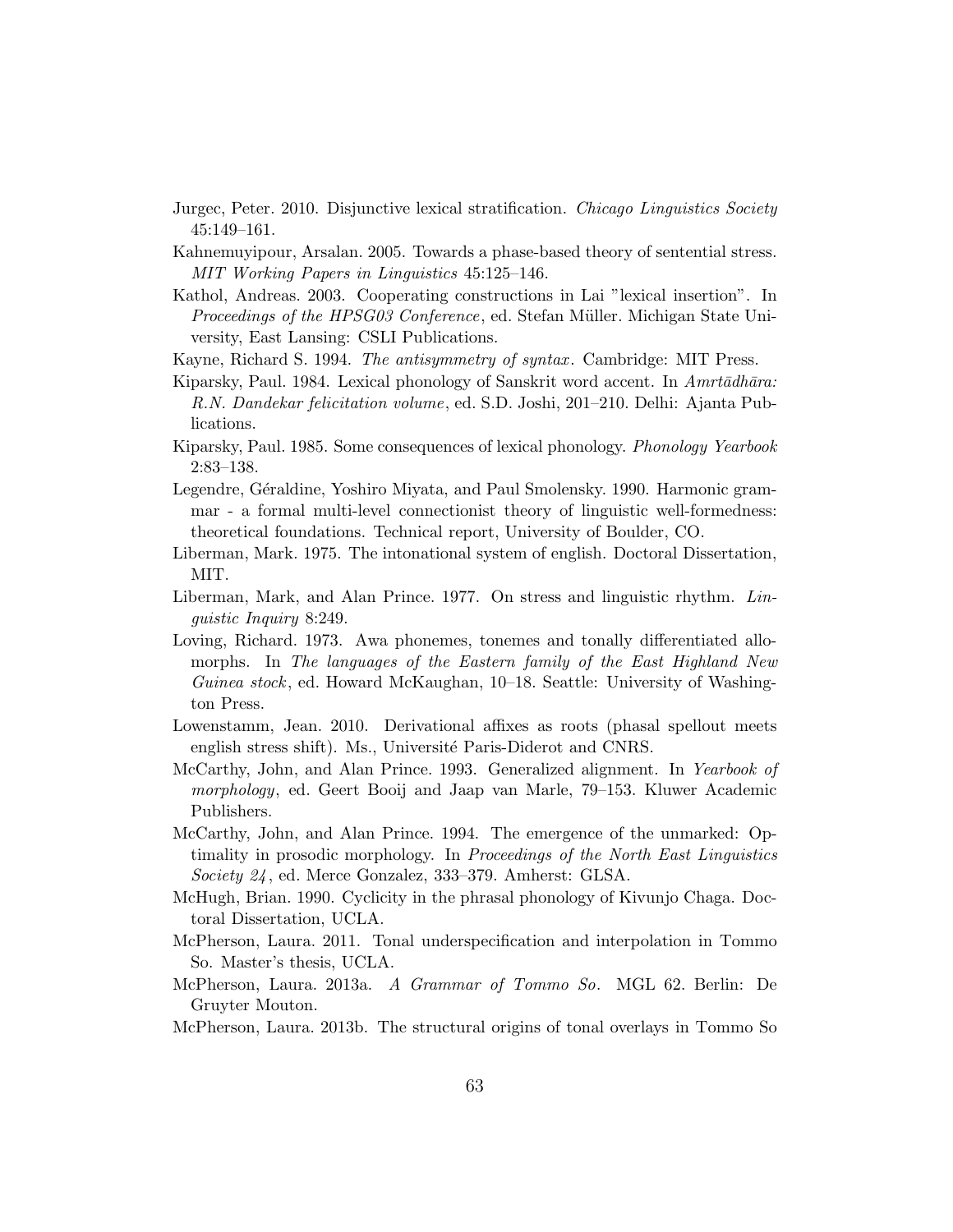(Dogon) compounds. *Journal of West African Languages* 40.

- McPherson, Laura. 2014. Replacive grammatical tone in the Dogon languages. Doctoral Dissertation, UCLA.
- Michaels, Jennifer. 2013. To alternate or not to alternate: what is the boundary? In *Proceedings of 40th Meeting of the North East Linguistics Society*, ed. Seda Kan, Claire Moore-Cantwell, and Robert Staubs.
- Morin, Yves-Charles, and Jonathan D. Kaye. 1982. The syntactic bases for French liaison. *Journal of Linguistics* 18:291–330.
- Myers, Scott, and Troi Carleton. 1996. Tonal transfer in Chichewa. *Phonology* 13:39–72.
- Nespor, Marina, and Irene Vogel. 1986. *Prosodic phonology*. Dordrecht: Foris.
- Newman, Paul. 1986. Tone and affixation in Hausa. *Studies in African Linguistics* 17:249–267.
- Newman, Paul. 2000. *The Hausa Language: an encyclopedic reference grammar* . Yale University Press.
- Ní Chiosaín, Máire. 1991. Topics in the phonology of irish. Doctoral Dissertation, University of Massachusetts.
- Odden, David. 1990. C-command or edges in Makonde. *Phonology* 7:163–169.
- Odden, David. 1993. Interaction between modules in lexical phonology. In *Phonetics and phonology 4: Studies in lexical phonology*, ed. Ellen Kaisse and Sharon Hargus. San Diego: Academic Press, San Diego.
- Orgun, Cemil Orhan, and Sharon Inkelas. 2002. Reconsidering bracket erasure. *Yearbook of Morphology 2001* .
- Pak, Marjorie. 2008. The postsyntactic derivation and its phonological reflexes. Doctoral Dissertation, University of Pennsylvania.
- Pater, Joe. 2000. Non-uniformity in english secondary stress: the role of ranked and lexically specific constraints. *Phonology* 17:237–274.
- Pater, Joe. 2007. The locus of exceptionality: morpheme-specific phonology as constraint indexation. In *University of Massachusetts Occasiontal Working Papers in Linguistics 32: Papers in Optimality Theory III*, ed. Leah Bateman, Michael O'Keefe, Ehren Reilly, and Adam Werle, 259–296. Amherst: GLSA.
- Pater, Joe. 2010. Morpheme-specific phonology: constraint indexation and inconsistency resolution. In *Phonological argumentation: essays on evidence and motivation*, ed. John McCarthy and Joe Pater, 123–154. London: Equinox Publishingx.
- Pierrehumbert, Janet. 1980. The phonetics and phonology of english intonation. Doctoral Dissertation, MIT.
- Piggott, Glyne, and Heather Newell. 2006. Syllabification, stress and derivation by phase in ojibwa. *McGill Working Papers in Linguistics* 20.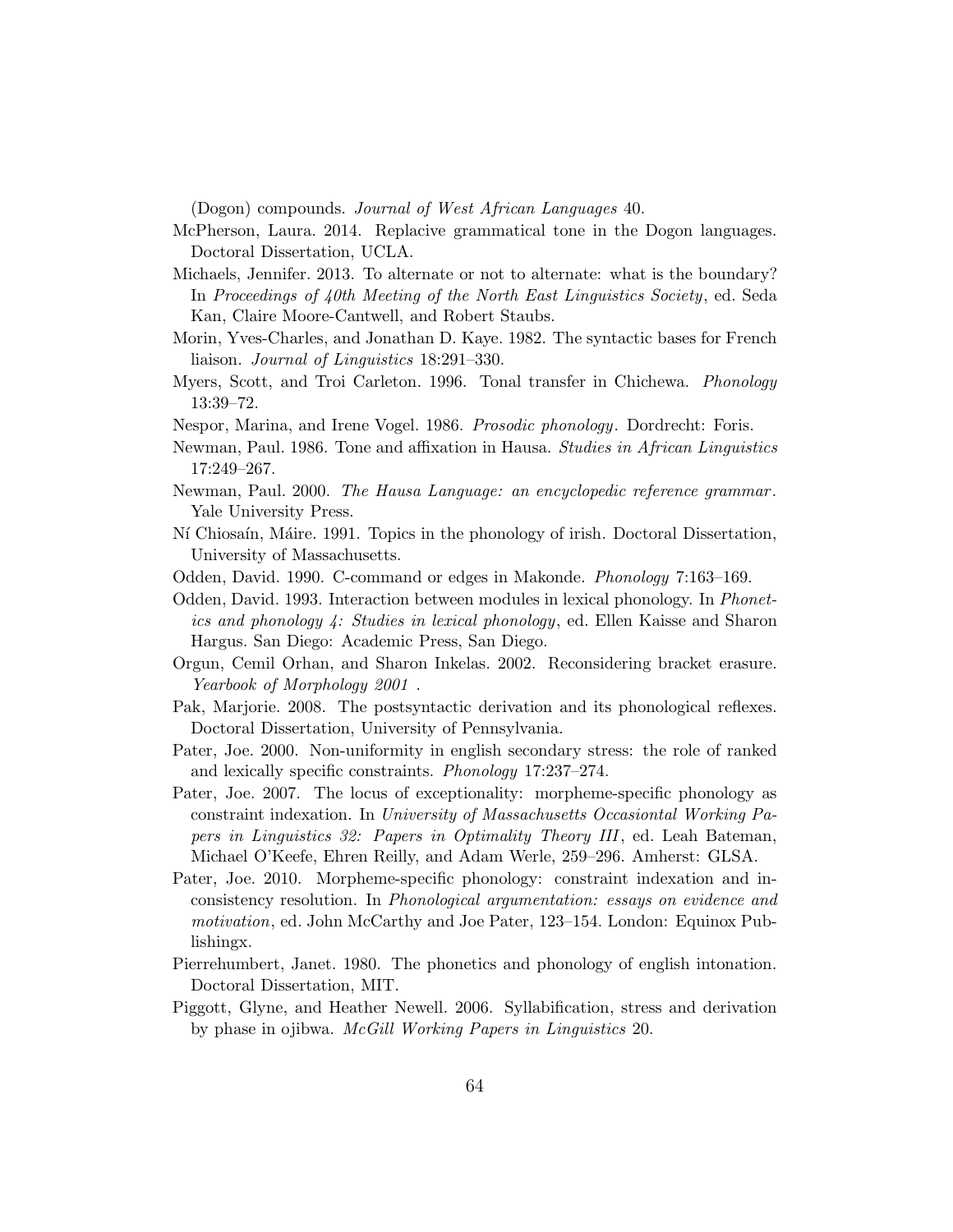- Prince, Alan. 1975. The phonology and morphology of Tiberian Hebrew. Doctoral Dissertation, MIT.
- Prince, Alan, and Paul Smolensky. 1993. Optimality theory: constraint interaction in generative grammar. Rutgers University and the University of Boulder, Colorado.
- Riehemann, Susanne. 2001. A constructional approach to words and idioms. Doctoral Dissertation, Stanford University.
- Selkirk, Elisabeth. 1978. *On prosodic structure and its relation to syntactic structure*. Bloomington: Indiana University Linguistics Club.
- Selkirk, Elisabeth. 1986. On derived domains in sentence phonology. *Phonology Yearbook* 3:371–405.
- Selkirk, Elisabeth. 2011. The syntax-phonology interface. To appear in The Handbook of Phonological Theory.
- Smolensky, Paul. 1995. On the structure of constraint component con of ug. Talk given at UCLA, [ROA-86].
- Smolensky, Paul. 2006. Optimality in phonology II: Harmonic completeness, local conjunction, and feature domain markedness. In *The harmonic mind: from neural computation to optimality-theoretic grammar* , ed. Paul Smolensky and Géraldine Legendre, volume 2, 27–160. Cambridge: MIT Press.
- Smolensky, Paul, and Géraldine Legendre. 2006. *The harmonic mind: from neural computation to Optimality-Theoretic grammar* . Cambridge: Massachusetts Institute of Technology Press.
- Steriade, Donca. 1988. Greek accent: a case for preserving structure. *Linguistic Inquiry* 19:271–314.
- Suzuki, Takeru. 1997. A theory of lexical functors: light heads in the lexicon and the syntax. Doctoral Dissertation, University of British Colombia.
- Tesar, Bruce, and Paul Smolensky. 1993. The learnability of Optimality Theory: An algorithm and some basic complexity results. ROA.
- Trommer, Jochen. 2011. Phonological aspects of Western Nilotic mutation morphology. Doctoral Dissertation, Unversität Leipzig.
- Trommer, Jochen, and Eva Zimmermann. 2011. Ovewriting as optimization. *Natural Language and Linguistic Theory* 29:561–580.
- Uriagereka, Juan. 1999. Multiple spell out. In *Working minimalism*, ed. Samual Epstein and Norbert Hornstein, 251–282. Cambridge, MA: MIT Press.
- Surkalović, Dragana. 2013. Modularity, phase-phase faithfulness, and prosodification of function words in English. In *A festschrift on the occasion of x years of CASTL phonology and Curt Rice's lth birthday*, ed. Sylvia Blaho, Martin Krämer, and Bruce Morén-Duolljá, volume 40 of *Nordlyd*, 301–322. University of Tromsø.